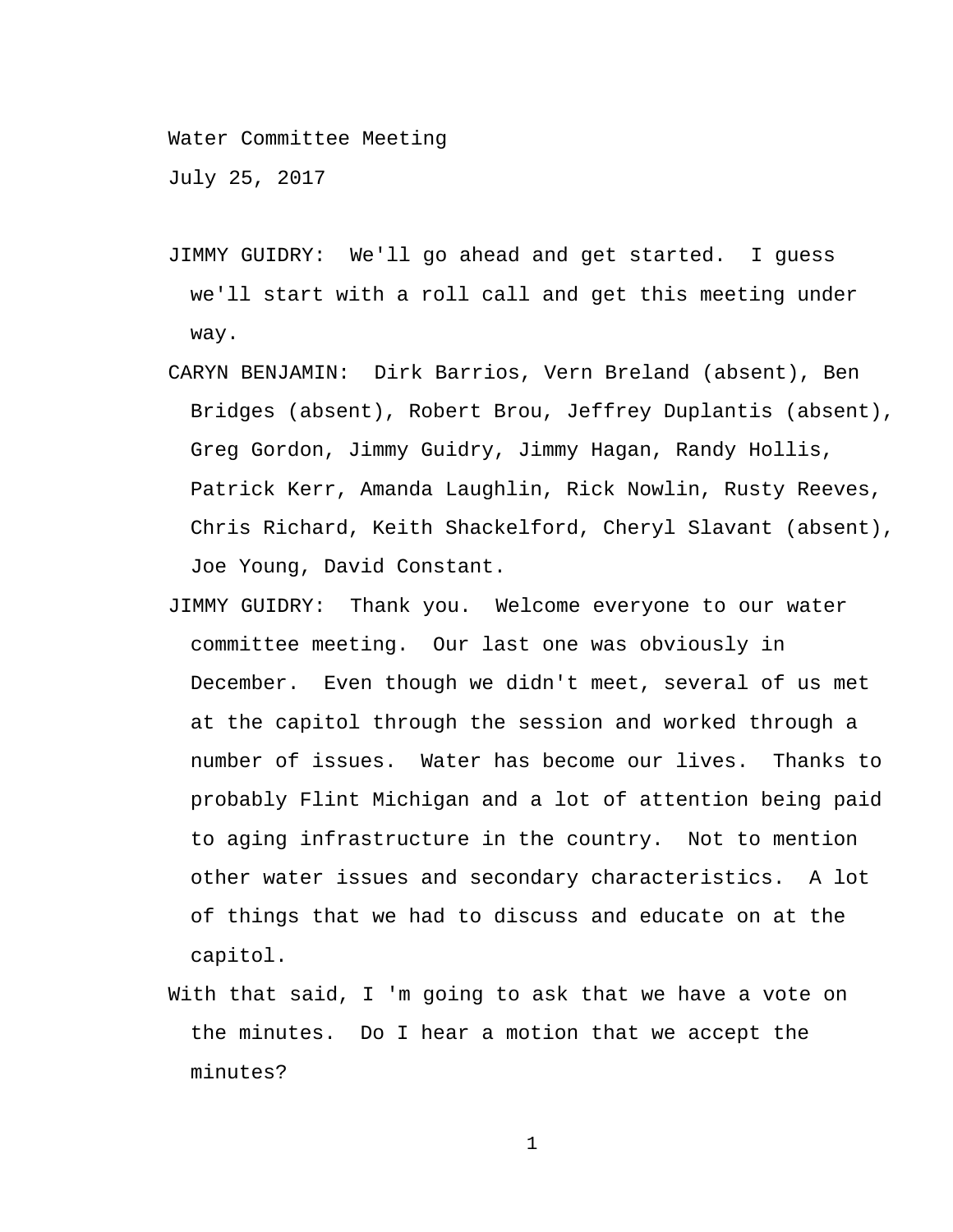GREG GORDON: I make a motion.

RANDY HOLLIS: Second.

JIMMY GUIDRY: Any changes to the minutes? Anyone oppose to the minutes? Okay, the minutes will be accepted as written. We have quite a bit of discussion to do today. Hopefully we can get some things done that we've been working on for quite a few years. Hopefully we will be able to complete some of our tasks as we promised the legislators. We will start out by discussing an act 263 that occurred during the session. Those of y'all that were not as familiar with it, we started out with a bill, wasn't our bill, a legislator brought a bill forward that was going to require that all water systems meet secondary requirements, secondary characteristics and we worked through the entire session with Representative Hunter who wrote the bill and ended up with act 263 which is considerably different than what we started with. It's an opportunity for us to use this act to provide information to the legislature to educate them on the issues with water systems. Many of them are not aware of the fact that the issues we're dealing with as infrastructure ages and some of the smaller systems are unable to upgrade their systems or even maintain their systems. So I'm going to let Amanda kind of run us through the act a little bit. And what I'm going to ask the committee is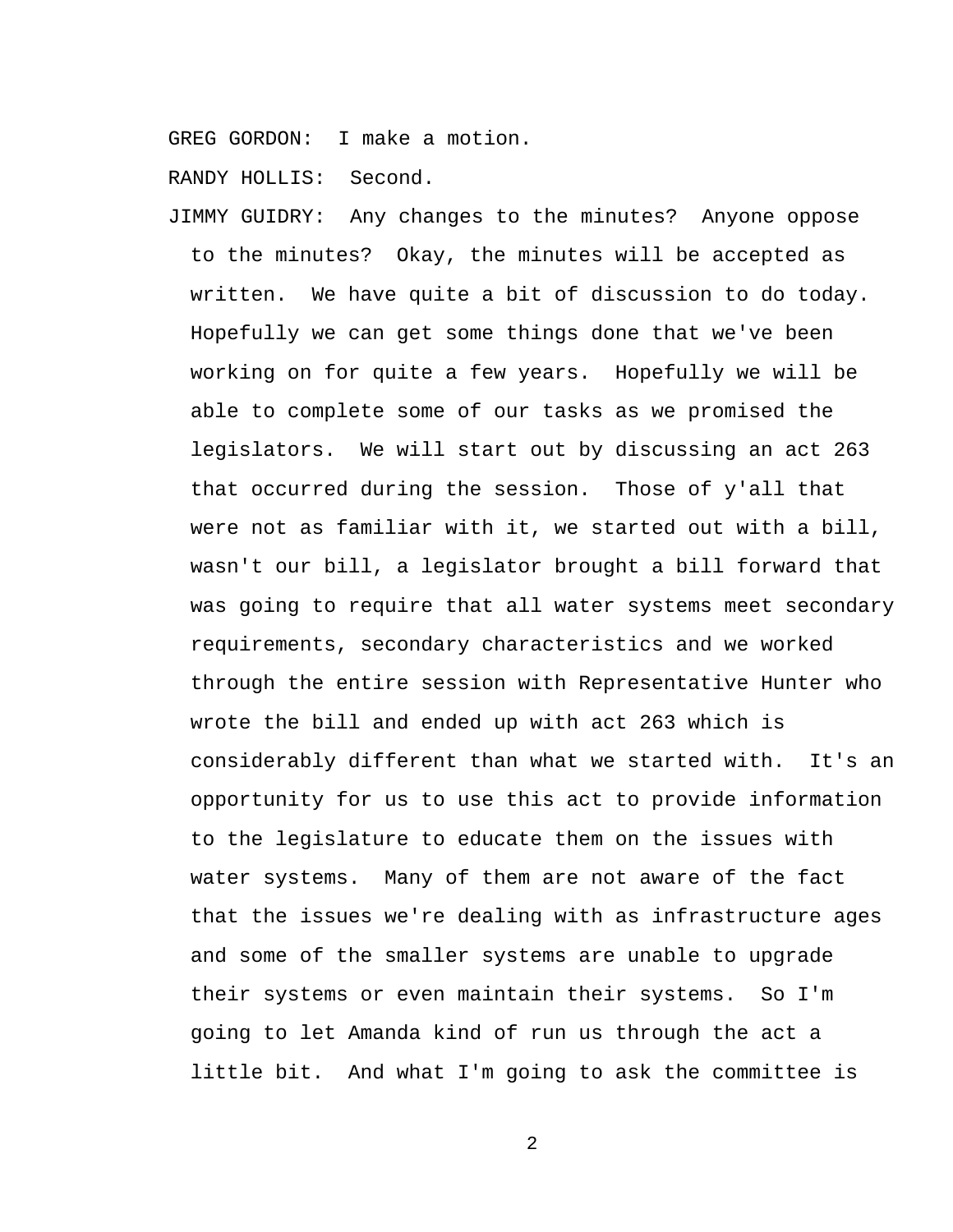consideration as she discusses this that y'all assist us with meeting the requirements of this act. It does require input from stakeholders, from experts which I consider those here around the table, to address water systems in the state and report to the legislature those water systems that are in trouble or getting in trouble. For those of you that don't know all the details we have several water systems around the state right now that are struggling to survive and what we've seen in other states after looking at some of these systems some of them are combining because they have to have more customers to be able to maintain systems and support water systems. And so one of those systems in St. Joseph, which we discussed, and there were issues up in Northeast Louisiana where there are small systems and poor folks that aren't able to maintain their systems and it's becoming more and more of an issue as time goes on. This act was kind of where we ended up with the legislator who wants to address the water systems around the state, but mainly his area which is the Monroe area.

AMANDA LAUGHLIN: Like Dr. Guidry said, this is the second year in a row Representative Hunter introduced a bill. It was originally for the control of all secondary contaminants and as it went through the process we ended up with act 263 which is basically a reporting requirement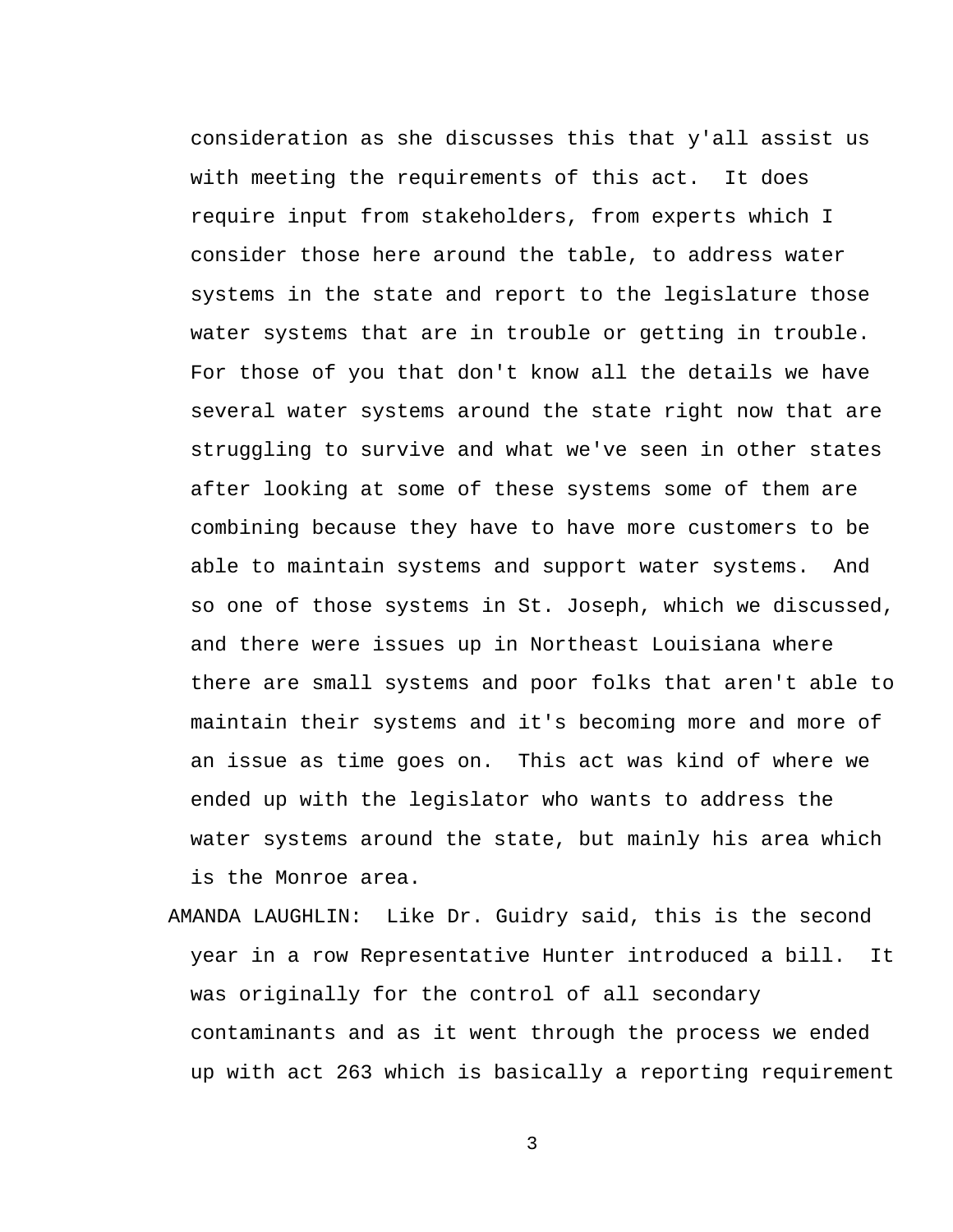for LDH. On an annual basis we have to report sanitary survey results 30 days prior to the session commencing. And then after three years we have to provide a report that would give the legislature some ideas of things that we might need to change to make drinking water better for water systems. So in committee one of the things that was discussed is that we may have to go to the capitol on an annual basis and actually present the report to the health and welfare committee and go through sanitary survey results. Our staff is aware of the change in the sense that all sanitary survey items are going to now be reported to the legislature. So every water system that has a survey done that year will be presented at the capitol. And I think it ended up being on a three year cycle so it wasn't really any additional work on LDH in a sense we have to do a sanitary survey every three years. So by the end of three years we will have reported out all the results for every water system, every community water system. In the act it also is a resolution so both went through. But they are basically the same exact language. But part of it was they wanted us to engage input from stakeholders, agencies in regulation, treatment and distribution of drinking water, technical experts from universities, consultants, water utility owners and operators, community members, and state legislators from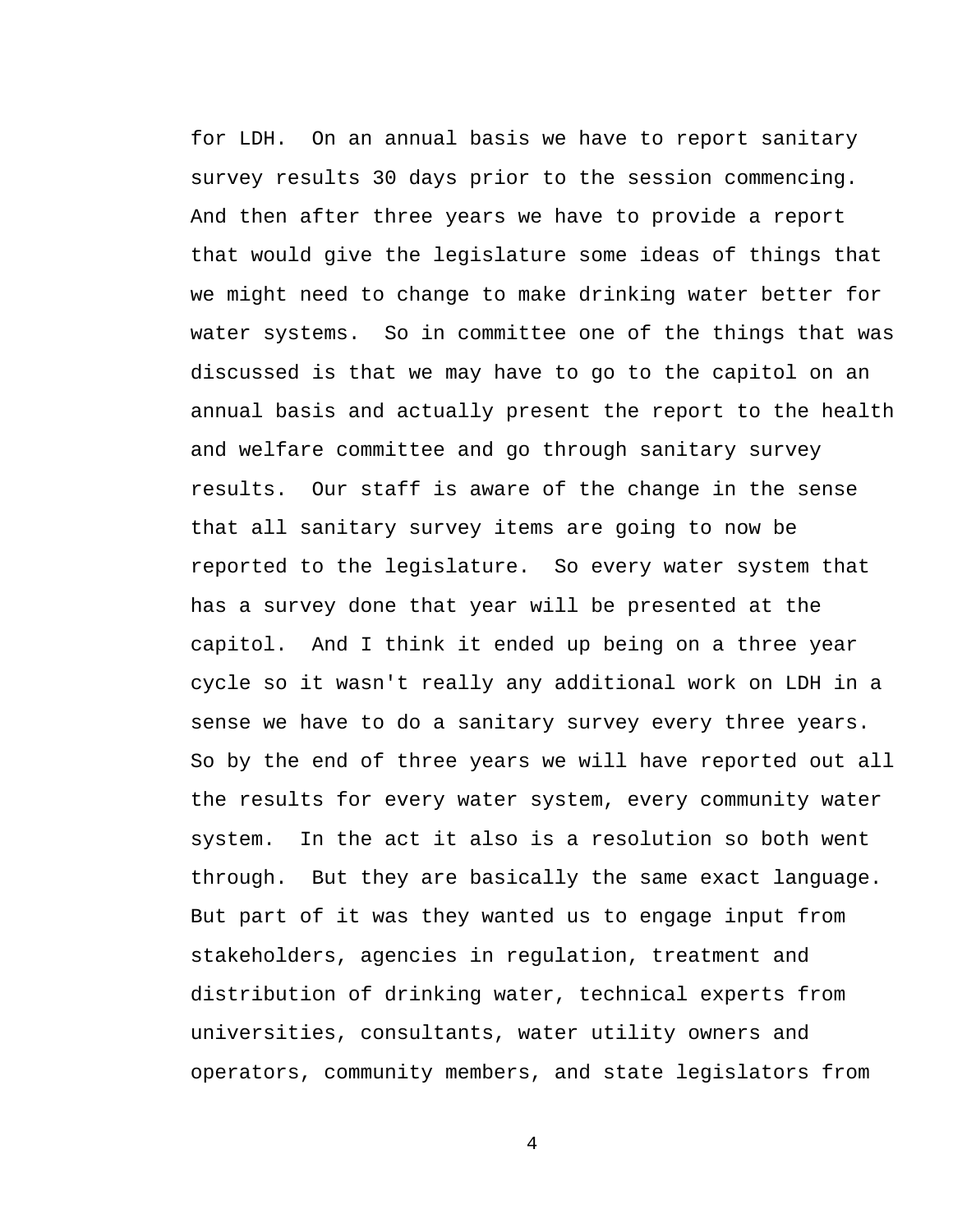areas with known water quality issues. So that's basically most of those people are already on this committee. We would like to ask for your participation going forward with these reports that we have to write. Especially the final report that has recommendations to the legislature.

JIMMY GUIDRY: Anyone need to discuss this a little further? Questions? What I see happening is the legislators are getting a little frustrated with the complaints they get about ground water. So we've had to do a lot of education about what color is water. Secondary characteristics, the failing water systems. Whatever the issue is with each water system they get the complaints. They're not sure how to respond to them. And the next thing they get some request at the capitol for capital outlay to replace the water system. St. Joseph's is costing 9 million dollars per 1700 people. We're talking about billions and billions of dollars if we would replace all the infrastructure in the state and obviously we don't have that kind of money. So they want a heads up when the system is getting in trouble. They want us to get more aggressive when the system is getting in trouble to make sure we're not allowing things to get out of hand like some water systems will do and then the next thing you know we have to replace the system, the pipes, the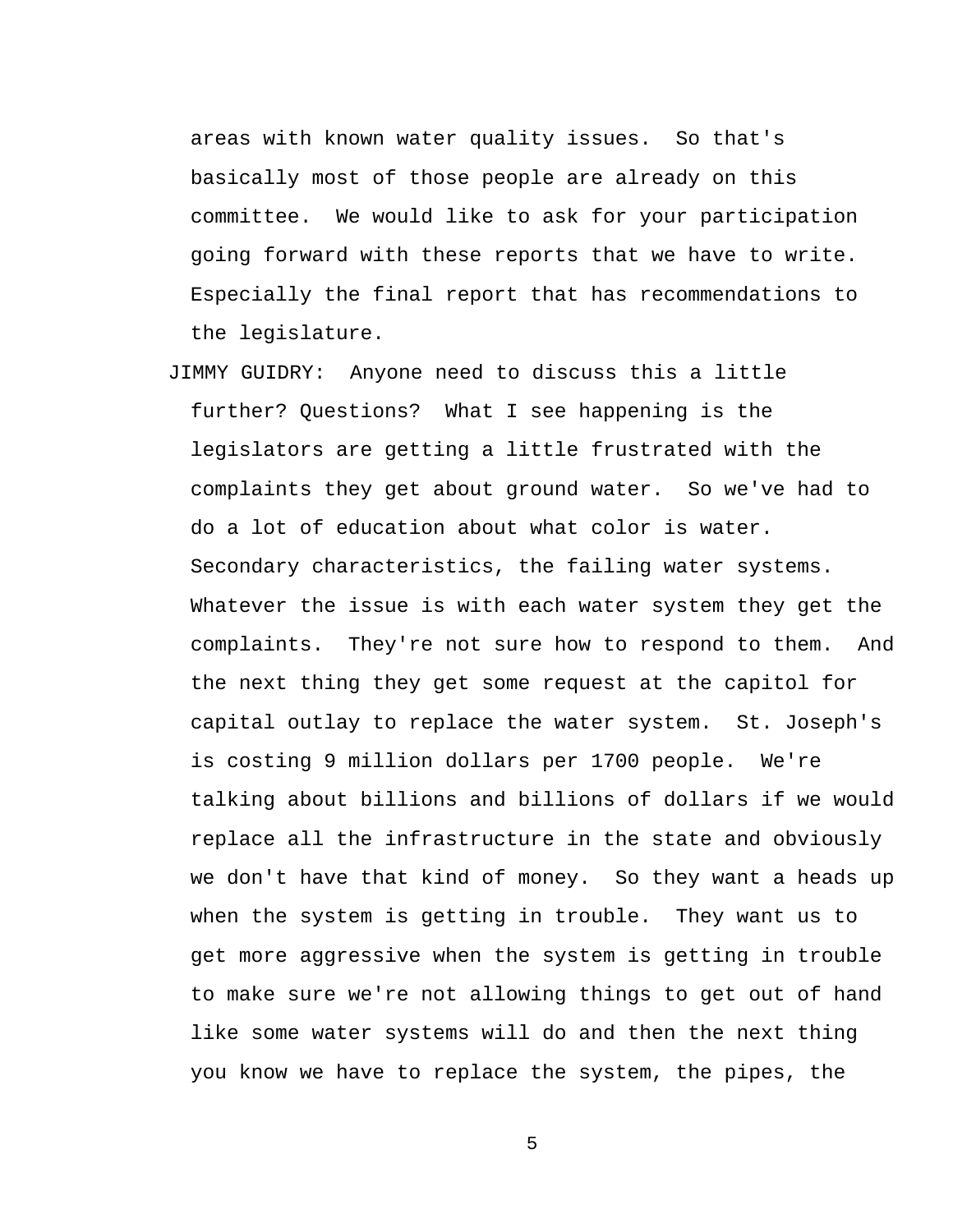treatment system. And so we've had a lot of push back. The initial bill was more about hey let's get rid of color, let's get rid of iron, let's get rid of manganese, let's make all systems meet all these requirements. Kind of like let's go ahead and spend a whole lot of money to get clear water. And the story I like to tell is we've had people complain about their water, complain about their water, we work with the system, they put in the necessary treatment. The same people call us back and complain about their rates. They have their water, but now why is it costing me so much. Well that's what you wanted. What I've seen, and it's interesting like in California when they require secondary characteristics, they actually have the people vote whether they're willing to pay for it. So they explain to them this is what you want, this is what it's going to cost. Now you vote. So the water system, the government, it's really up to the vote of the people whether they're willing to pay for it and they give them what it's going to cost and if they get over half the people saying they want it then it's implemented. If they have people saying we're not willing to pay that then it's not implemented. That appeals to me to some extent because in Louisiana they're a lot of people that will complain and complain, but as you all know nobody wants to pay anymore rates, anymore taxes. So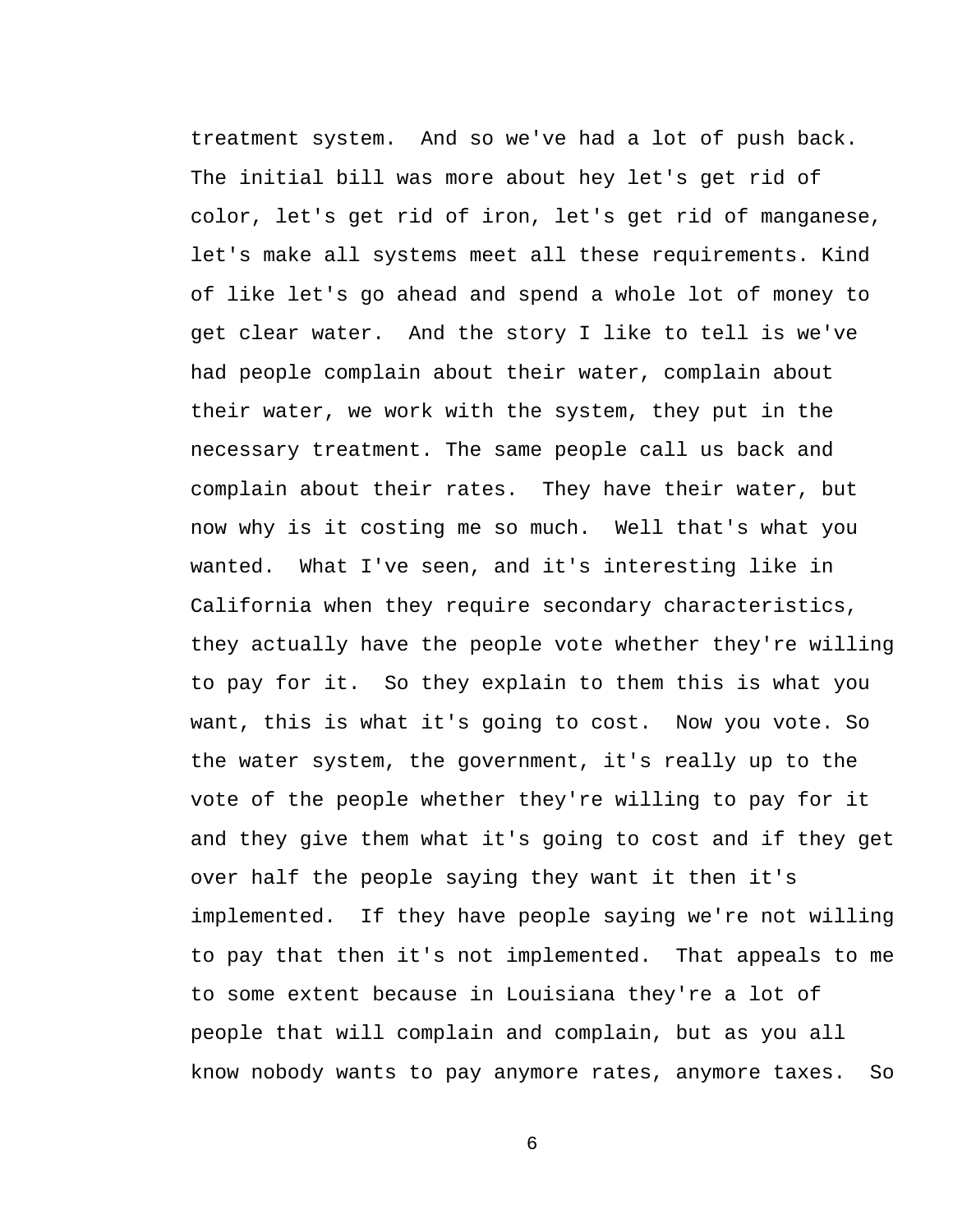they want something for free. That doesn't exist. So anyway, this is going to be a little extra work I think, but it's really the future of water in Louisiana depends on our expertise and helping struggling systems. When we look at other states to see what's happening we're not alone. They have the same issues. Many little water systems are combining into larger water systems so they can have a larger customer base so they can do what it takes to treat water and take care of water in their states. They have other issues. When they combine and have larger systems they have more payers, but they seem to have more issues with disinfection byproducts. It's not a solution one size fits all and that's why it's going to take our expertise. But they're going to want at the capitol is guidance on what they can legislate to help us do our job. And that is a question you know like in some areas where we have a system that's failing and we want to put a receiver and nobody wants to receive that water system. So no one wants to take it on cause it's not a money maker. And so they want to look at legislation that's going to require making some of these water systems combine or whatever it takes to fix the problem. The more I look at it the more I realize some of these smaller systems in small towns they can't keep up with meeting the requirements and they're not willing to give up the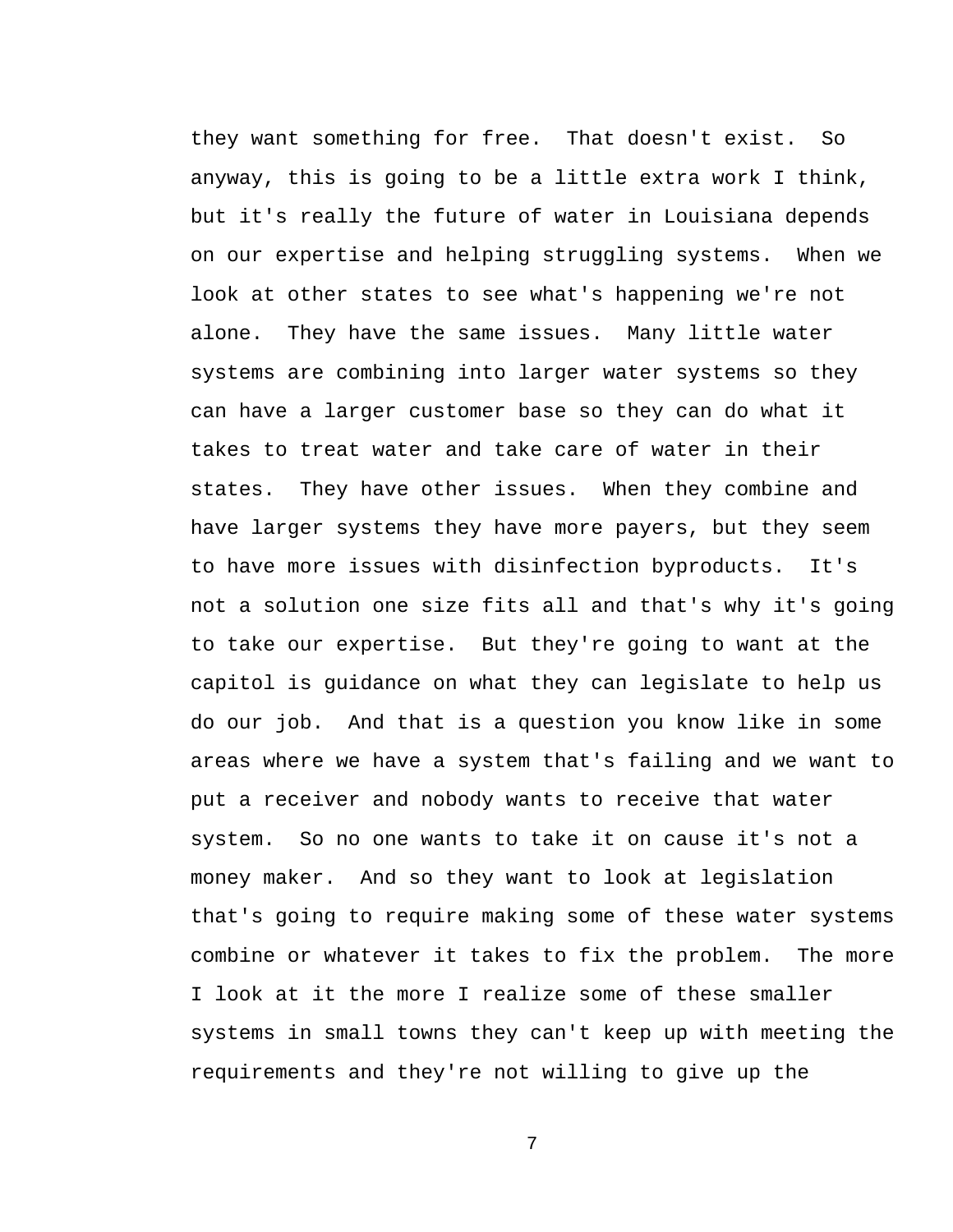funding that comes with the water. So what that tells me is the funding is not being used for the water. They depend on the funding to run the town. Therefore the water system is not getting addressed. Some of the legislation I'm thinking about is if you collect money for water it ought to be spent on water. And probably local government is not going to like that because they don't have many sources of income. Water is one of those things people pay for and they use it for other purposes than water. But our water systems are not keeping up and so they're not doing the job they need to do with water systems in some of these small systems. As we talk about this it's going to impact you whatever legislation comes out of it because obviously if their fix to colored water is requiring secondary characteristics that impacts your ability to deliver water to the people. I kind of want you to throw some ideas back. I want to see if you're interested in helping us address this because I don't see this going away. I see it escalating. I see it every day more and more systems have figured out St. Joe got bailed out by state money and they want to be bailed out. And bailed out because they never invested a nickel of what they received back into the system. They want the state tax payer to pay for it and the state tax payer doesn't want to. It's really getting to be more and more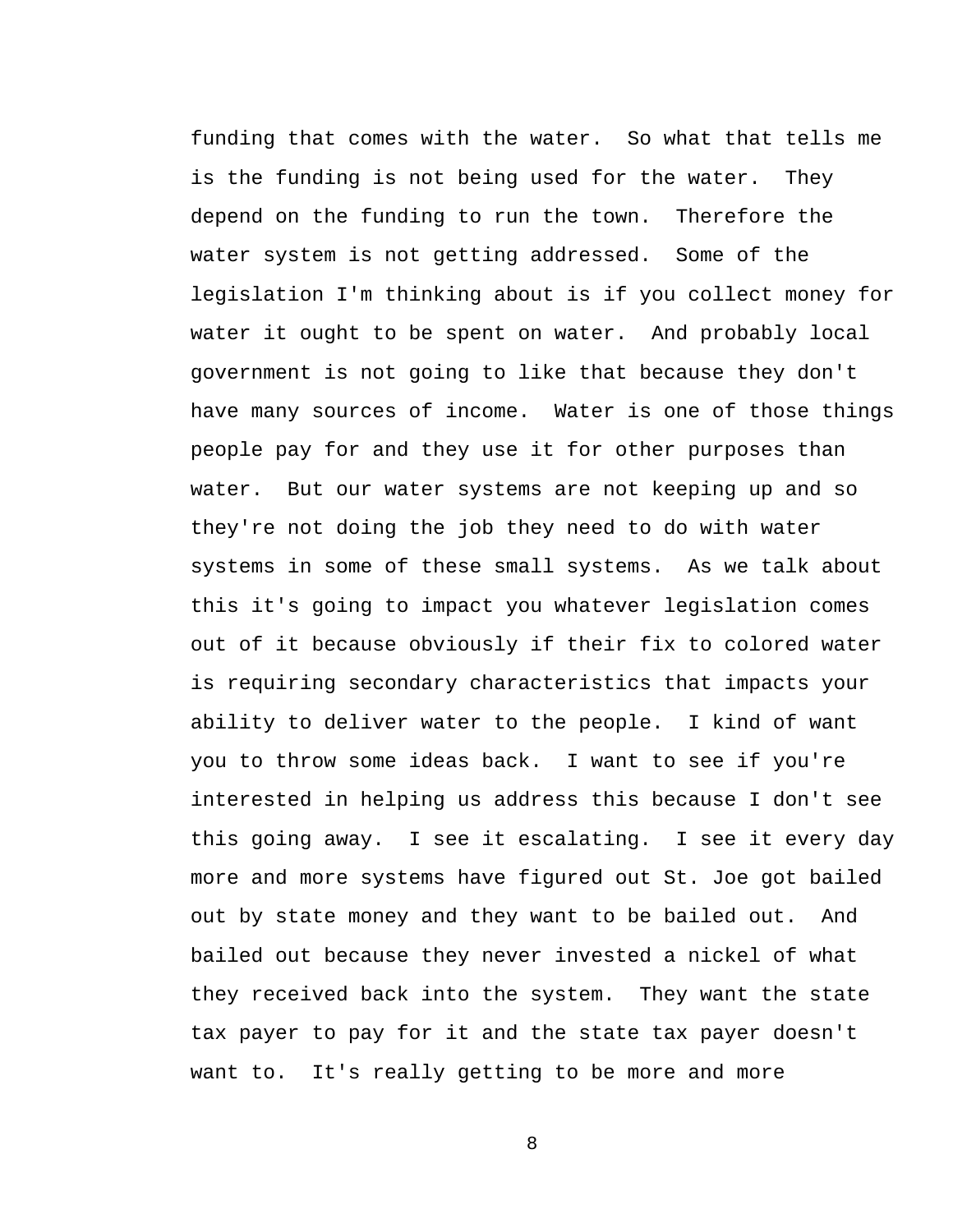difficult to try and figure out how we're going to address this going forward. I'm going to need your help. Those of you that came to the capitol and helped us, thanks again. Very rewarding to have other people testify on our behalf. Very unusual, but very rewarding. I really enjoyed the fact that we were able to change that bill that seemed to be getting out of control into something doable. But that doesn't give me relief because I know this is coming back to haunt us. I know they're coming back with their ideas if we don't give them some ideas. And so we're going to all be dealing with this going forward and I need your help. So let me shut up and let y'all help me figure this out. Anyone?

JOSEPH YOUNG: Does DHH network pretty well with EPA region 6 and other areas of the country as far as what other states are doing when it comes to small systems? AMANDA LAUGHLIN: Yes. Definitely. We participate in (inaudible) which is all the state drinking water administrators. So every once a year we meet in October and this is exactly what we do. We have a big round table and discuss all the issues going on across the country. I personally, and I know Caryn does too, we call other states all the time. Especially on the consolidation part of it because we do have states that have really good consolidation regulations. Alabama is one, Kentucky. So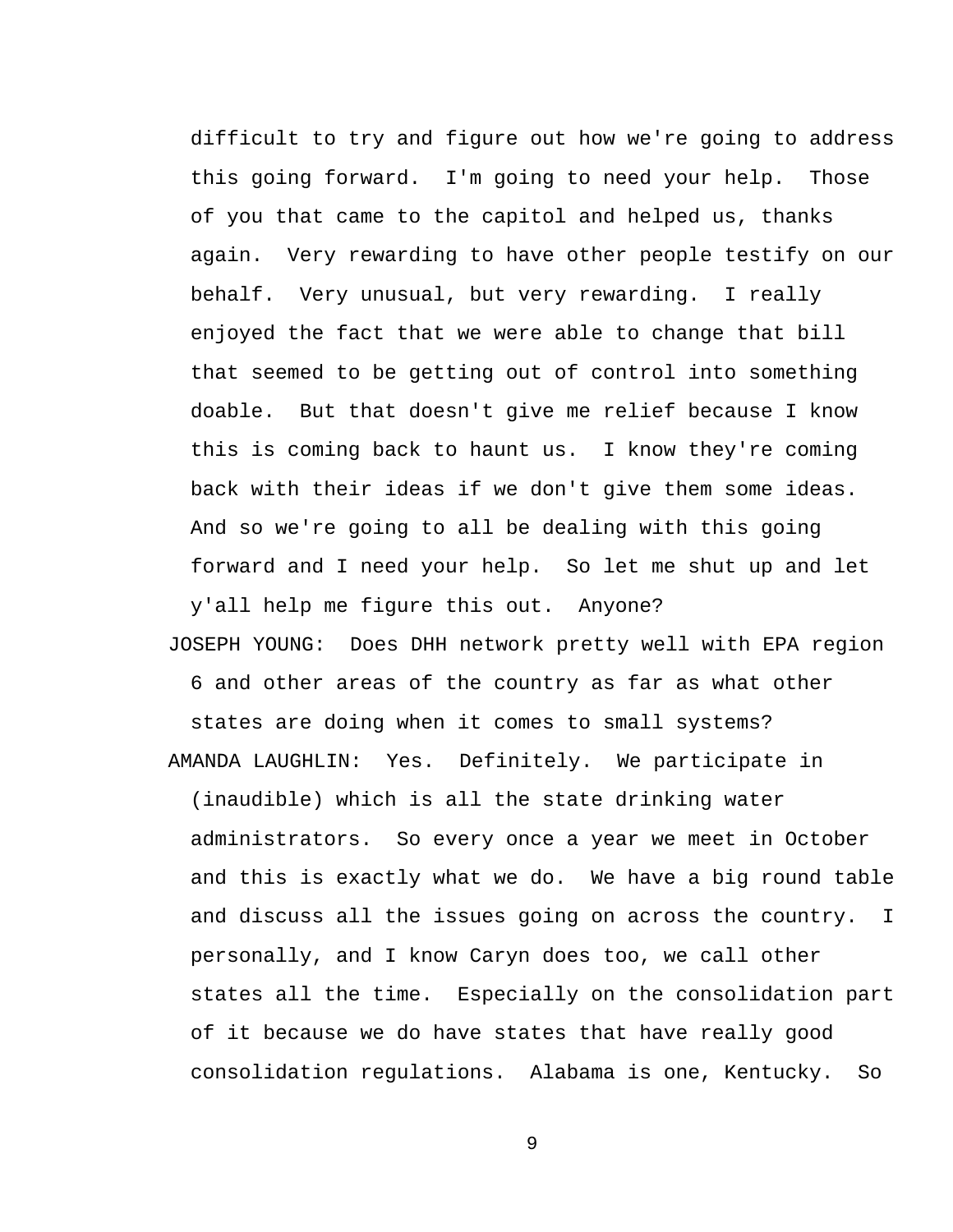they actually have mechanisms in place to force consolidation when systems cannot afford their upgrades anymore. So yes, we do that.

- Like going forward I think it would be in a next meeting I think it would be beneficial if I gave a presentation on the enforcement side of how things work and common issues that we see across the state. Things like that. And so give you kind of an idea of statewide what we see, how we issue administrative orders, who is being assessed penalties. Give you some ideas of people that could consolidate, etc. So I'm willing to do that if that's something you guys would find beneficial.
- RUSTY REEVES: Dr. Guidry I've been working with Jennifer and the staff of Northwest Louisiana on the merger of several little systems. One of the things we have been running into that's a hiccup is existing state laws that's enforced by the legislative auditor's office. A lot of times going to be a municipality and a nonprofit or a nonprofit to a public body. We thought we had one worked out where the system got 26 connections and a neighboring system got 180 and it's a no brainer. And their legal people stepped in and said well we need an evaluation of everything on both systems and neither system got the money to come up with an evaluation. So it's still sitting there with two old ladies in their 80s that text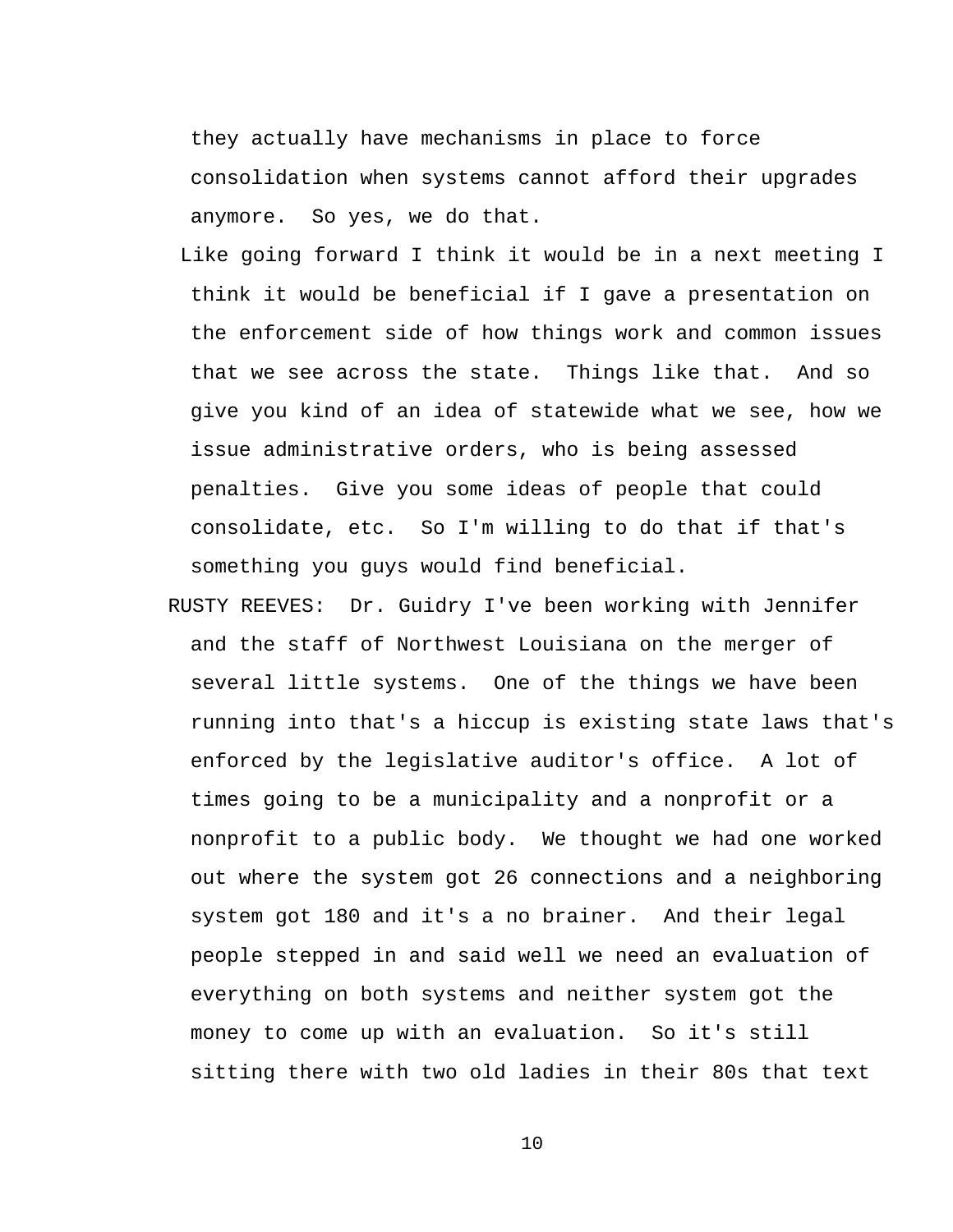me about once every two weeks. Mr. Reeves where are we at, when are they going to take over our system. When these two old ladies die up there the neighboring system is going to take it over. They already interconnected, already buying water. We've seen the water rate go from 2 dollars a thousand, to 3 dollars a thousand because the neighboring system couldn't pay it went down to 1.20 a thousand. But anything to keep from connecting together. All it come down to little legal issue for an evaluation. It's not getting nowhere. Somewhere or another there needs to be some laws. They're both 40 years old so they're both wore out. But we can get money to fix both of them easier than to fix two independent systems. The same thing little bit further down the line working on one the bond commission pops up the other day and puts the breaks on everything. The system that is willing to take this on has the capacity to take care of it, but the bond commission's asking questions because it's in another parish. So there's some legal issues beyond what this committee can deal with. And in both of these situations almost all the peoples in agreement till the attorney and the auditors got involved. Twenty-five customers that's using 5,000 gallons a month means 5,000 gallons a day roughly on a 30 day month. And the first question come up, well do we have the capacity. They leak more than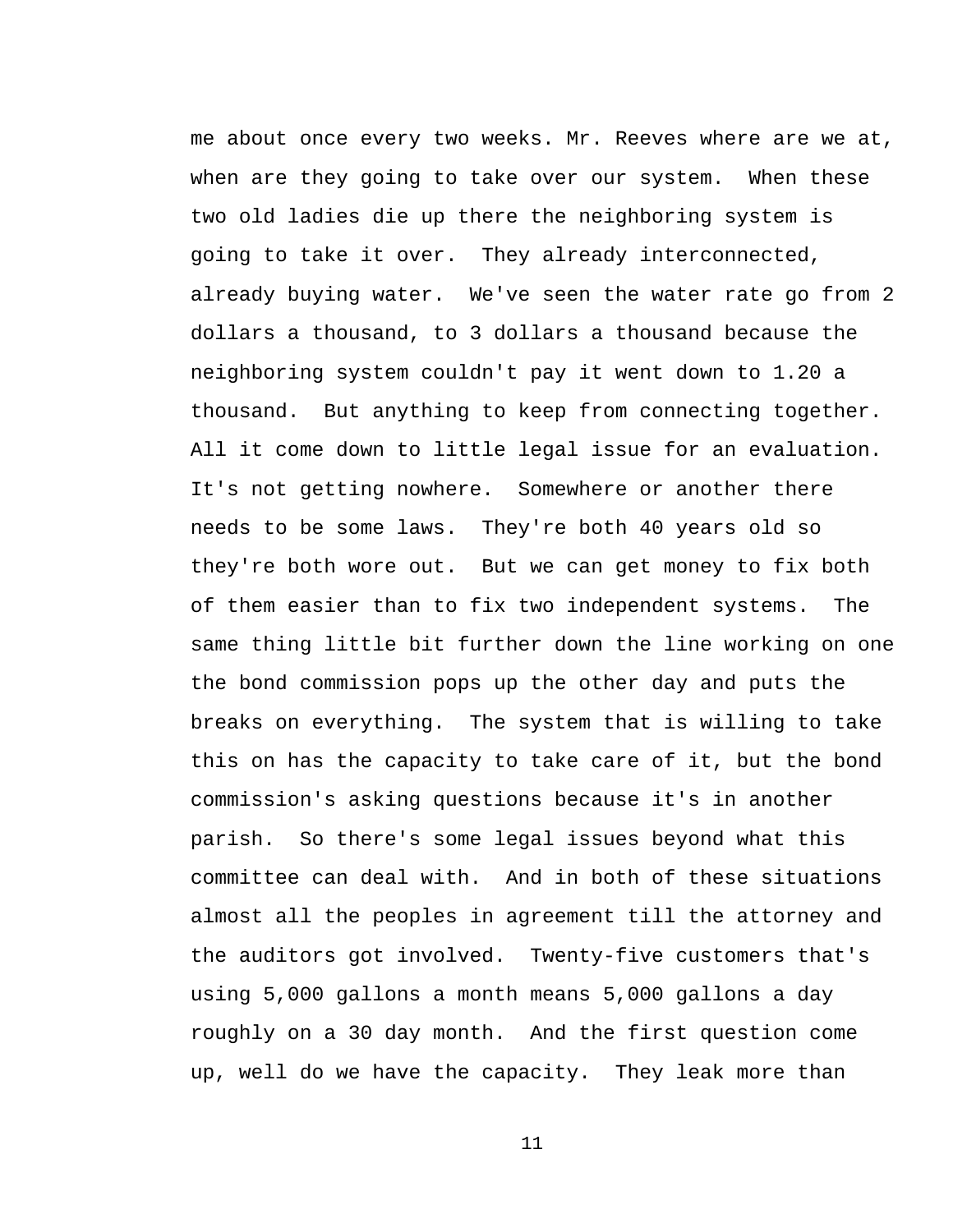that in a day's time. Just some things Dr. Guidry. And we'll work with you any way.

- JIMMY GUIDRY: That's exactly what we're looking for. If there's a way to change some of the rules and regs to benefit consolidation than we should. We shouldn't be buying a treatment system for every little section. We should be combining and having one treatment system for larger areas. We can get around those things at the capitol. And there's legislators now going to get a report from us and look for recommendations and those recommendations are going to be we need this law changed. When I first had to deal with this I was a little upset the way they were going around doing it. But typically when you get them to listen it's an opportunity to use them to help us get what we need. I've been unable to do that until now. Now they're very interested what do you need from us. An opportunity for us to make some serious changes.
- PATRICK KERR: Dr. Guidry there's a couple things going on at the federal level now I think are important. The Reauthorization of Safe Drinking Water Act is being discussed and marked up in committee right now. Thursday I think is the day it's going to go to the environmental committee. There's some good and bad in it. One thing that's being pushed for is quarterly CCR reporting instead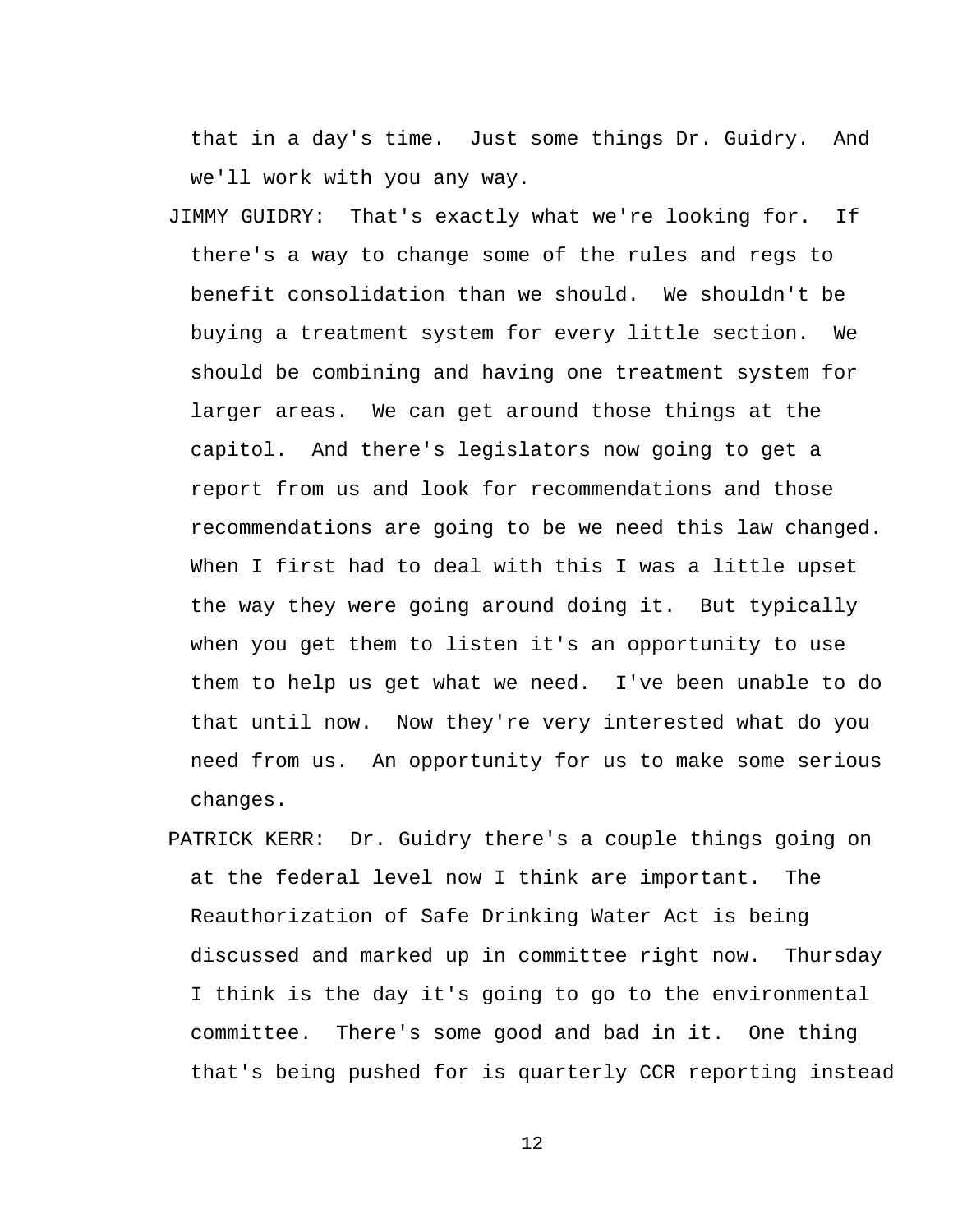of annual. I don't think that's great. But there's some really good things in it. One is Good Samaritan Relief. So if a system helps another primacy agencies will be able to grant time to fix problems. So violations and compliance order won't follow the transaction. Another is that there is language being introduced, I don't know how far it will go, that will require systems receiving SRF funding to not transfer funds out of the water agency account, or I think the language they use is water enterprise account. So what you just spoke about if you raise rates for water it needs to stay in water and waste water because there are all kinds of transfers going on. Council of Mayors is not real happy about that as you might imagine, but EPA thinks it's something that's necessary. We shouldn't be giving SRF funding to systems that are charging water rates and using that to support other activities. Allows for back office stuff. Like a lot of cities actually charge their utilities fees for administering their human resources and computing and all that kind of stuff. That's okay, but buying a new police car for the sheriff's office is not. That's going on. EPA is talking an awful lot and folks at the environmental committees are talking about partnerships. And they call a partnership anything from two systems helping each other to acquisition consolidation. It runs the gamut. We're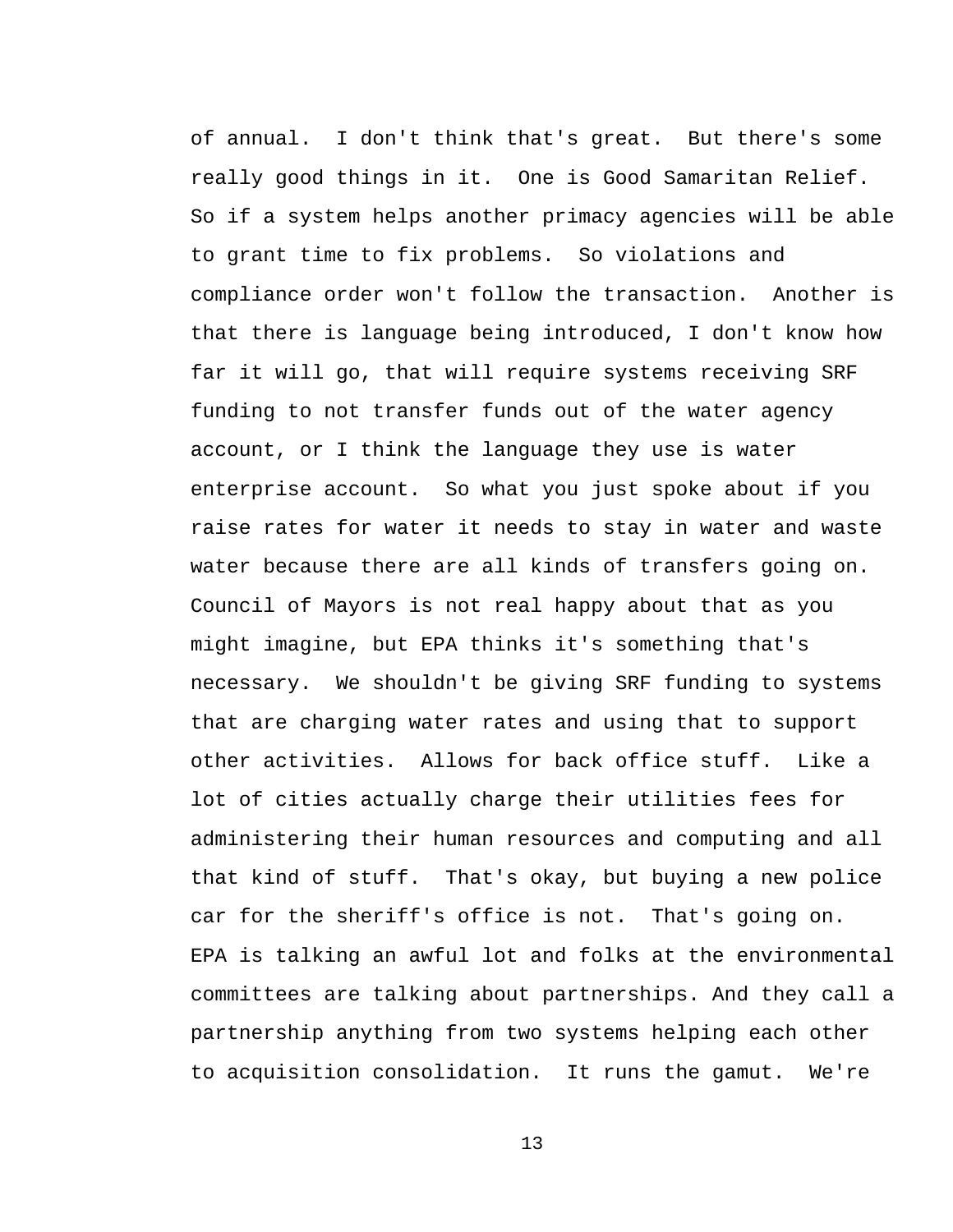trying to get away from using language of consolidation because partnership sounds better and it gives you all the solutions you need for various size systems and various issues. Then there is another thing that's getting kicked around, well two things, for funding. One is SRF funding. Will talk about some significant changes to SRF funding increases. What we need to do at the state level though is a 20 percent state match required for SRF funding. So if they do ramp up SRF funding the state needs to come up with a match. I think that's something we need to start talking about at the state level. If they ramp up SRF the states that do match are going to get the money and the states that don't aren't. It's a fix, but we need to figure out how to get the legislature. What we're doing is leveraging all that stuff we've been doing, but if they doubled your SRF allocation, which would be great, you got double the match. And there's another program called the Water Innovation Financing Infrastructure Act, something like that. It's a large, kind of like an SRF on steroids. It's got a 20 million dollar minimum project value. It's oversubscribed the first go. No one in Louisiana took advantage of it. We probably need to start talking about how we finance these issues. I think there's a lot going on at the federal level. If we can't fix it at the state level maybe we could fix it through the funding mechanisms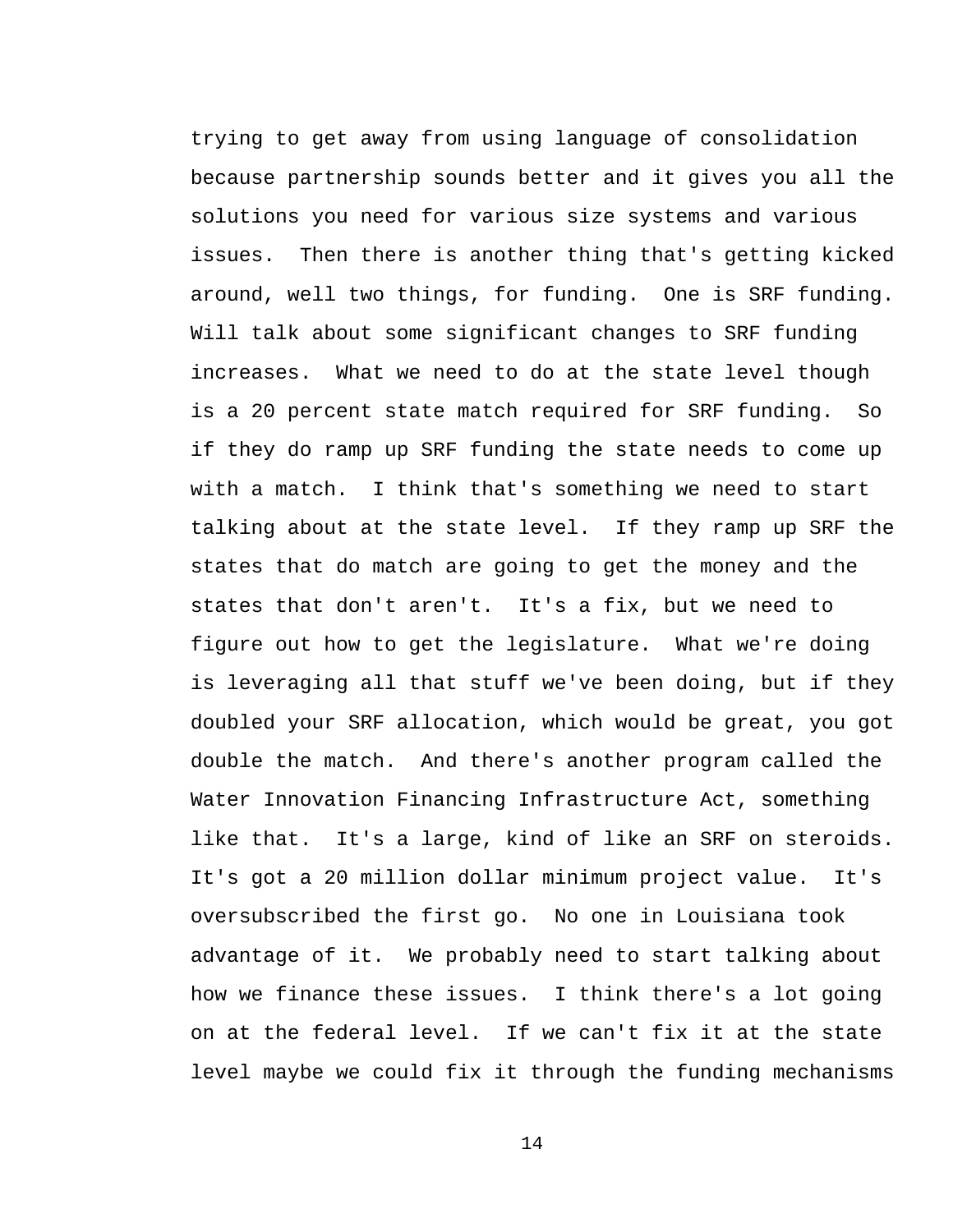we have and things like that. (Inaudible) got this super duper new executive who came out of the American Water Works Association, Allen is his name. If you've read any journal articles from AWWA you saw Allen's moniker on many of them. He's now heading the State Drinking Water Administrator's Association. Really good work going on.

RANDY HOLLIS: Pat and I listened to a webinar on Kentucky's consolidation and it was a glowing report on their consolidation from 3,000 systems to less than 300. And it was a glowing report and everything was wonderful and then someone asked a question, who will remain anonymous, about disinfection by-products. And the whole tone of the meeting changed. His words were it is an unshirted nightmare of the federal government. So they've seen this consolidation. And Amanda you mentioned Alabama having these problems. Consolidation when you talk about physical consolidation we have to be cautious about that. Because especially Louisiana having the .5 milligram per liter chlorine minimum we're driving the disinfection by-products higher. We start consolidating it's going to be really tough. Consolidation of administration of workforce of man power, yes I think that's a great idea. But before we start piping water 10, 15, 20 miles we have to be very cautious about the problems we could create. JIMMY GUIDRY: Good thoughts. Let me see a show of hands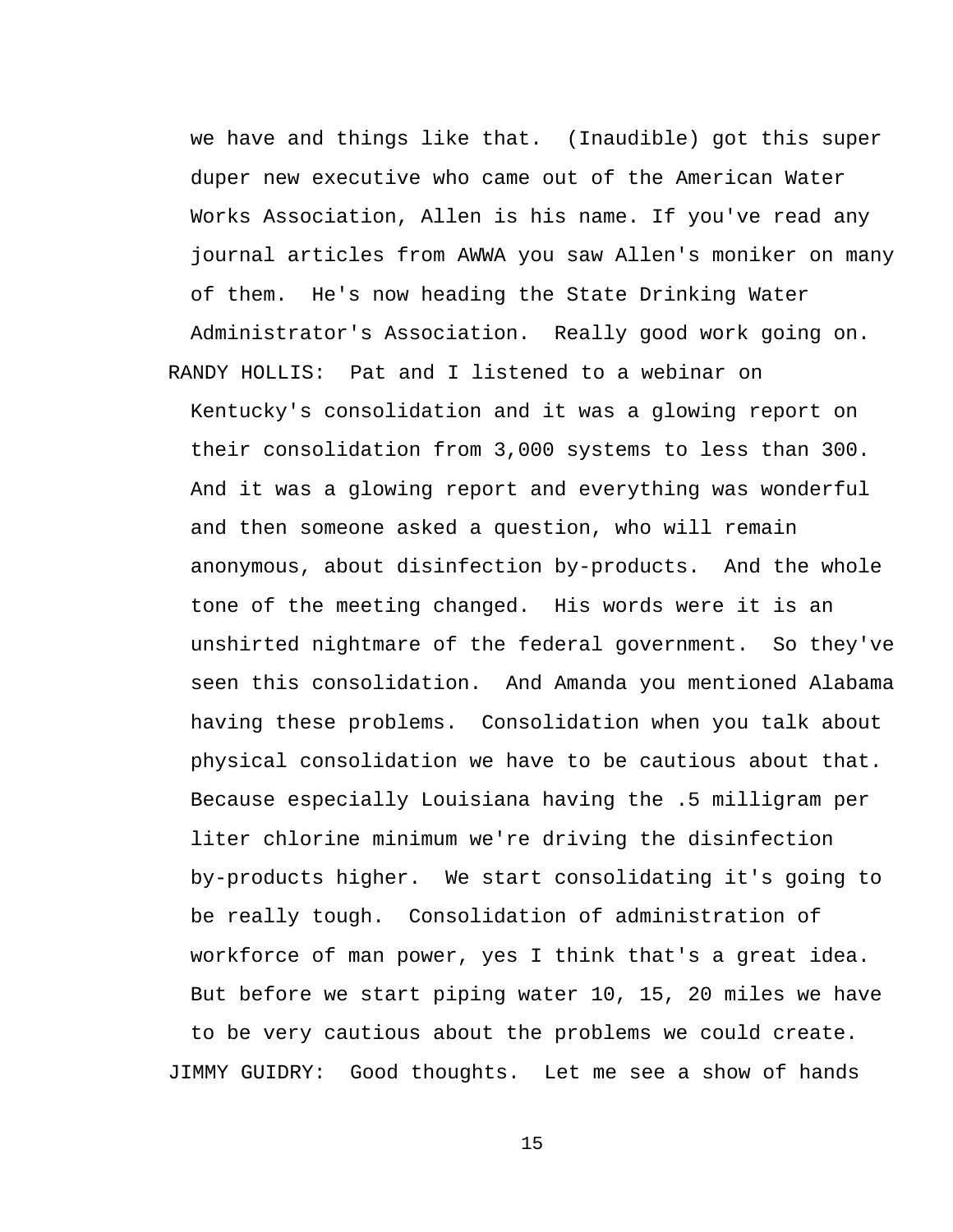of folks willing to help us since you're the committee that keeps telling me you work for me. I'm hoping you continue to work for me. Are y'all interested in tackling this monster? Great. Great. That's what I was hoping for. I think we helped create some of this so we need to help take advantage of it. I can tell you there's a lot of education going on about lead in the drinking water as a result of Flint Michigan. And there's a lot more that needs to occur because people have used that as a sounding board for all kinds of things. With that said, I think we're going to be able to deliver to the legislature hopefully recommendations on changing some laws in our state and keeping in mind the things that work best. At one time I thought, not that public health really promotes doing individual wells, private wells, obviously they can't dig them that deep and they don't get properly treated, but for 9 million dollars I probably could have given every home in St. Joseph a private well. Now we're spending it and hopefully address all their issues I'm not sure they're going to be able to maintain it. They're going to be able to sustain that. They are looking into hiring a 3rd party to operate it, which is good. But at the same time if people there are going to be able to afford it. As we learn more and more about that community there weren't that many children in that community, mostly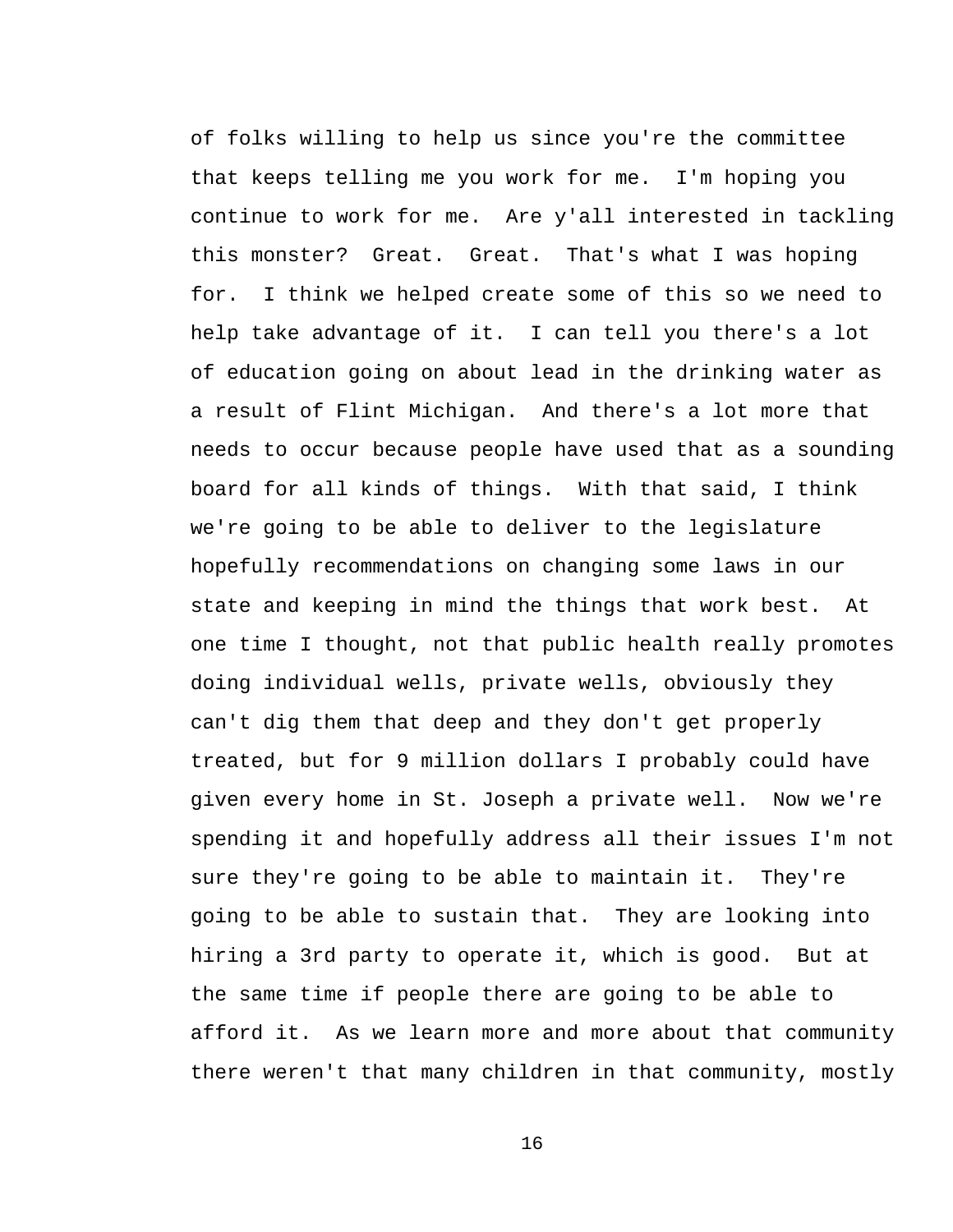older folks. So that community is not thriving very well, it's not growing. And so we've given them a very expensive way of treating their water. And that's good, but how long will it last. Their plant was 12 years old and it was run in the ground. We're going to have to do some due diligence to make sure that we don't allow them to run it in the ground again. That's all I'm going to say on that subject matter. If we're going to spend money as a state we need to make sure there are things in place to make sure we're not wasting that money.

Okay, so let's go into new business. Unless anybody has any other comments about this legislation we will move on. AMANDA LAUGHLIN: I just wanted to maybe discuss how we want to go forward with meetings regarding the legislation. I was just going to propose maybe we can meet in a couple months and the meeting would be specific to this act if that was something you agree on.

JIMMY GUIDRY: Let me share this. Because this legislator was so adamant about his legislation he's going to be invited and he's going to have other folks he wants to invite. It's going to change somewhat. We're going to use this as our way to get people together. But I have a feeling if he doesn't show up he will send people that don't normally attend. But I don't want to start this process without him being aware that we're starting this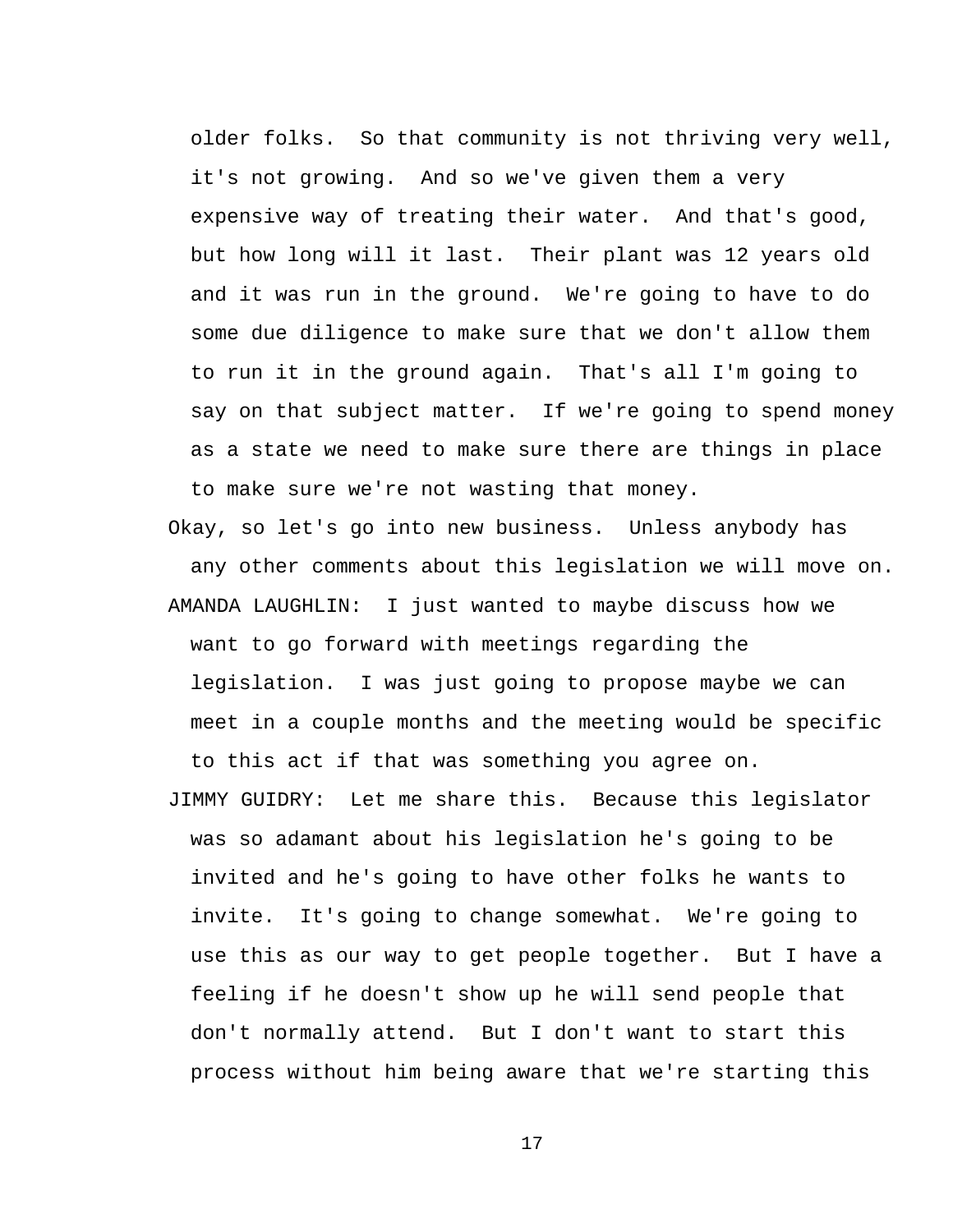process. So when we do get started this is going to change, the dynamics will change somewhat because it's going to be different folks coming to the meeting. Two months is September.

AMANDA LAUGHLIN: We'll send out a doddle poll like we always do. September will be a good time to get started. JIMMY GUIDRY: Y'all thought y'all were going to retire today. I thought I was going to retire today. But anyway. New business, the standards that we've been working on now for what, 3 and a half years, 4 years almost. Notice of intent was sent out by Caryn. We've been trying to discuss what does this mean, where are we in this process. We are very close to when you get to notice of intent that's rule making, that's the formal where we eventually get this into a form where people have input and then it becomes the rule by which we live. We voted on each section as we went through the process and we had our input. Now some of us may have gone back and found something well did we do that. I don't want to rehash it. I do want to somewhat discuss some things that we may have some issues with, burning issues with. But I feel like we're close to doing the hard part of the work which is putting it into the legal rule making mode and at this point we've done a lot of work and I don't want to spend another two years trying to fix it. So we can fix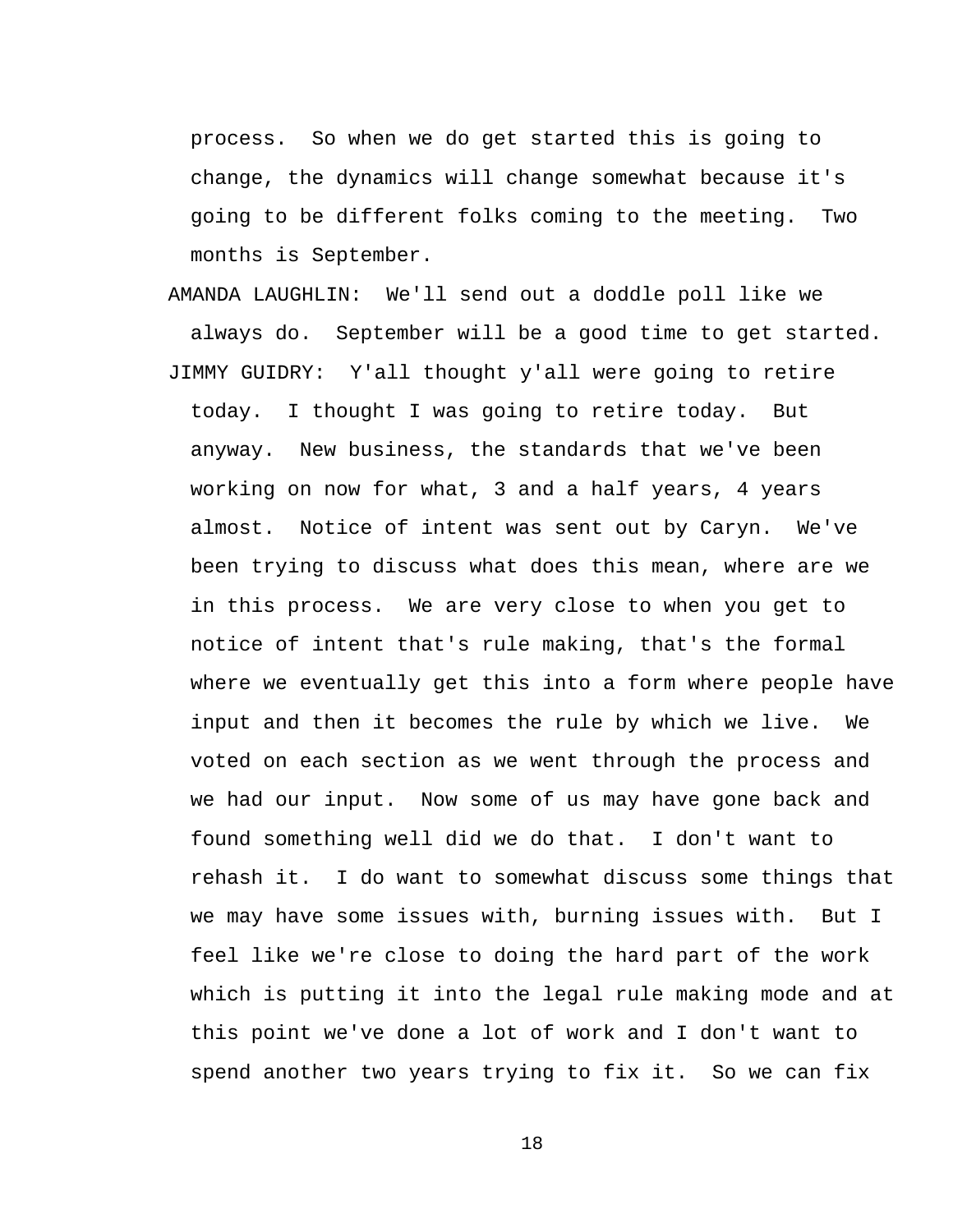some of it later, we can fix some of it now. What I would like to propose today we're going to have discussion of questions we have. We can have one more meeting cause you only had about two weeks to look at it. Can have one more meeting where you come with burning issues and we go through them. This is the new code and it addresses new water systems. It will to some extent address existing water systems. And we went through a lot of this in detail and I feel like we've done a great job of coming up with something that makes me feel somewhat comfortable. I still have issues when I have a water system that I'm dealing with like right now currently that the code may or may not address and yet I'm being the person that the legislature is looking at and saying how did you let them get into this condition. Literally when we go on site we have to tell people hey you have a problem here, it's going to become a bigger problem, it's going to affect health. If we don't do that then we're going to be the ones answering why we let them get, why did we get a St. Joes, another St. Joes. I am pleased with the amount of work we have done. I am pleased with the product. I think there's probably some things when we go back we're going to say whoa, is that what we meant, what do we mean by that. But I do want to bring this to fruition. The proposal right now is we go through the notice of intent.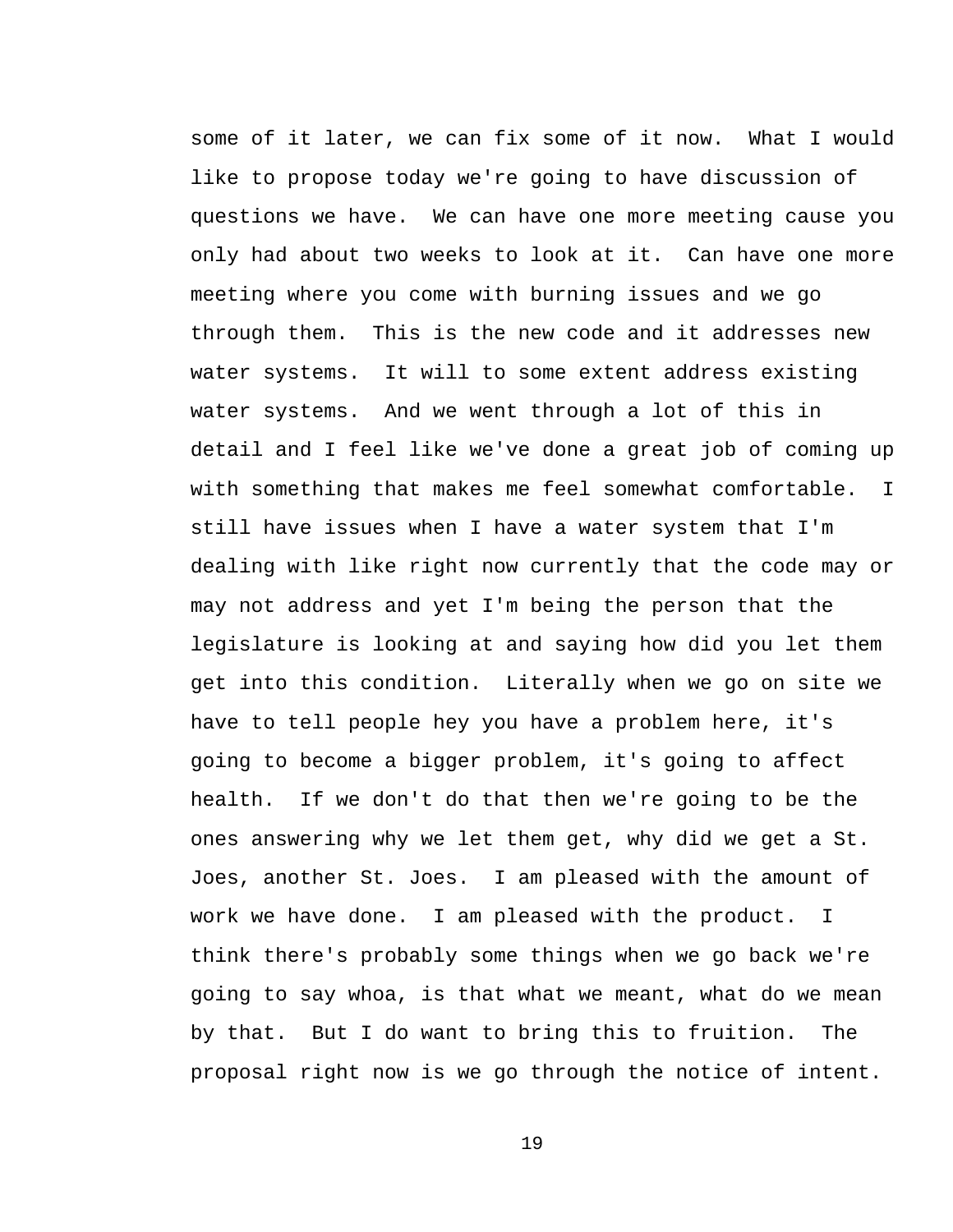The rule making process that takes a while. And then you have to allow time for people to become familiar with it before you start enforcing it. And so enforcement I'm saying once we pass the rule we give ourselves six months to start enforcement. It gives us time to go and educate folks. It's less complicated. It's pretty straight forward in my opinion. But for aging systems they're not going to be totally happy with some of the requirements. And so we're going to have to educate folks why the requirements are what they are, what we're trying to do and how do we get there. With that said Caryn I guess I will turn to you since you have been writing all of this. Thank God Caryn stepped up to the plate to help write this. We did the easy work. This is the hard work. CARYN BENJAMIN: All right, so first like Dr. Guidry said order of business is to determine the effective date for the new standards. The notice of intent so far consist of just the new text of the approved parts that the committee has worked on and voted on. And so Dr. Guidry mentioned that we would give six months so I'm thinking July 1st 2018 would be in line with that six months. The rule making as it stands now tentatively going to submit the impact statements to the legislative fiscal office on August 20th and then the notice of intent I believe would follow on September 20th. And then there's a public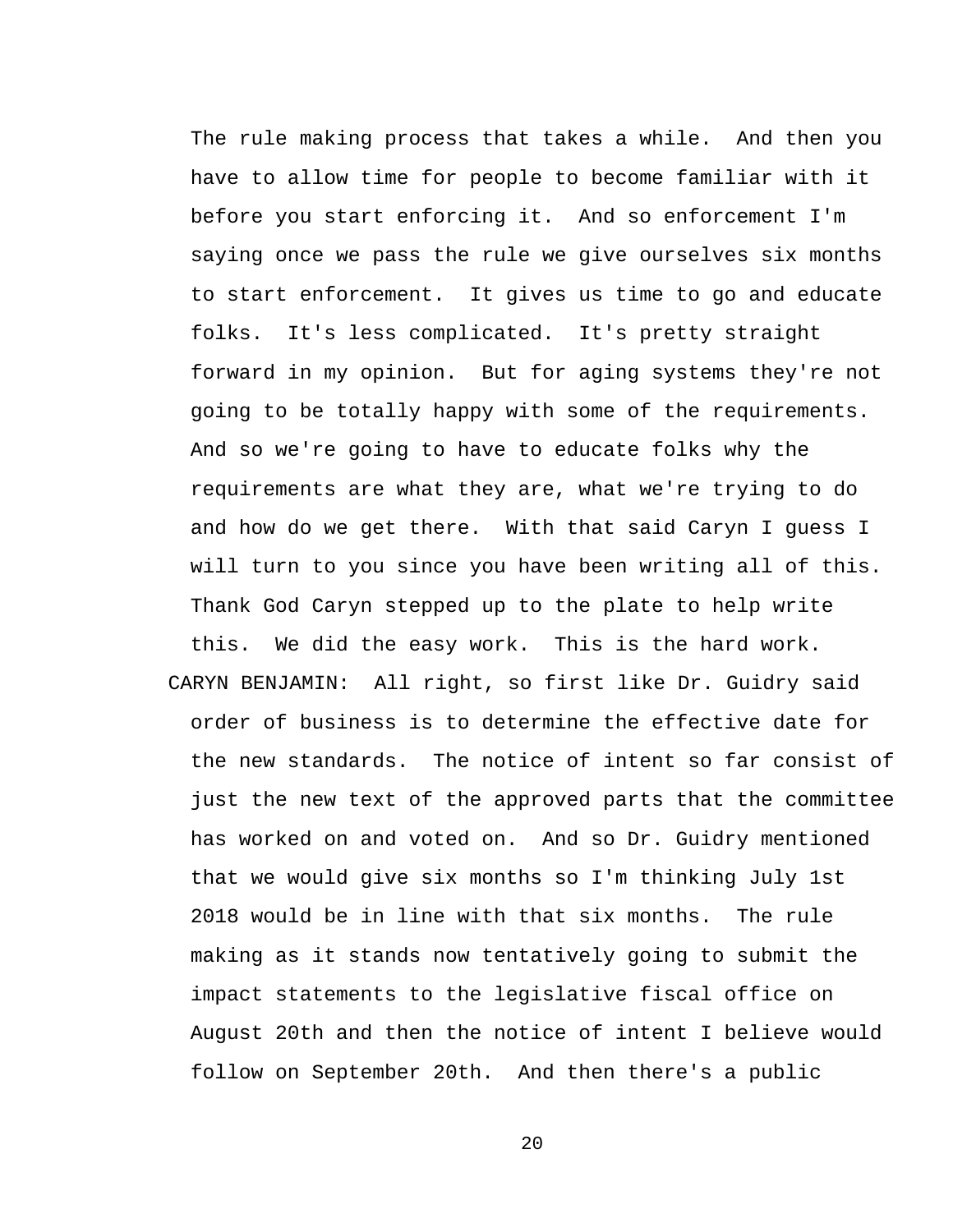comment period, public hearing, and if legislative over site committee is not called within the 30 days of the submittal of our response to any comments received from the public hearing then the rule could be, the final rule could be published December 20th. Now if there is any over site called, which we haven't gone through before, there is a possibility of rule revisions due to those comments and the over site on it. But if there is no over site calling then we would go forward with the rule as is. And based on the timeline there is going to be existing sanitary code text that's going to need to be amended. And so that part of the rule making has not commenced so there will be additions do this notice of intent that covers the changes to the existing code. And so hopefully that will be ready for y'all to see at the next meeting prior to the August 20th fiscal. If we can't make it to the fiscal deadline we can meet later in August, but no later than September 10th is when I believe the rule would be due to the Louisiana Registrars Office to get it published September 20th. If we're good with the July 1st 2018. Even if we do have to push back the rule making by one month the final would be January 20th and that still gives kind of almost six months before all those new standards are effective.

RANDY HOLLIS: I have a question. I guess refresh my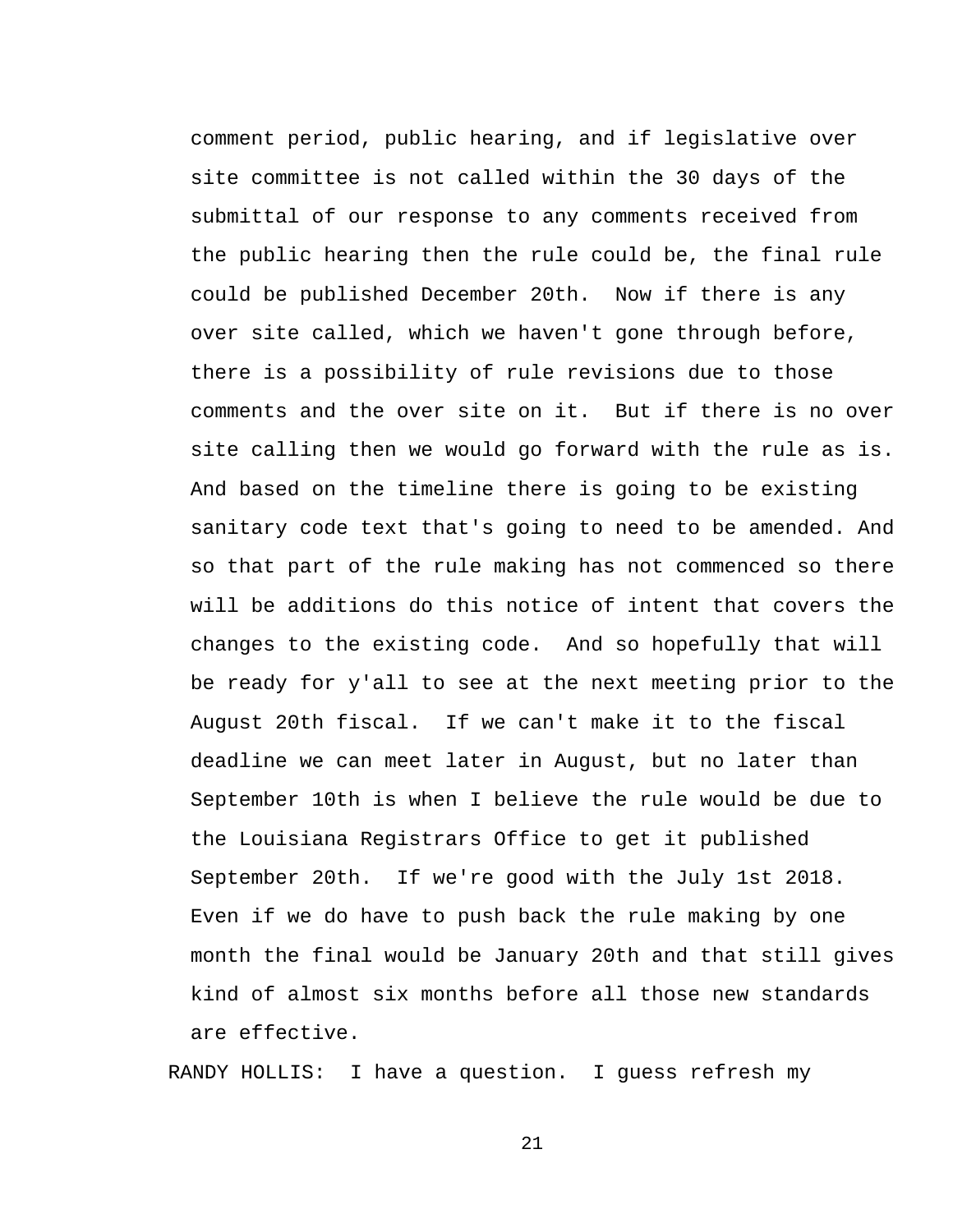memory. I thought these standards were for things going forward from now. So when I read this and there's a date there for them to acquire funding. If we have a system that only has one water well today that implies to me that you got until 2020 to put in your second source.

AMANDA LAUGHLIN: Right now we were only talking about the effective date for what's going to apply going forward. So that would be any systems being permitted,

infrastructure, modification thereof. I haven't gotten to the second part which is anything that y'all deemed to be affecting current systems. So that would be a separate. That will be the next topic I was going to cover. We needed to vote on the effective date for the standards that affect new construction.

PATRICK KERR: I will make that motion July 1st 2018.

That's fine.

CHRIS RICHARD: Second.

JIMMY GUIDRY: Anyone opposed?

CARYN BENJAMIN: Now we can move on to Randy's concern.

RANDY HOLLIS: Just a clarification.

CARYN BENJAMIN: Yes, sir. And so the second comment here. And so there are sections, there are parts that were voted on that included sections that the subcommittee designated as being effective to existing systems. There were a few that had a caveat barring any grandfather clause date or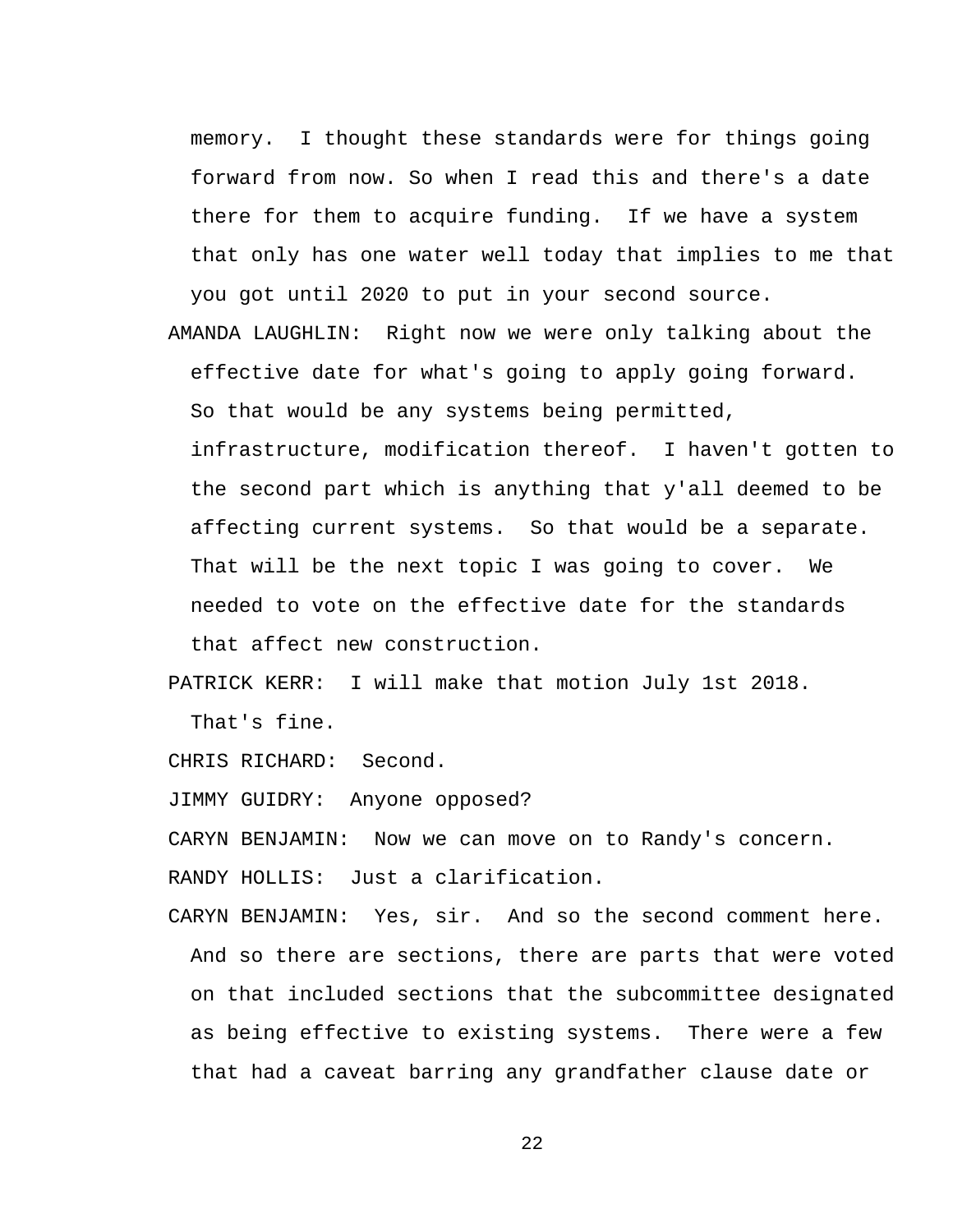whatever. But there was part 2, part 3 and part 7 had sections that were designated with an SS which meant that section could be cited during a sanitary survey. Now that was done 2014, 2015. At the end of 2015 we approved a list of significant deficiencies. And so if we're going to rely just on that list of significant deficiencies and not make any of these other sections affective to existing systems then we need to remove the SS designation to these sections that were voted on. And so that's what this second comment is. If we were going to make any of these effective we were proposing to delay that effective date so there would be time for compliance.

PATRICK KERR: A comment. Why wouldn't we make it effective at the same time but continue to allow systems to negotiate with the department about when fixes have to be made. That's how we've worked in the past. So if they come to you with a plan that says this is how I'm going to add a second source and it's agreeable to you then they work out a schedule. If we bifurcate the issues I think it's going to cause confusion. But if we're saying that a secondary source of standby power and flood protection are critical to the safety of water regardless of how old the system is then we need to get systems moving in that direction. If we give them a deadline of 2020 that's when they're going to call you. I think the census of the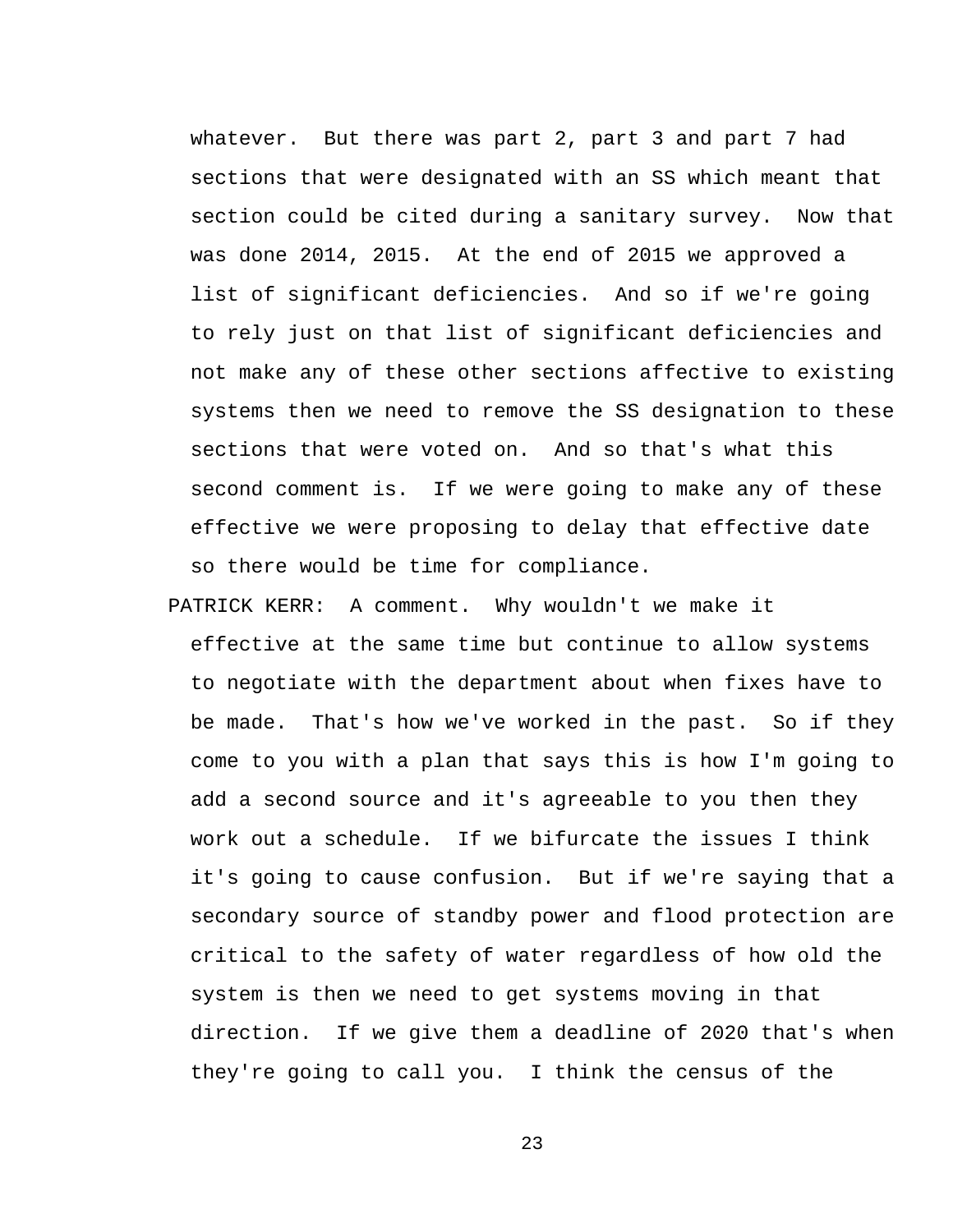committee was that these things are in fact important to existing systems to bring them into compliance with safety and health requirements of the state.

- RANDY HOLLIS: I have no doubt they are important. They're critical. But I thought there was a lot of political push back of the cost that would be incurred by very small systems that have to put a second well in. And so that was kind of grandfathered if you will. I think they need it personally. Absolutely they need two supplies. I'm just reading this wondering about the political blow back we might get of requiring these to have two sources when you already have 200 customers on a well it's going to cost them 300,000 bucks to put in a new well. That's a consideration. I thought those were left grandfathered if you will.
- GREG GORDON: I thought kind of the same thing. What we're basically saying is some of these sanitary surveys that have been in limbo now for a few years are basically going to come back and you have to comply by this date. I don't have any problem with that to a certain extent. We have a bunch of them it will cost us some money to do so, but I would say kind of what you talked about the act and stuff that we want to do moving forward with the state legislature. One thing is if where those exist in the region it would be good to LDH's help to make things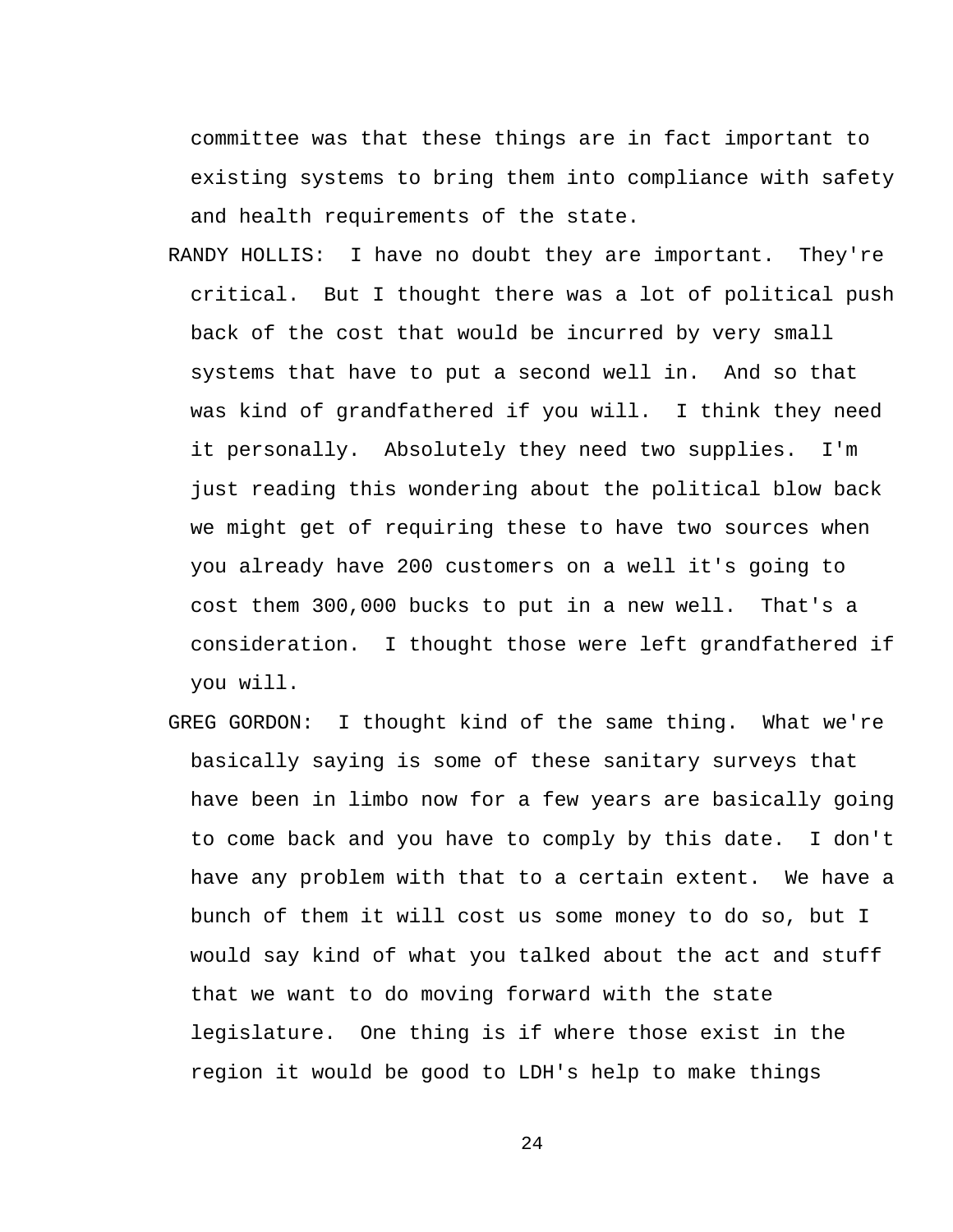happen in the region so people would have something. Because I have been trying to do one with a small system and unfortunately the city uses chloramines and we don't. But I'm just trying to get it to where the people could have water to flush a toilet. And the city basically hung their hat on the LDH requirement that well your local person said since it's chloramines they couldn't use the water and so that's why we don't want to do this. I said I don't care if the people are still on a BWA, I just want to be able to flush the toilet and take a shower. The thing is that kind of relative to go back to what the future stuff is LDH really needs to get an idea and the regional people too. Hey we need to make these 10 or 15 things happen from a consolidation standpoint and we need to help these systems facilitate it rather than using a rule and stating a rule to one entity and having that one entity say we can't do it because of this. Kind of just back on this too if it's going to become a reality that we have some heads up and we know what's going to happen and the fiscal impact. But if there's something like the case I just brought up that LDH would be saying to that other water system hey you need to help these people. Because the comment I got back from the City of Slidell was what are you going to do if there was no water there for six months. I said I know what Dr. Guidry's going to say.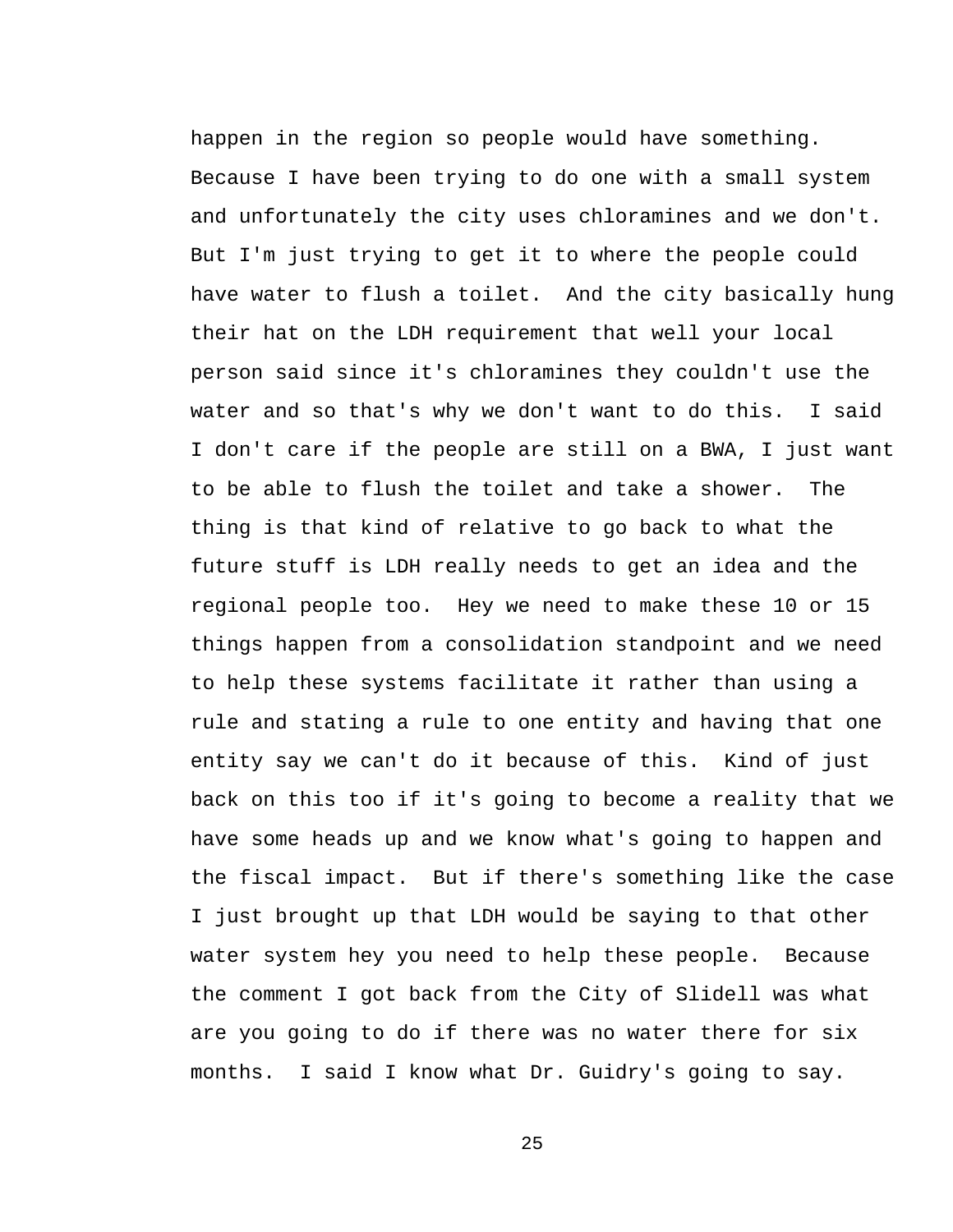Run the hundred feet and take the water from the city. And they kind of looked at me and they went back to the disinfection rule and all that kind of stuff.

- JOHN: I've been meaning to call you. I spoke with Slidell about that. Because you're a free chlorine system and they're a chloramine system that's no reason why not to have an emergency connection. You're good. You're on my to do list.
- GREG GORDON: Just cases like that. So if we're going to say secondary connection even if it's while you're getting up and you're trying to find we have to do something in the future, build something. But if there is a situation where there's at least an emergency connection so you can meet that rule that it could at least be facilitated.
- JOSEPH YOUNG: You can have an emergency connection being a similar oxidant. And we also don't require a boil advisory if that occurs.
- CHRIS RICHARD: I think one of the issues that Caryn brought up is only a few of the chapters we kind of evolved as we went through the process and we changed. Initially we were coming up with things that would be design only or sanitary survey and then at the end we didn't do that. We don't have a consistency in the code. So since that time we came up with a list of significant deficiencies we stop citing them in the code so I think we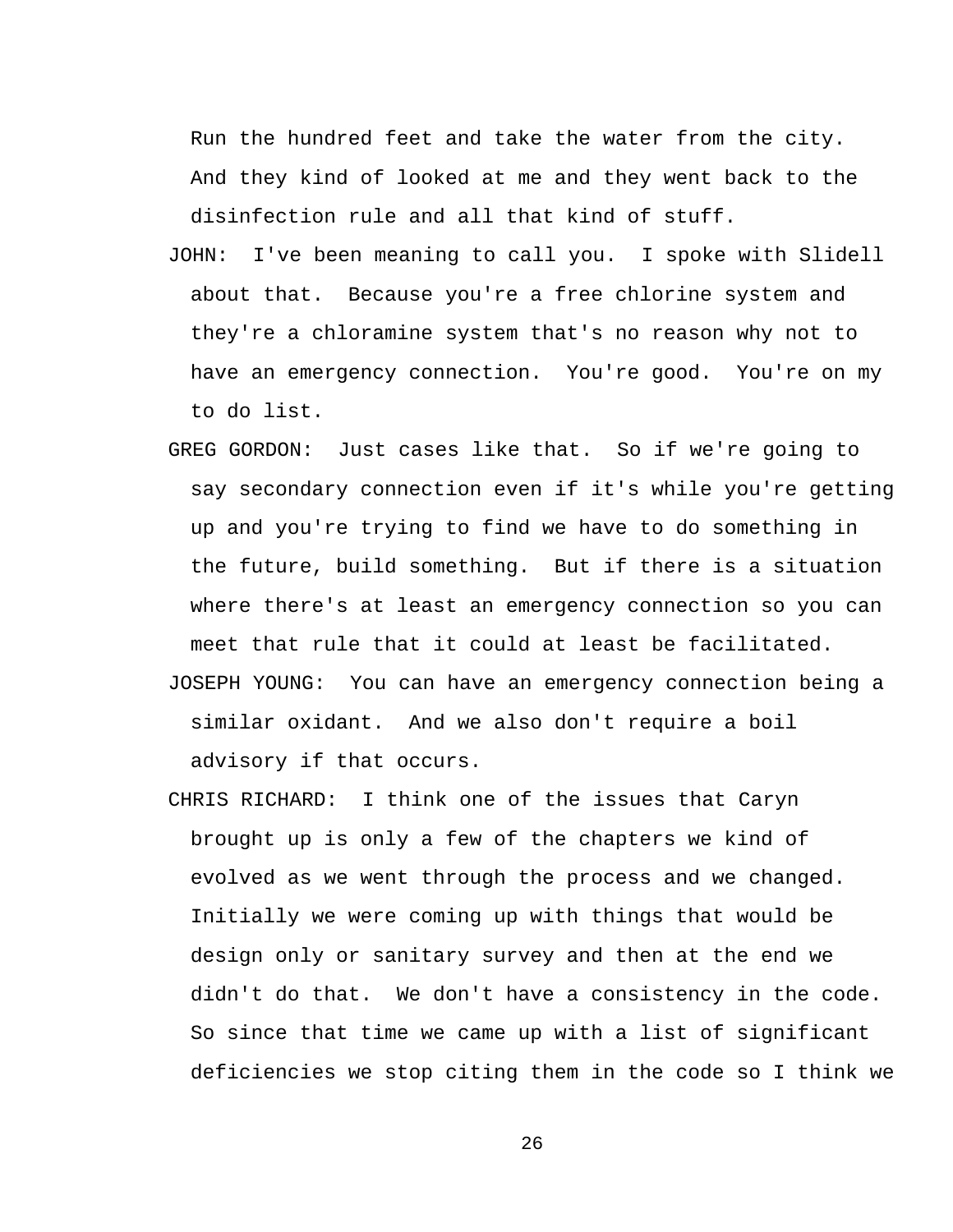have to go back and I would think remove the citations that we put as sanitary survey from the code because it's not consistent throughout. We only did it for three

chapters. That's one of the issues she was bringing up. JIMMY GUIDRY: Is that a motion?

CHRIS RICHARD: Yes. I make a motion to remove the SS. DIRK BARRIOS: Second.

DAVID MCCAY: Or is it intended to be prospective only. Only for new systems or modifications for existing systems except for the ones listed in significant deficiencies

list. Is that what you guys-- I'm just trying to follow. AMANDA LAUGHLIN: The significant deficiencies are

basically things that would be potential contamination issues.

- DAVID MCCAY: I'm not talking about what's on there. Is it supposed to be that I can pick up the code and know if I have a system permitted 15 years ago, I haven't made any modifications, I don't have to change any of the design standards except if they're on that significant deficiencies list.
- AMANDA LAUGHLIN: Unless it's a significant health impact. Which that is one. Or anything else deemed a contamination issue.
- JIMMY GUIDRY: The way I think about it David, it's a little confusing that's why we want to talk to people, the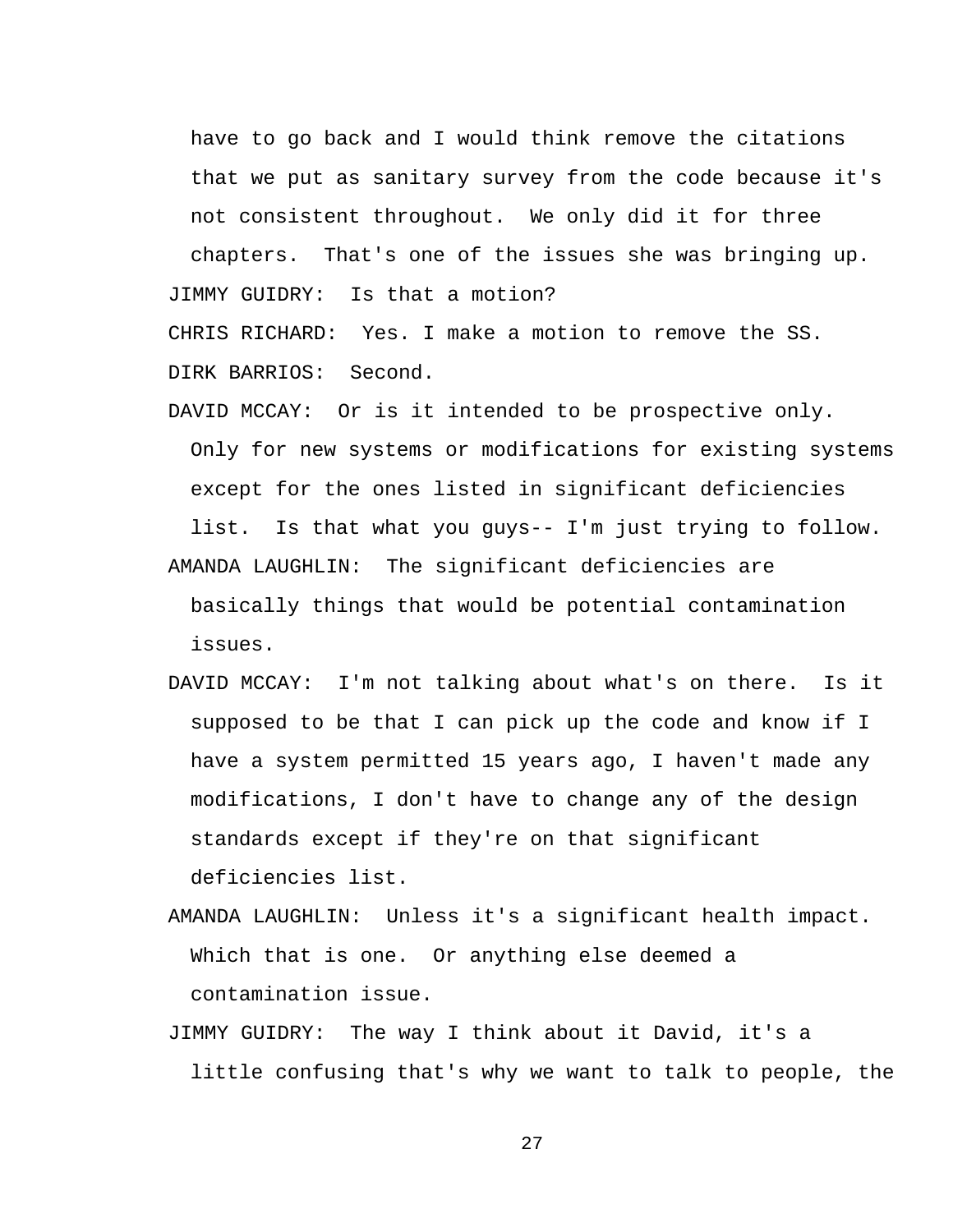significant deficiencies list is a list that's critical. And then if we go on site and we see something may be critical and easily repairable or replaced we still would let them know hey you need to be working on this because this is going to become a problem. The list doesn't limit us in telling them what they need to be doing. It just limits us to some extent on citing it and making it critical. But we really want to catch things before they become critical. We really want to notify hey you need to change that pipe, you need to change that gauge. Even though it's not listed on the significant deficiencies we still reserve the right to give people hey this needs to happen or you're going to get in trouble. The list is really to narrow it down, what people really have to focus on that's going to get them in serious trouble. There are other things that could get them in trouble eventually. I see a significant deficiency as something to work from. But on some of those older systems that aren't being maintained that's really not the only list I would work from. And I'm not talking about going and having systems spend millions of dollars on something that's not in the code or not in our significant deficiencies list. We should look at cost, we should look at affordability, we should look at consolidation, we should look at all these things when we're looking at a permit. Putting a two well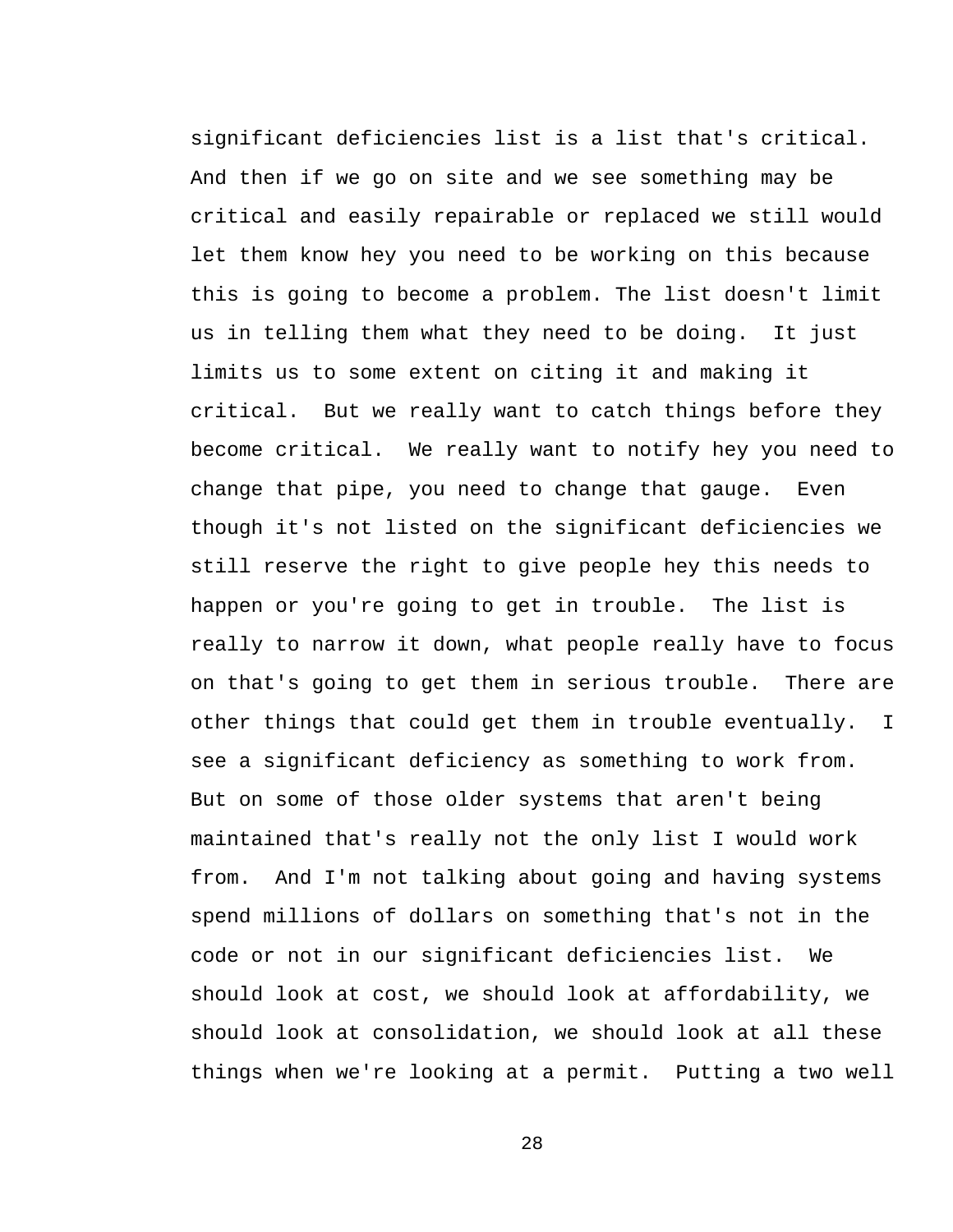requirement on 200 connections it might be easier to say find an alternate source in case you get in trouble. Which might be a connection to another water system as opposed to a well. I think we have to use practical common sense in this. But you have a good question. When we go in there and we see an older system are we grading it differently than a newer system. And the answer is they have to meet these significant deficiencies list. That's minimum.

- DAVID MCCAY: To give a concrete example, at least I hope a concrete example, section 135 standby power. It shall be required. Is that going to be inserted into the significant deficiency list under section 319?
- PATRICK KERR: Yes.
- DAVID MCCAY: So it's clear it's not prospective only for new systems. It's going to be maybe with a delayed date, but it's going to be in there in the significant deficiencies that all systems, even existing ones, have to meet at least at some point.
- CHRIS RICHARD: We just voted to take the SS off so it's not required.
- AMANDA LAUGHLIN: We already in our code have significant deficiencies. But as Caryn had shown, go back to the first page, there are a few things that we do need to discuss that may need to be added to the significant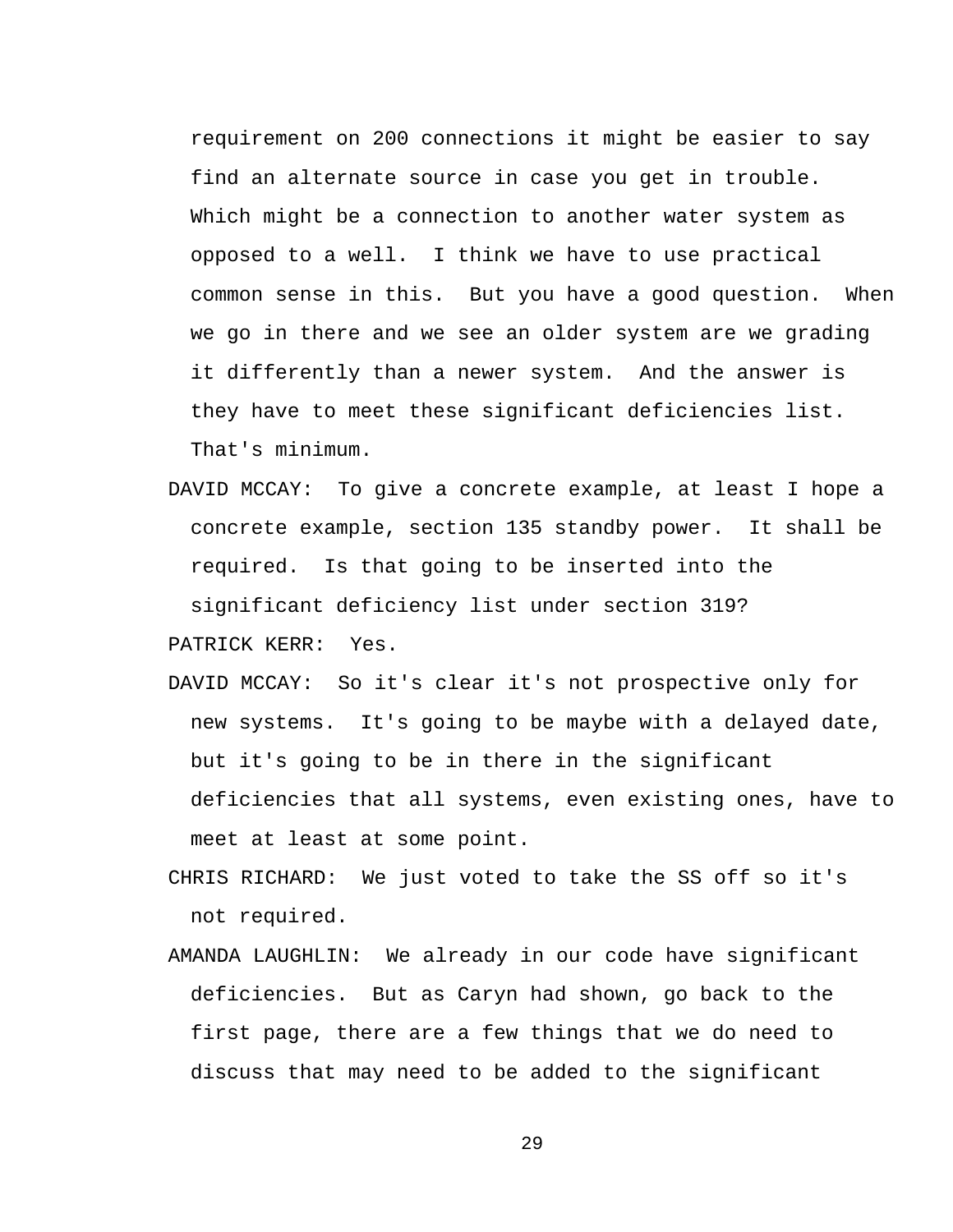deficiencies list. Like standby power is one. So we're going to remove the SS requirement as far as because we defined what really is significant, but we may need to expand that to include some things we should be looking for on a survey from these chapters where we designated this.

- CHRIS RICHARD: But as far as his question the code as a moving forward point if you need to address standby power or something else it will put in significant deficiencies. It won't be referred back to the code.
- AMANDA LAUGHLIN: If it's something that's significant we would look at it on a survey, right. It could be defined somewhere else.
- RANDY HOLLIS: Are we going to define those as we go through today?
- AMANDA LAUGHLIN: Yes. There's just a few that I pulled out for discussion. Standby power was one, secondary source was another, and then the 20 PSI was something else.
- CARYN BENJAMIN: In case there are some that are not aware, the significant deficiencies that were approved in December of 2015 was codified on January 20th of this year with the groundwater rule. That's the new section here, 319 that David was referring to. It does list the deficiencies in section D. I did send this out to the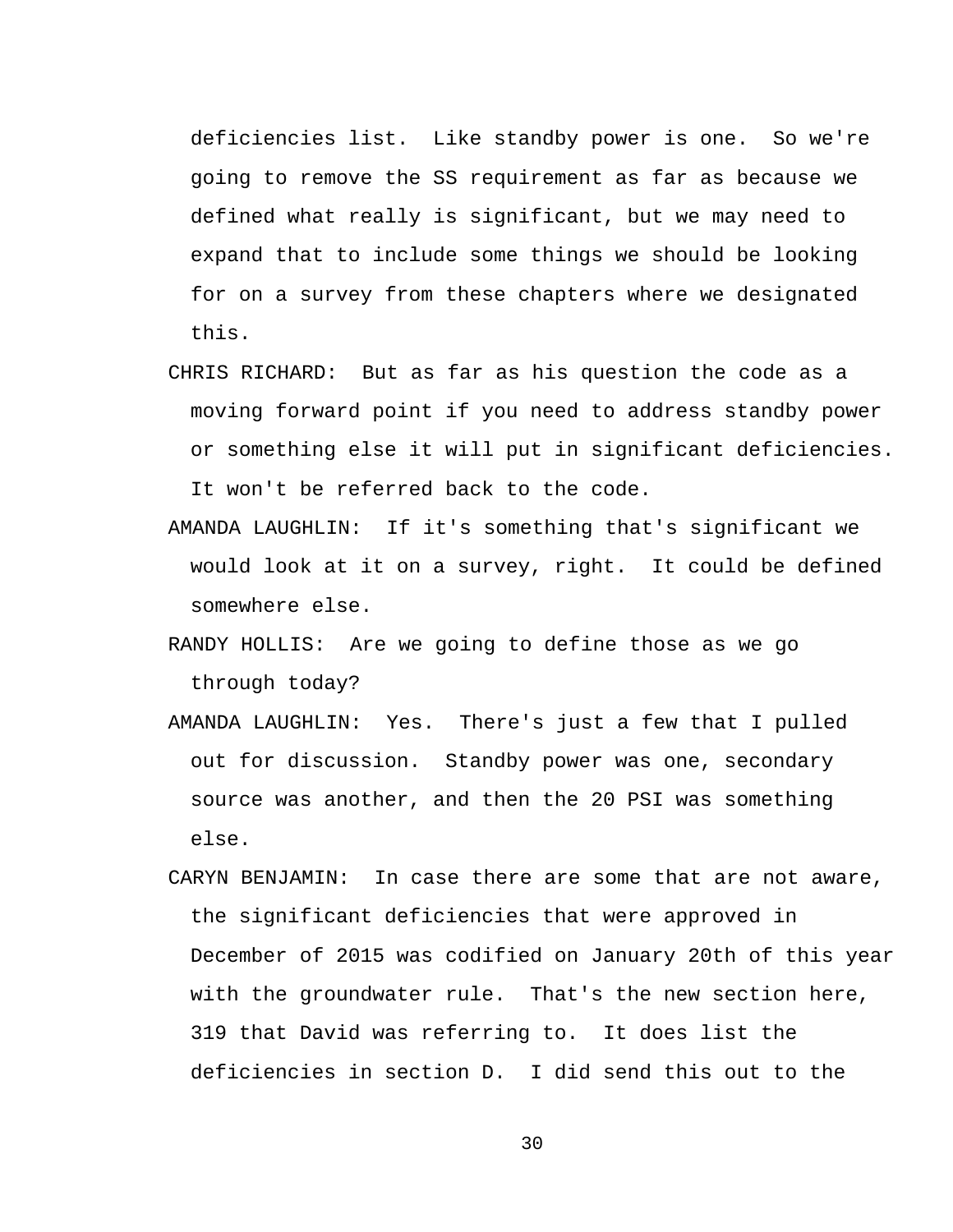committee when the rule making was going through. So you should have it, but I could provide it again. The one that you have in front of you that is the version that y'all saw during the approval process and this is the codified version.

- DAVID MCCAY: My concern whatever you decide is grandfathered verses not that it be clear. That I could pick up the code and know that all of this stuff doesn't apply to me as an existing system unless it's on that significant deficiencies list which includes a catch all. The state health office may cite something that could be critical even if it's not specifically itemized and listed. And otherwise I can look at these things and say I don't have to do them unless I do a modification. That was my thought. However you decide to do it what's on one list verses the other it just needs to be clear what part is perspective and what part is existing systems.
- JIMMY GUIDRY: And maybe you can help us with language to make it clear. But to me when we go out and educate for six months that significant deficiency list should get everybody's attention. That's what you're going to be cited for on your survey. But it's not the end all. I don't want them to think it's the only thing they can be cited for. Those things are critical. Those things the committee came up with is the list of things that they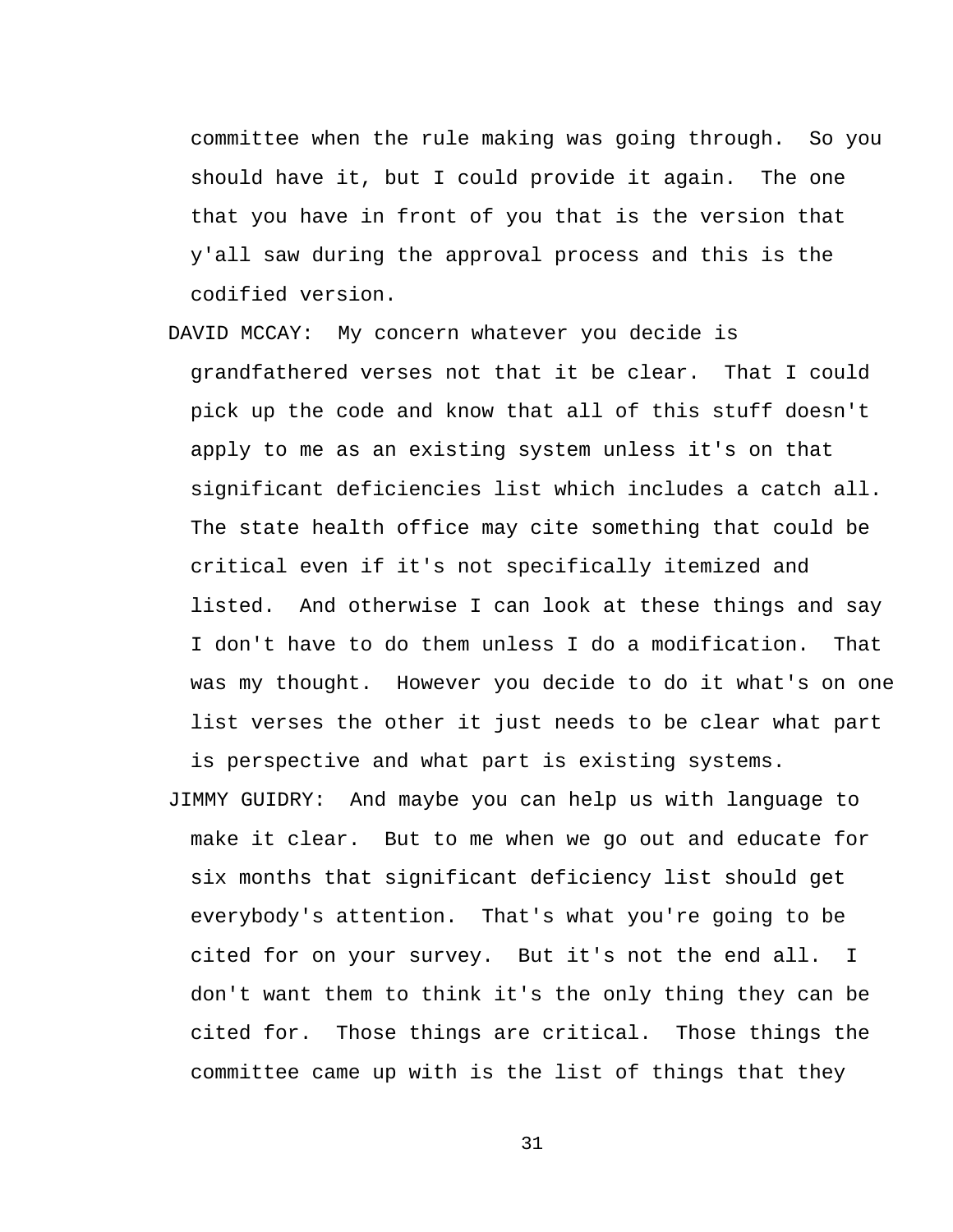need to have. I get your point. Say I go to an older system they've been operating, then we cite them for something on a significant deficiency list that we never cited them before. And they argue hey I never had to do before it before, why am I having to do it now. The list has been really shortened to very critical things. So to me we educate when we go out there. Those are the things we're going to be looking for and citing you for and you need to be thinking how you're going to address them. And then we may also find other things that are not on this list.

CHRIS RICHARD: But you can cite somebody from the code. If plans are approved based on this code moving forward, this is going forward, and the system doesn't maintain it in accordance with those approved plans then they can be cited based on this.

AMANDA LAUGHLIN: Right. If they were constructed with a permit after the effective date of the code, yes.

DAVID MCCAY: Well, yeah. That's the easy question.

- AMANDA LAUGHLIN: But David is saying is it clear to people that when they open the code they don't have to currently meet that code if they were built 25 years ago.
- DAVID MCCAY: I'm trying to pick another example. Chlorine storage rooms. That's one that was a hot button issue at least at some point. Storage room shall be constructed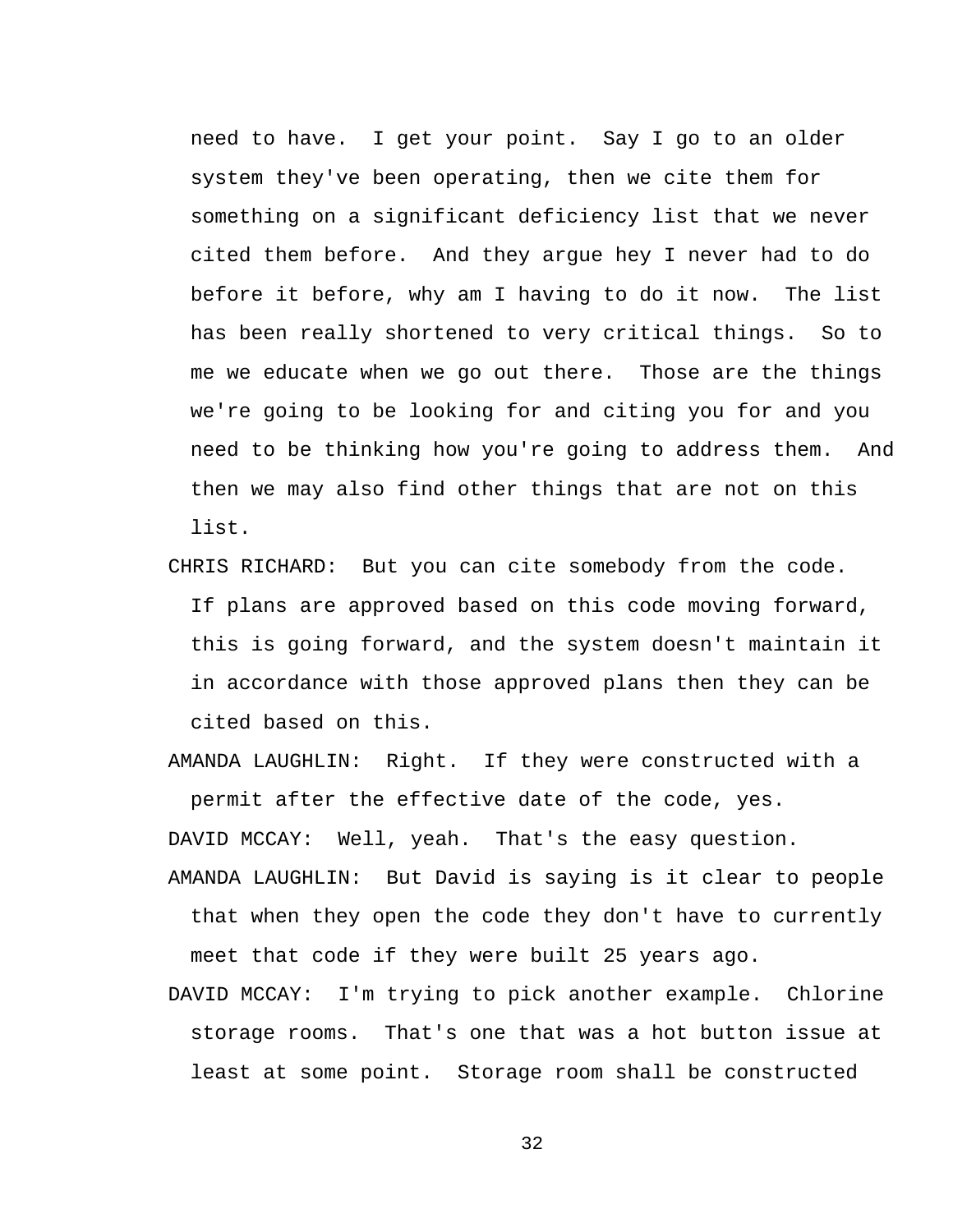and meet the following requirements. Shatter resist inspection window, yada, yada, yada. Is that going to apply to existing systems that don't have that?

- PATRICK KERR: Look at subsection K under that. That's the other option and that's how most systems are constructed today.
- RANDY HOLLIS: Let's use a more pertinent example. Let's say you have a system that's 20 years old that you were permitted and you have it in place and you have a single well. And you're sitting there single well everything's perfect, the well's in great shape. Based on the significant deficiency list he's going to have to have two sources. So now all of a sudden within several years. DAVID MCCAY: Right now that's not even on.
- RANDY HOLLIS: That's why we have to go through today and add these things to it so you will be notified through a deficiency if you don't have a second well and you have until 2020 to put it in. So you'll have some time.
- DAVID MCCAY: What goes on the list, that's you guys. I just want to make sure it's clear.
- CHRIS RICHARD: In the title we need to put design. Cause that's one of the things that's missing really is design. It's design, construction. It's really not even construction. It's design, operation and maintenance code. The design is found nowhere in the title of the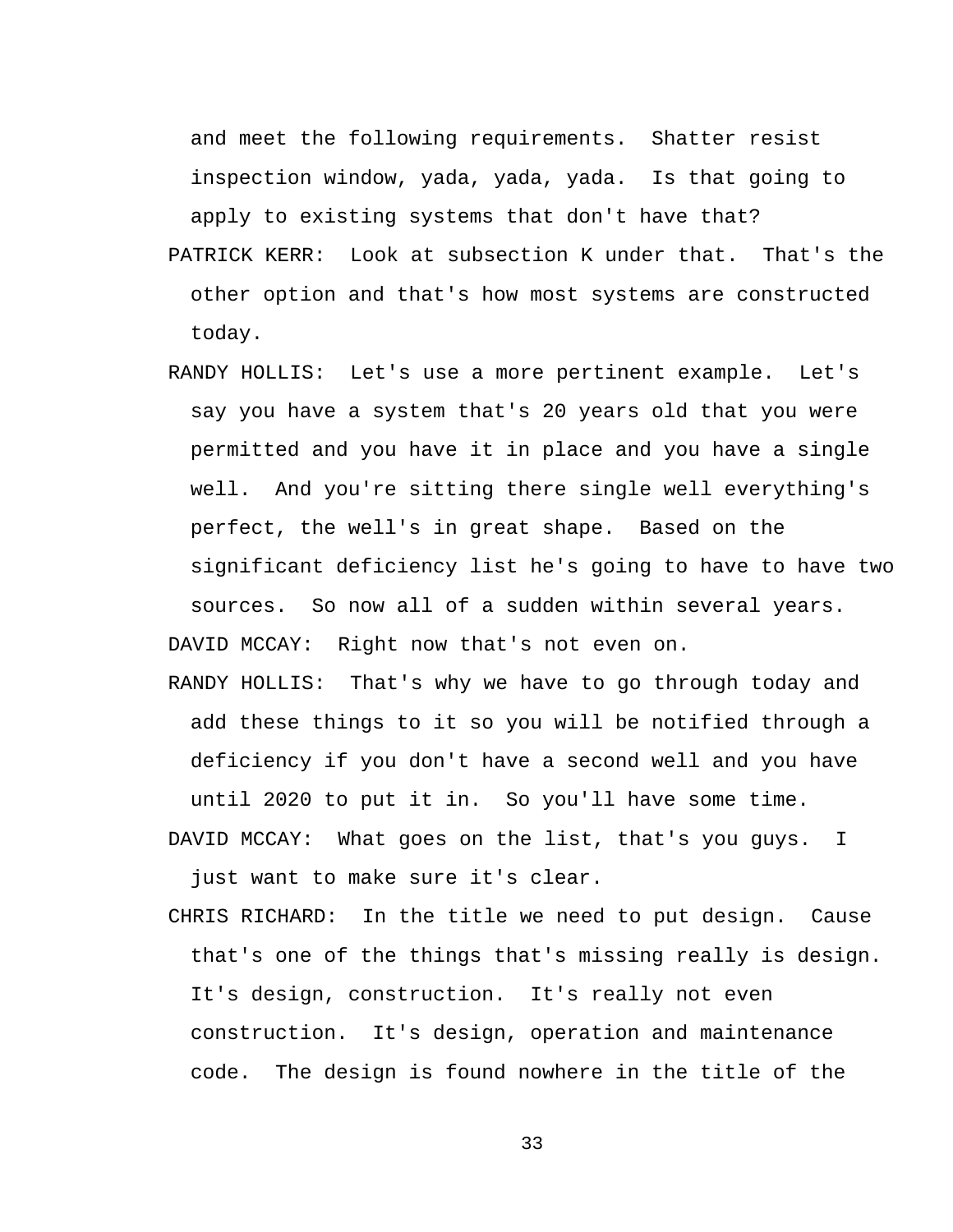code. So maybe if you add that to the name of the system. PATRICK KERR: Let me ask a question and this is something I wanted to talk about a little bit. For example, when I go to replace the paint system on a water storage tank that already exist do I do it the way I permitted it 25 years ago or do I meet today's code requirements?

CHRIS RICHARD: If it's maintenance you don't have to permit it.

PATRICK KERR: Is painting a tank maintenance?

- RANDY HOLLIS: No. Painting a tank is not maintenance. You have to get a permit.
- AMANDA LAUGHLIN: Interior. Anything that touches water surface.
- CARYN BENJAMIN: There are some coatings that are no longer certified as well.
- PATRICK KERR: My reason was to say when I make those significant upgrades, that's a capital item I think, do I meet the present code or the code originally permitted. I have some tanks that was legal for me to use lead paint on. Can I go back and use that paint. No. And never on the interior. We need to define what will be significant deficiencies going forward, but what triggers bringing a system in compliance with the current code.

AMANDA LAUGHLIN: When you get the permit.

PATRICK KERR: Right now the way this is written I don't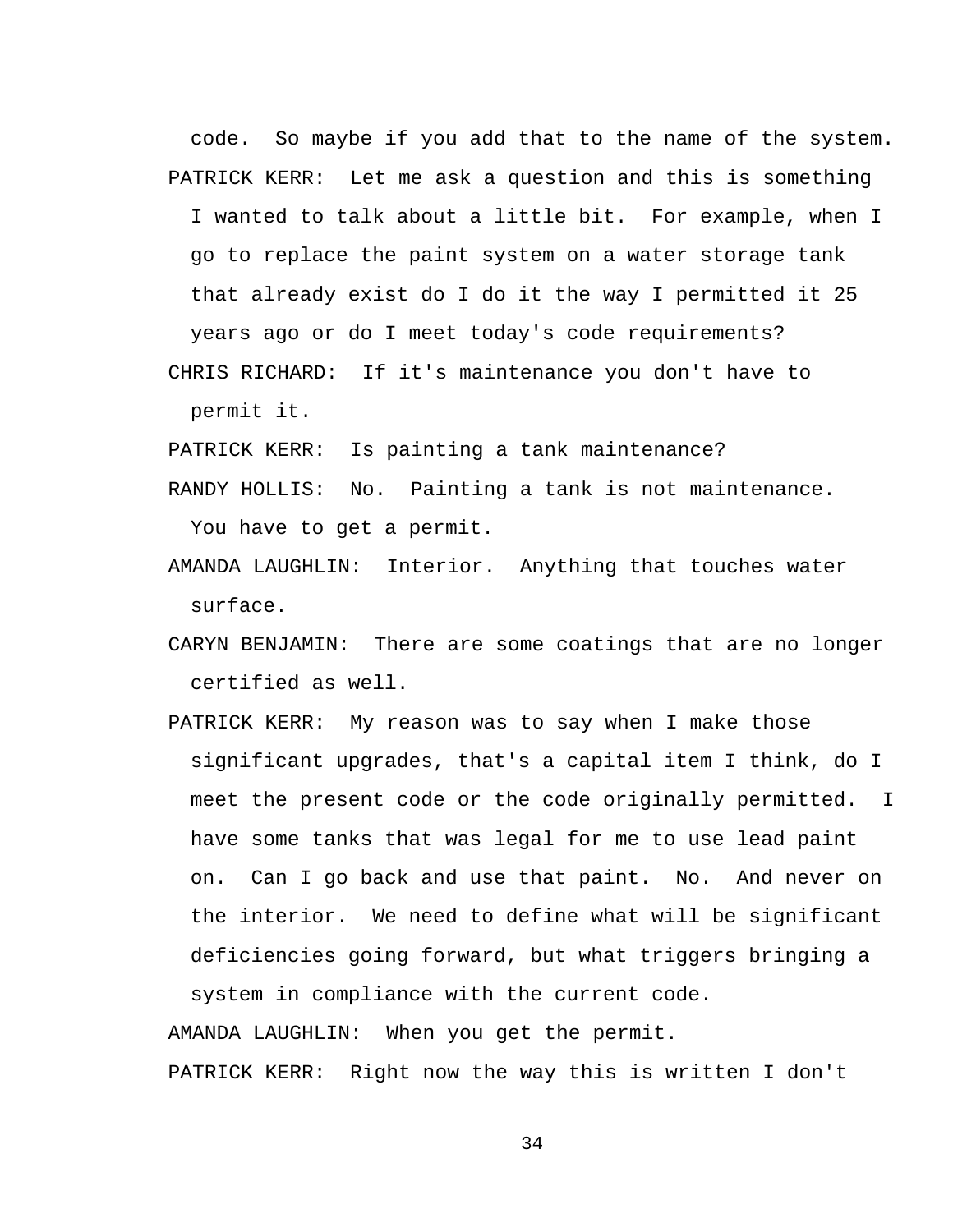need a permit to paint a tank. We get it, but there's nothing in here that says I have to. My point is it doesn't change the hydraulic characteristics or anything else. I understand what you want. My point is it's not just tanks replacing pumps, changing quantities. What exactly do I need to bring into compliance with the current code if I for example remoter and put a new pump in a well and increase the hydraulic capacity of the well. I should get a permit from you for that. Do I meet the permit requirements when I built the original one or today's?

SPEAKER: Today's.

RANDY HOLLIS: That's covered under the very first paragraph general requirements.

PATRICK KERR: How much of my system do I have to bring

into compliance with the new code by making that change? AMANDA LAUGHLIN: Whatever you're permitted.

CHRIS RICHARD: If you got 50 wells and you're doing one that one well has to be brought up. Not the 49.

PATRICK KERR: Okay.

RUSTY REEVES: Chris' statement about this being design, operation and maintenance. Having went through a major construction project with our water system it ought to be construction also. Because our operators we lost one during the project cause he just said I ain't losing my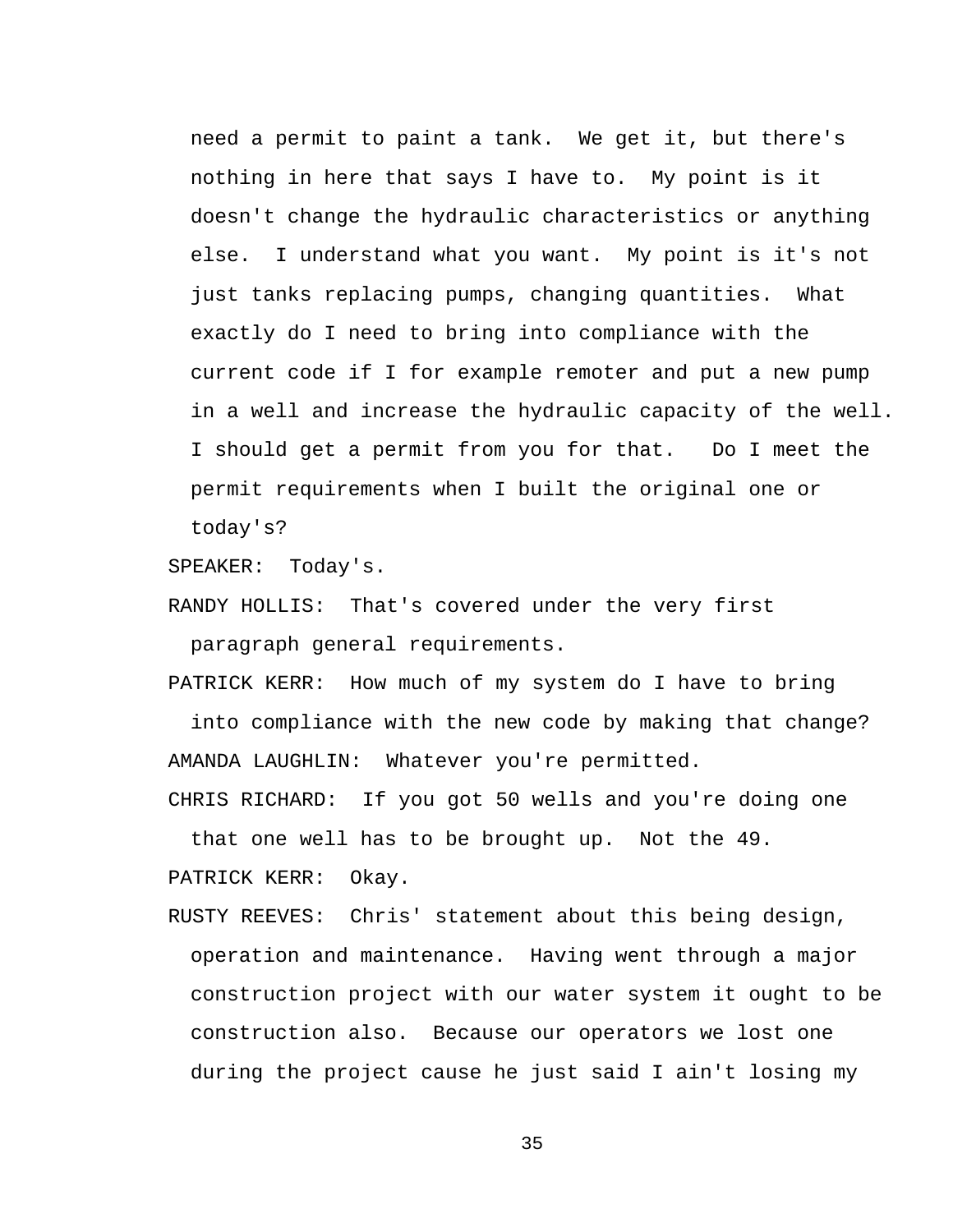license. The contractors attitude this is our project, it's your problem if you can't serve people water while we're working on the system. We've issued a number of boil advisories for line breaks, lines wasn't installed properly, lines dig up by the contractor. The electrical contractor dug up the electrical lines to the well.

Didn't ask nobody nothing.

PATRICK KERR: What are you suggesting?

- RUSTY REEVES: That it also apply to contractors too during construction. Pat when you have to issue boil advisory after boil advisory because they didn't isolate a section of pipe and dug around an 8 inch line and didn't blow it out and the next day the chlorinator goes down because the temporary line didn't hold.
- PATRICK KERR: But as the certified operator you're required to make sure that that contractor is doing the maintenance in accordance with the rules. He's working on our system.

AMANDA LAUGHLIN: And your consulting engineer.

RUSTY REEVES: I understand that. I'm telling you we lost one operator over it.

PATRICK KERR: But that's a contractor issue.

RUSTY REEVES: They do not have a license to break these little water systems.

CHRIS RICHARD: But the code doesn't address construction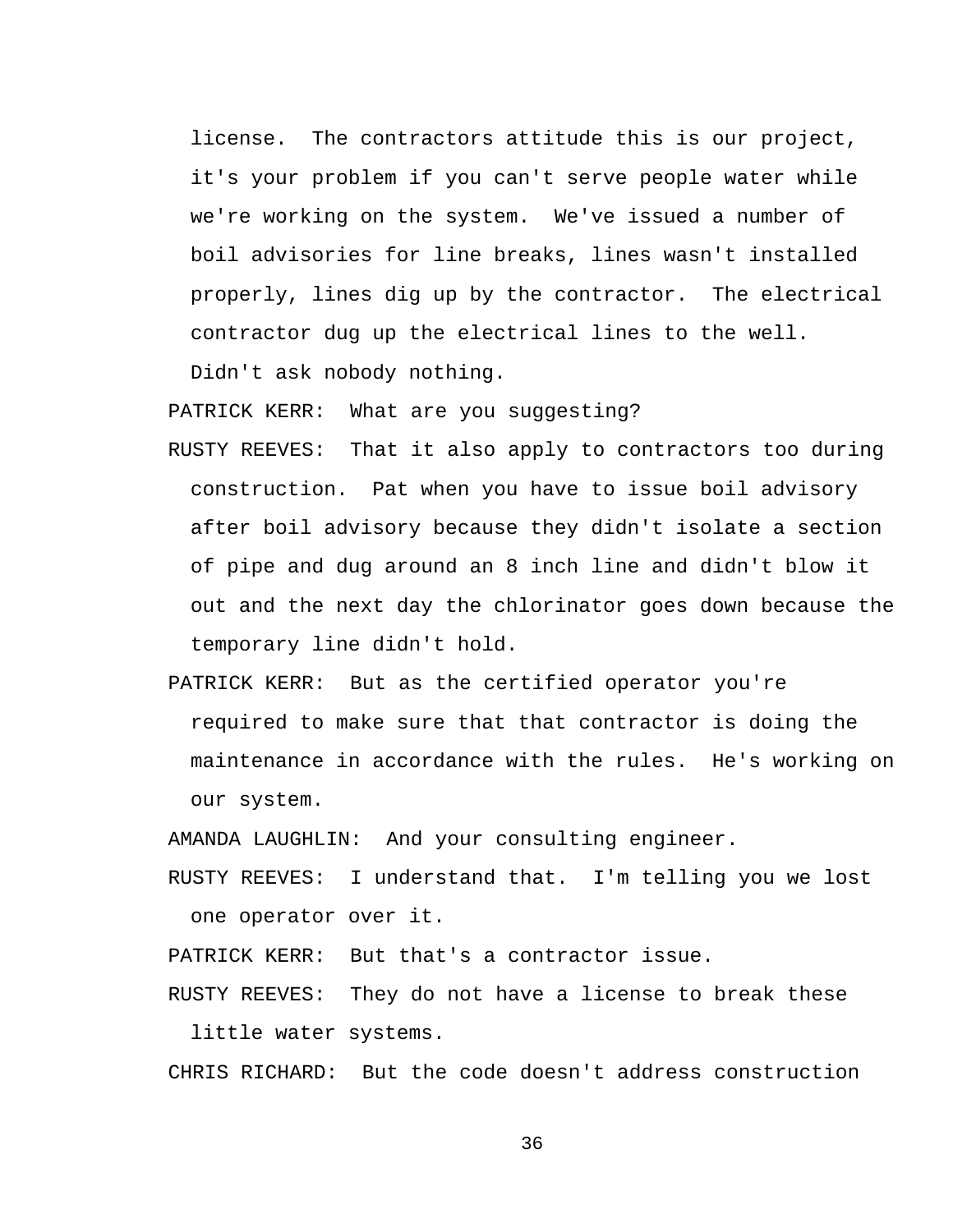techniques.

- RUSTY REEVES: But it says in the first three pages what should be done. And all I'm saying part of that he should be-- our operator fought tooth and nail with them. They laughed at him. Made fun of him.
- PATRICK KERR: Are you suggesting that contractors need to be certificated to do construction on water systems? RUSTY REEVES: That wouldn't be a bad idea. Should at

least follow these codes.

- CHRIS RICHARD: It's a problem, but you don't address it in this code.
- JIMMY GUIDRY: I'm not sure we have resolution on this. I think by law it's clear what we have authority over and I can't add that I don't think. But anyway, you want to go into the things we want to discuss in detail as to we need some guidance.
- AMANDA LAUGHLIN: We need to move what would be for existing. So standby power was going to be a new significant deficiency, correct. I think we said yes. 135.

JIMMY GUIDRY: The highlighted lines.

AMANDA LAUGHLIN: Standby power and then flood protection and access. Number of sources we discussed. And then the minimum pressure in a system from 15 to 20. That actually is a significant deficiency already, but we have it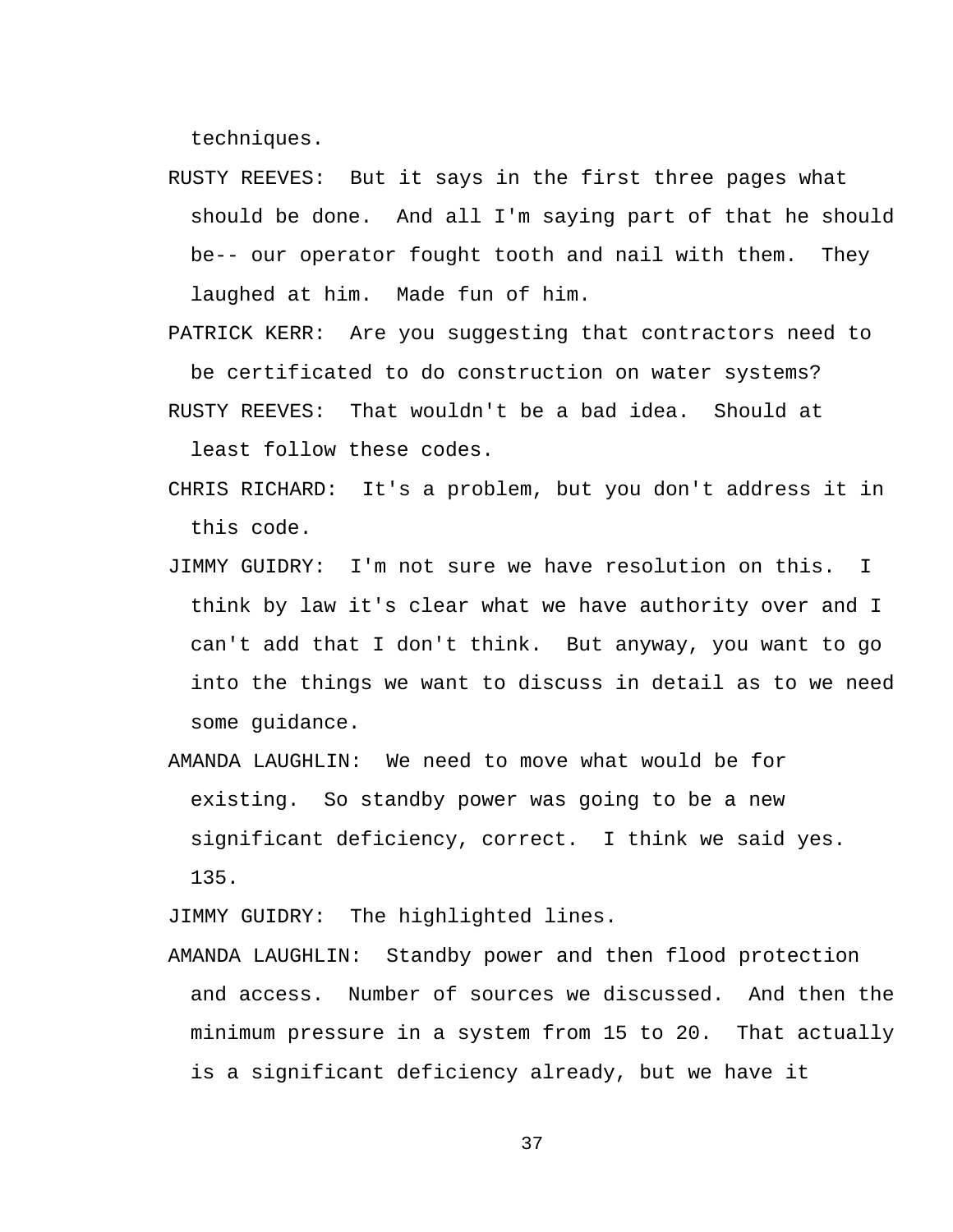defined as 15 PSI so we would have to change it to 20. JIMMY GUIDRY: Let me walk us through standby power. I'm not the technician here so y'all can laugh if you want. We go to a small system and they say I got standby power. I have a generator back at the warehouse. Acceptable? AMANDA LAUGHLIN: Yes. If it's portable. The issue is we still have a lot of systems in the state that have nothing. Which is why we have so many boil advisories. JIMMY GUIDRY: We're not talking about a huge expense, but

for a small system it may be unaffordable.

AMANDA LAUGHLIN: Yes. It depends on what type of generator you need. If you're a large facility you need a large generator and it will cost more money. Some of the smaller systems can either barrow one from someone or it's portable and it doesn't require as much power.

JIMMY GUIDRY: So the committee I'm saying we think this is important enough to make it a significant deficiency. Which means we're going to have to enforce it which means we're going to get some push back that I have to be able to say why I think it's important.

KEITH SHACKELFORD: If a small utility had a standing rental agreement with a firm to bring a generator out and hook it up would that satisfy the requirement. And they can provide a copy of that agreement.

AMANDA LAUGHLIN: When I was an inspector it was fine with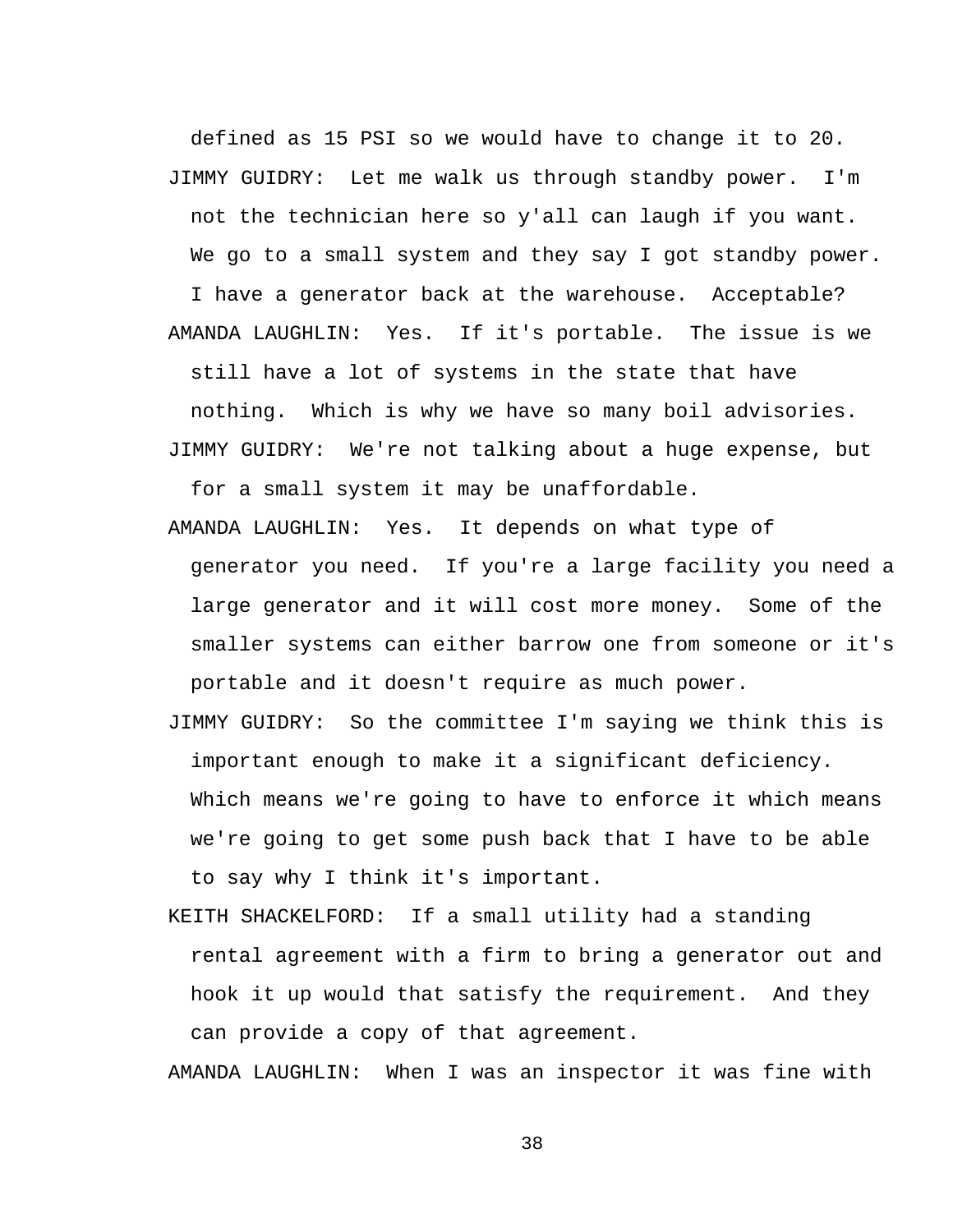me. I felt like if they had access to one and they could prove that they will have one in an emergency event then I was okay with that.

- RANDY HOLLIS: When we changed these standards we put in item C. Alternatives may be considered by the state health officer with proper justification. We talked about that if you have a lease agreement with certain teeth in it then that was added in. I think we've addressed that in here. So as far as adding it to the significant deficiencies it shouldn't be a big problem.
- PATRICK KERR: It's going to be an issue, but I think the consensus of the committee is it's important enough that we need to push back and say having water after a storm is important.
- GREG GORDON: For example, like what Keith said, we have generators in a warehouse. We may just get after the well, but by the time we bring the generator from the jail down and start it up and hook it in. But over time it might be when you're doing sanitary surveys maybe you should start thinking about a quick connect. So when you do have we're going to allow you to have generators at your warehouse when you bring it you're not messing with all the electrical when you finally bring it there it's graded correctly and it's going to make your well operate properly.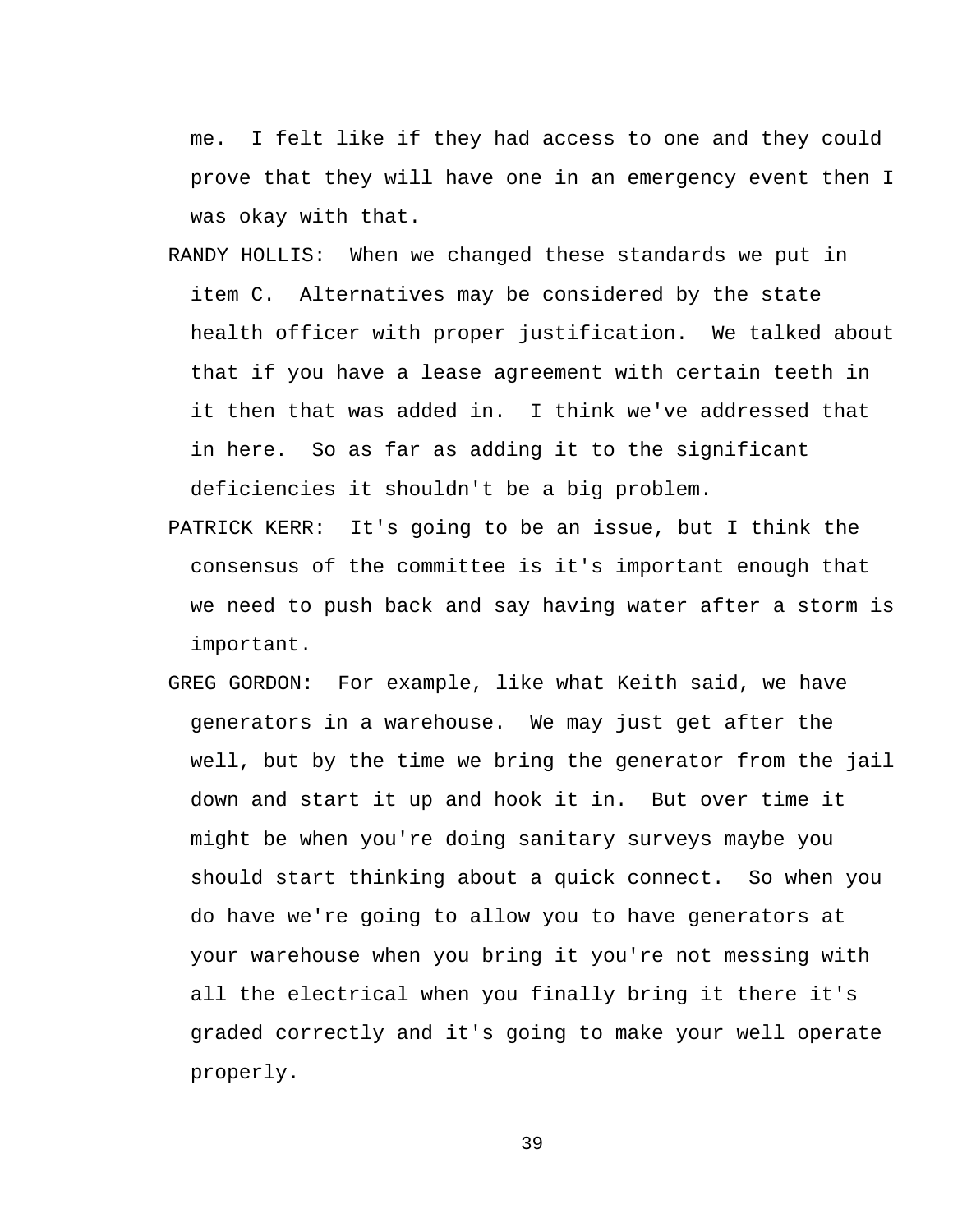- JIMMY GUIDRY: That one we will add to the list. The second one.
- AMANDA LAUGHLIN: Caryn could you pull up section 161 flood protection.

DAVID MCCAY: Is that added with a later effective date? AMANDA LAUGHLIN: This will be under July 1st.

- JIMMY GUIDRY: It will become effective July 1st, but they have to give us a plan on how they're going to have to address by when. If it's a rental agreement it shouldn't take till 2020.
- AMANDA LAUGHLIN: Section 161 flood protection. All water supply facilities shall be protected to at least the 100 year flood elevation. This was about accessibility. You have to be able to access your facilities during a flood event.
- PATRICK KERR: Can I suggest we put critical in here again. There are systems that have redundancies and don't need to have all their facilities available. So in A and C I would like to say all critical water supply facilities shall be protected. And maintain it's critical water supply facilities during floods or high water events. We talk about criticality and I think it's important. Cause systems can make decisions about what's critical and what's not and focus their efforts on the critical and get them fixed.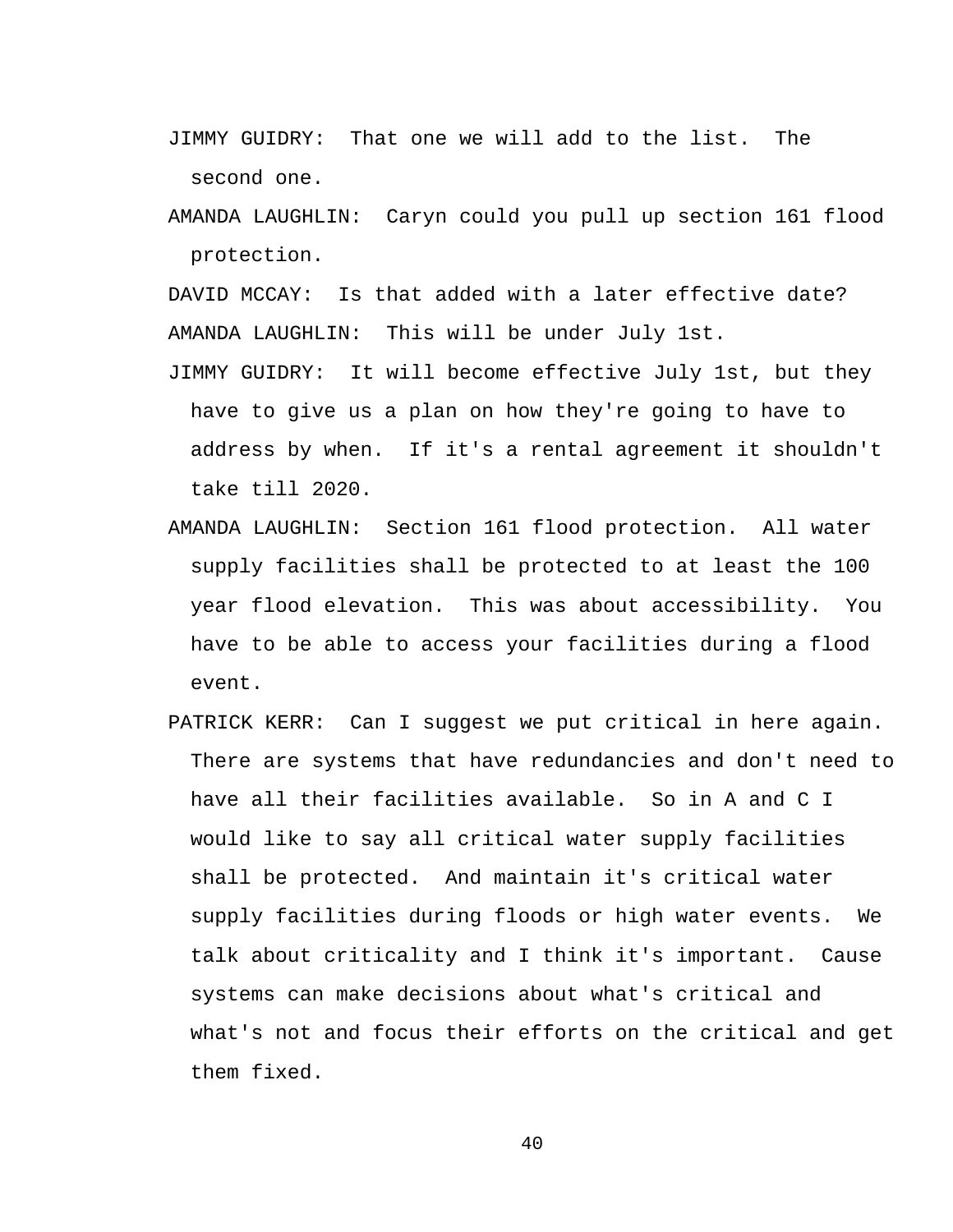RANDY HOLLIS: All critical water supplies.

PATRICK KERR: And I would do that in C also. We're going

to have to define that I think. And maybe critical is what's required to meet the maximum demand.

AMANDA LAUGHLIN: I think we need to define what critical

is because it's going to be different to different people. RUSTY REEVES: Is that new systems going forward or

existing systems?

- AMANDA LAUGHLIN: These are things that we're going to add to our significant deficiency list that we will require on existing systems.
- RANDY HOLLIS: So on A to raise my pump station up it's going to cost a half a million dollars. But if they came to you and said we're going to put a berm around it, wall, whatever to protect it from hundred year would that be an acceptable alternative? It says protected, not raised.

PATRICK KERR: It won't be acceptable for DNR. But I don't think we can build such facilities in a flood plain.

- CHRIS RICHARD: If you have an existing facility you can protect it from flooding without having to raise the whole facility.
- RANDY HOLLIS: If you have a generator to run the sump pump. Okay, thank you.

PATRICK KERR: We could do protection of individual. RANDY HOLLIS: It says levy systems. We're okay.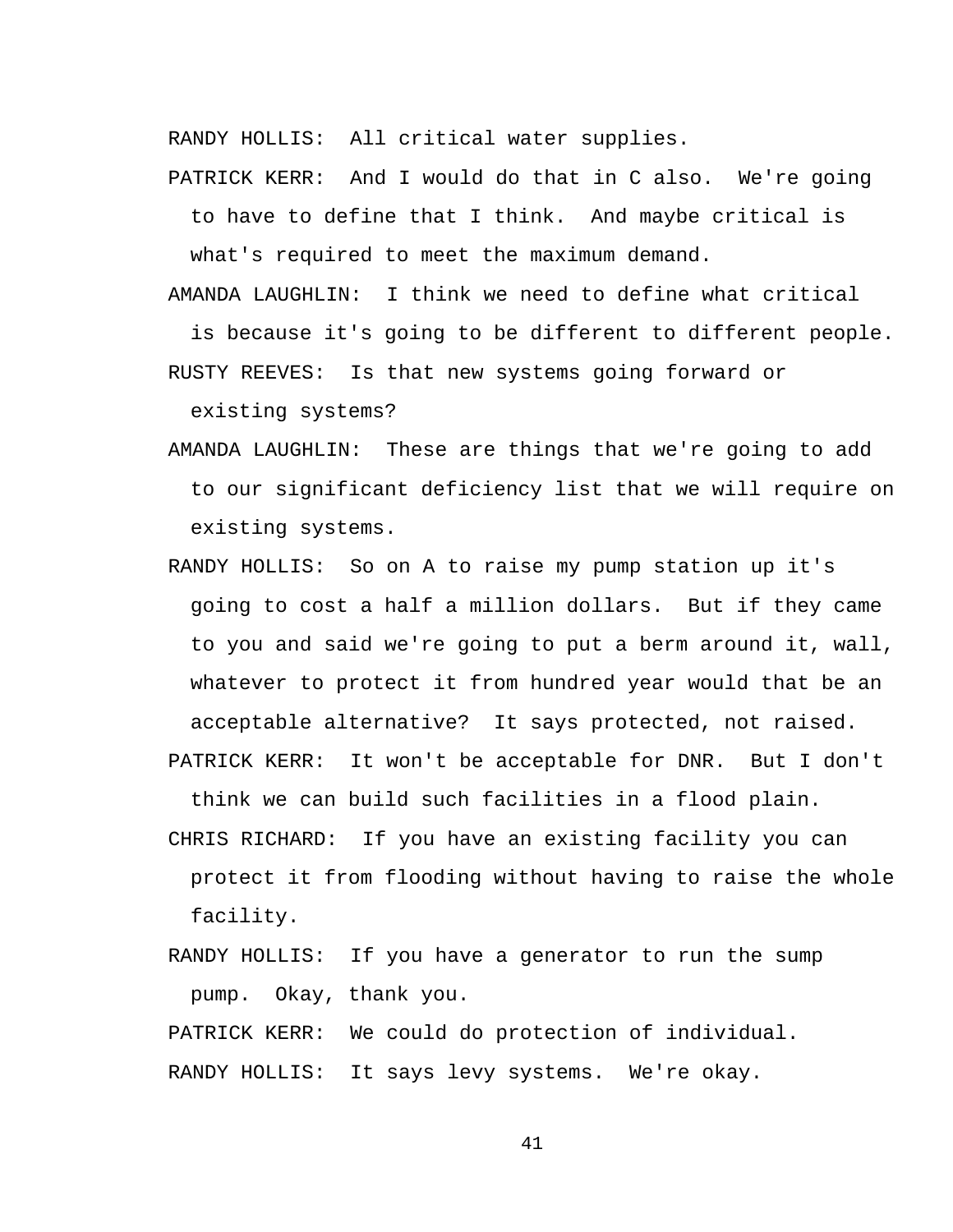PATRICK KERR: We're not Randy. I think if you built a levy around a multi acre facility in a flood plain you're going to get sued for flooding your neighbors. At least. But the question is can you protect just the critical infrastructure. Can I raise the switch gear above a hundred year flood plain, can I raise the well head above the hundred year flood plain, can I service it by boat. Is that acceptable by the department. I think it is. It doesn't say we have to make the whole facility flood proof. Protect the critical infrastructure.

CHRIS RICHARD: Whatever way you need to do it.

- RANDY HOLLIS: You can put a dozen levy structures to be protected.
- PATRICK KERR: We went through this about our facility in Baton Rouge that flooded and there's big push back about increasing flooding on your neighbors. And so we can't just levy our facilities. But we can raise the electrical equipment. It doesn't change any of the footprint for displacement of water. It's already there.

RANDY HOLLIS: I think you're covered.

JIMMY GUIDRY: So you got to buy a generator and a boat. CARYN BENJAMIN: So 213 is added to the significant

deficiencies?

RANDY HOLLIS: 161.

AMANDA LAUGHLIN: 213 would be the systems answer to that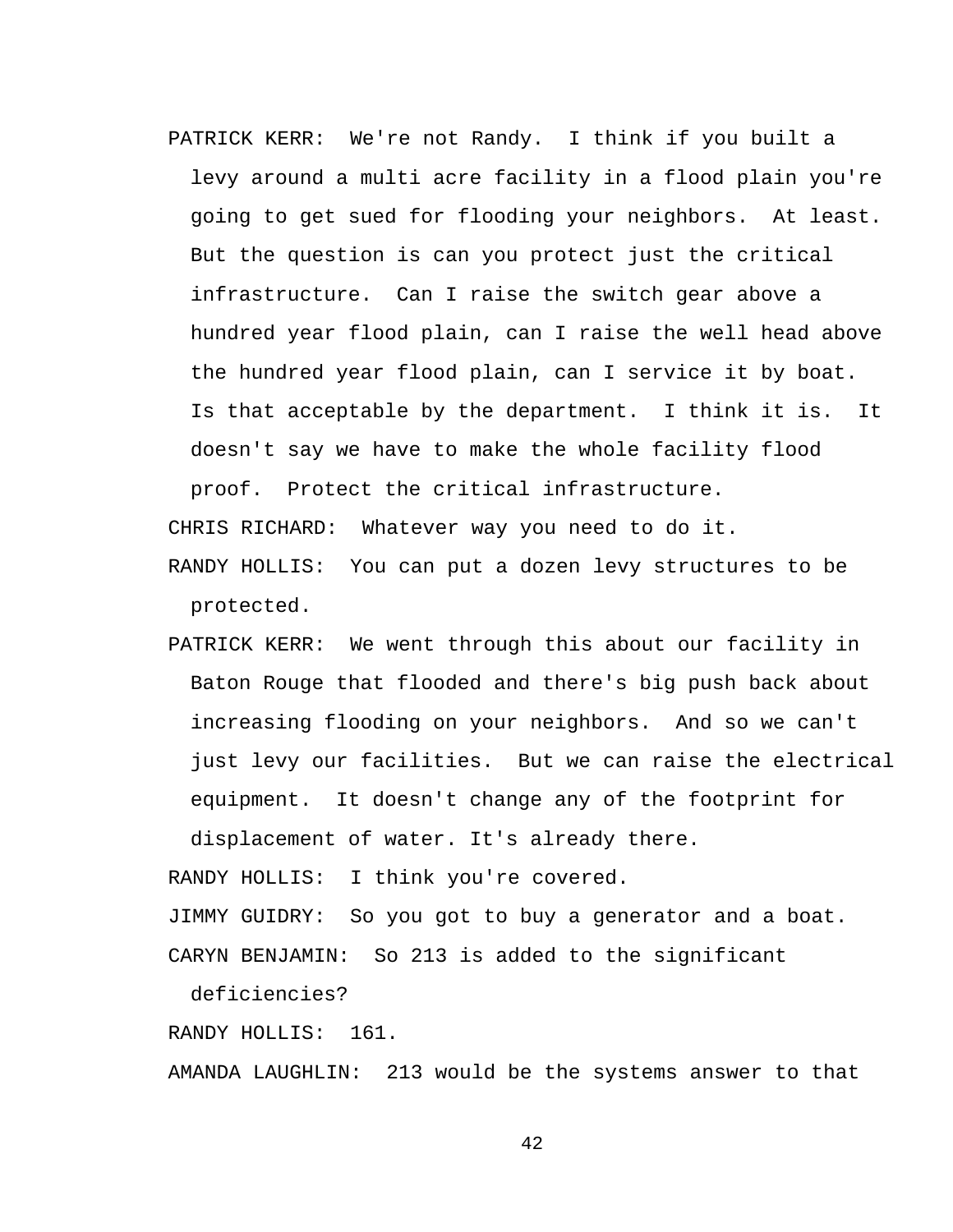deficiency.

- RUSTY REEVES: The floods of 2016 put a whole bunch more water system in its flood category.
- RANDY HOLLIS: They did not change the 100 year flood elevation.
- RUSTY REEVES: But the floods of 2016 flooded out a whole bunch of water systems across the state.
- RANDY HOLLIS: But they declared that was either a 1,000 or 10,000 year event so it did not apply to 100.

JIMMY GUIDRY: Ready to move on?

- AMANDA LAUGHLIN: Yes. Next one is number of sources per 169. Number of sources does include a connection to another water system. So it doesn't necessary have to be two wells. Anyone have any comments on that?
- RANDY HOLLIS: I think it's critically needed, but I think making the date of 2018 is really going to push some people really hard for another well. Especially if you have a really small system.
- AMANDA LAUGHLIN: In the past when it was cited on surveys we were giving an extended amount of time like several years. So we would be willing to work with systems on that cause it is an expense.
- RANDY HOLLIS: That's the biggest concern I see. Raising the rates that would allow them to support that well. CHRIS RICHARD: Basically they could enter into a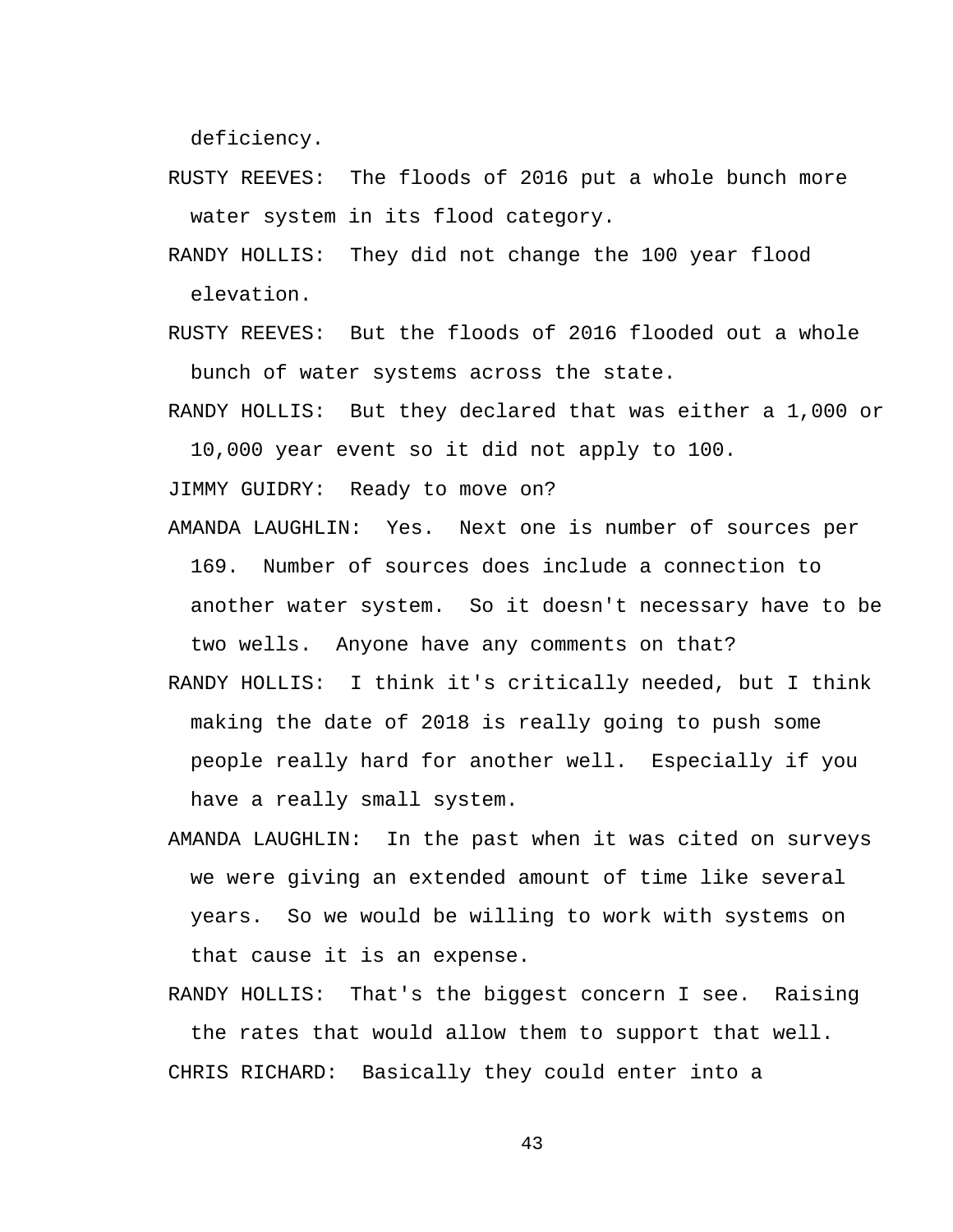compliance schedule once they're cited and give you a schedule they can work with if it takes three or four years to get there then.

- AMANDA LAUGHLIN: And it could be they can do some planning with any neighboring water system as well to get another connection. Or if you know that something's happening in 18 months like a water system's running more lines your way. If you just had an emergency connection that would be your second source.
- PATRICK KERR: Why are we limiting it to ground water and not surface water?
- CARYN BENJAMIN: Normally the surface systems have a tremendous amount of storage.

PATRICK KERR: Like New Orleans.

CARYN BENJAMIN: At the plant.

- RANDY HOLLIS: There's no other source close by. If you have a river there's not another second river close by so you're stuck with one river there.
- ROBERT BROU: You typically have multiple raw water pumps on your intake. You have the storage when necessary to cooperate with neighboring communities. You are limited. You don't have a choice of going through another well.
- RANDY HOLLIS: Morgan City has like three different intakes and yes they had a diesel spill in one area. They were able to swap intakes and go to another one. But they're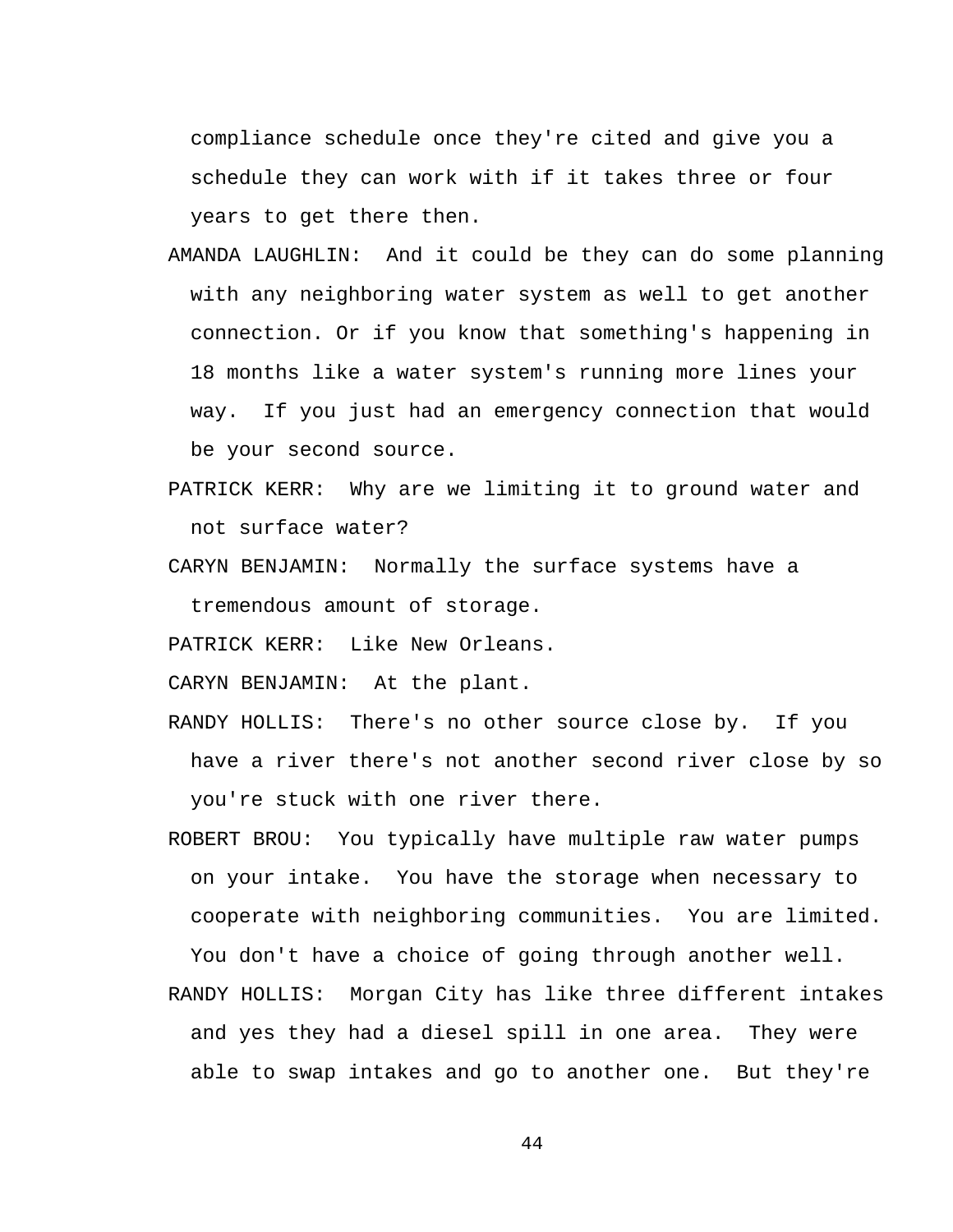fortunate they have two to three different supplies that they can pull from different rivers. But most of you don't. You have Bayou LaFourche. That's it.

- PATRICK KERR: Cost is not a factor for ground water systems, but basically what we're saying it is for surface water systems if we don't put the same requirement on them. We're saying a single source is okay for a surface water system. Okay.
- GREG GORDON: On the two sources we have about nine or ten single wells. 2020 from a rate prospective would be very difficult to do. Especially if you have just convulsions and other sales tax elections that makes political people say I don't want to even touch rates anymore. I still need to get this other tax money before I do anything to the rates. That at least they be cognizant of that because we have some too there's only 25 customers. It's a small thing that never build out. Now I would have to go build a second well. There's nothing around them at all. It's out in the country.
- JIMMY GUIDRY: Sometime in the future there will be more places to connect to as a backup?
- GREG GORDON: Growth ain't just happening out there. It was supposed to be a great dream and it never materialized into anything. It's just like 20 apartments. Supposed to be this giant thing.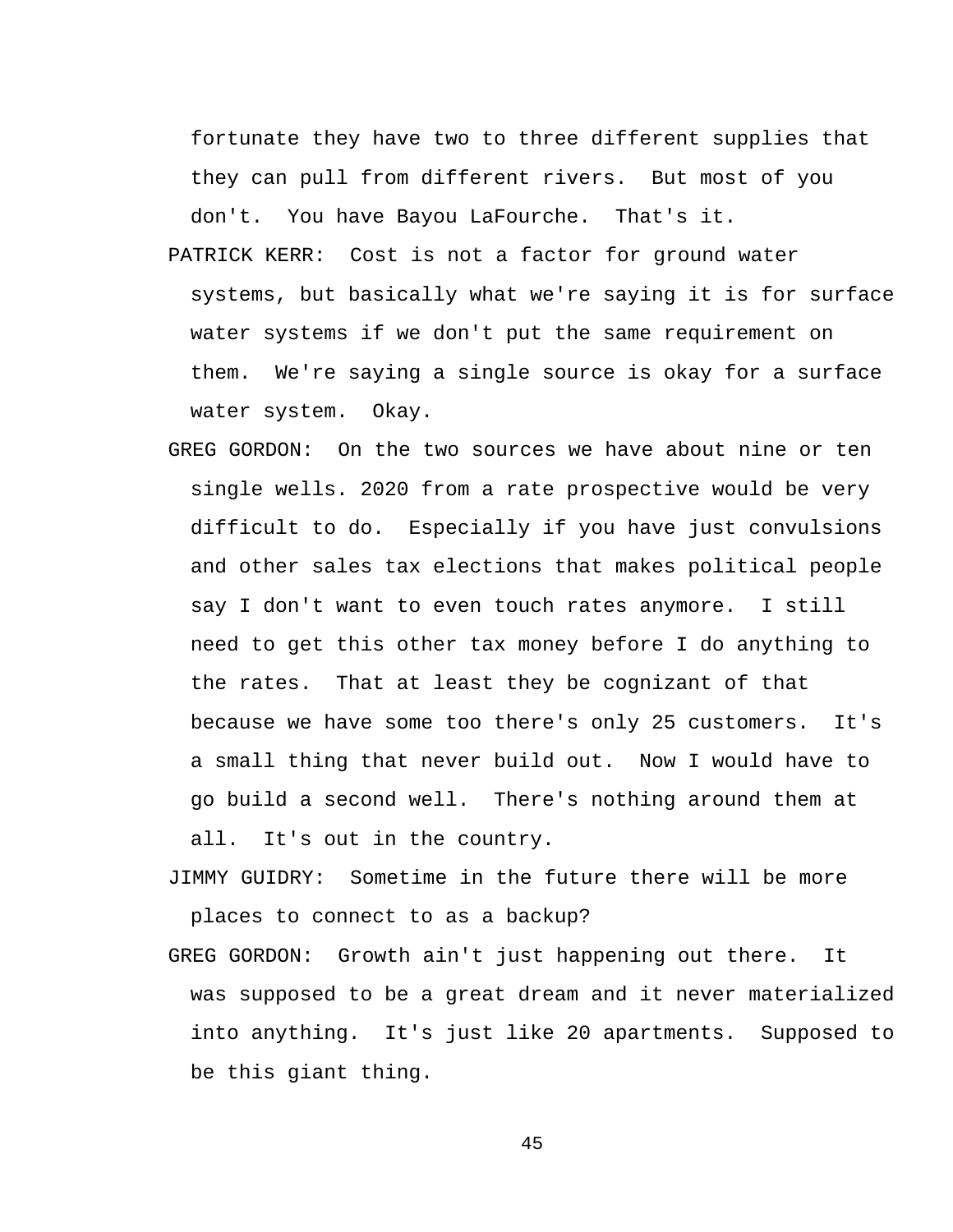RANDY HOLLIS: One thing that's hampering St. Tammany so bad is you've got wetland's issues, discharge permit issues. So you've got so many encumbrances right now for growth. And I can't say he's going to see a tremendous growth in the future because of all the regulations piled on the developers now. Which it's really put a halt. PATRICK KERR: So do we give them a referendum out. RANDY HOLLIS: Do you want two sources or not. PATRICK KERR: Do you want to pay for two source or not. JIMMY GUIDRY: I have a really hard time telling a system with 25 customers they have to put in another well. GREG GORDON: If it's part of a larger system I mean

obviously they're rate based. But when you're prioritizing your capital needs and you go like I really have to go out here now I have to drill another well for this one little section and things I could have been doing I could be spending money connecting three wells I have down here to a larger system to make one big system. If I had that money I could make that one big system faster. Maybe as part of these things back to the other legislation we talked about earlier maybe be good for like LDH a lot of expertise and assistance getting an idea of what the master plan for those communities are when you're talking about sanitary surveys. So if you're doing this what is your plan in the future to make this no longer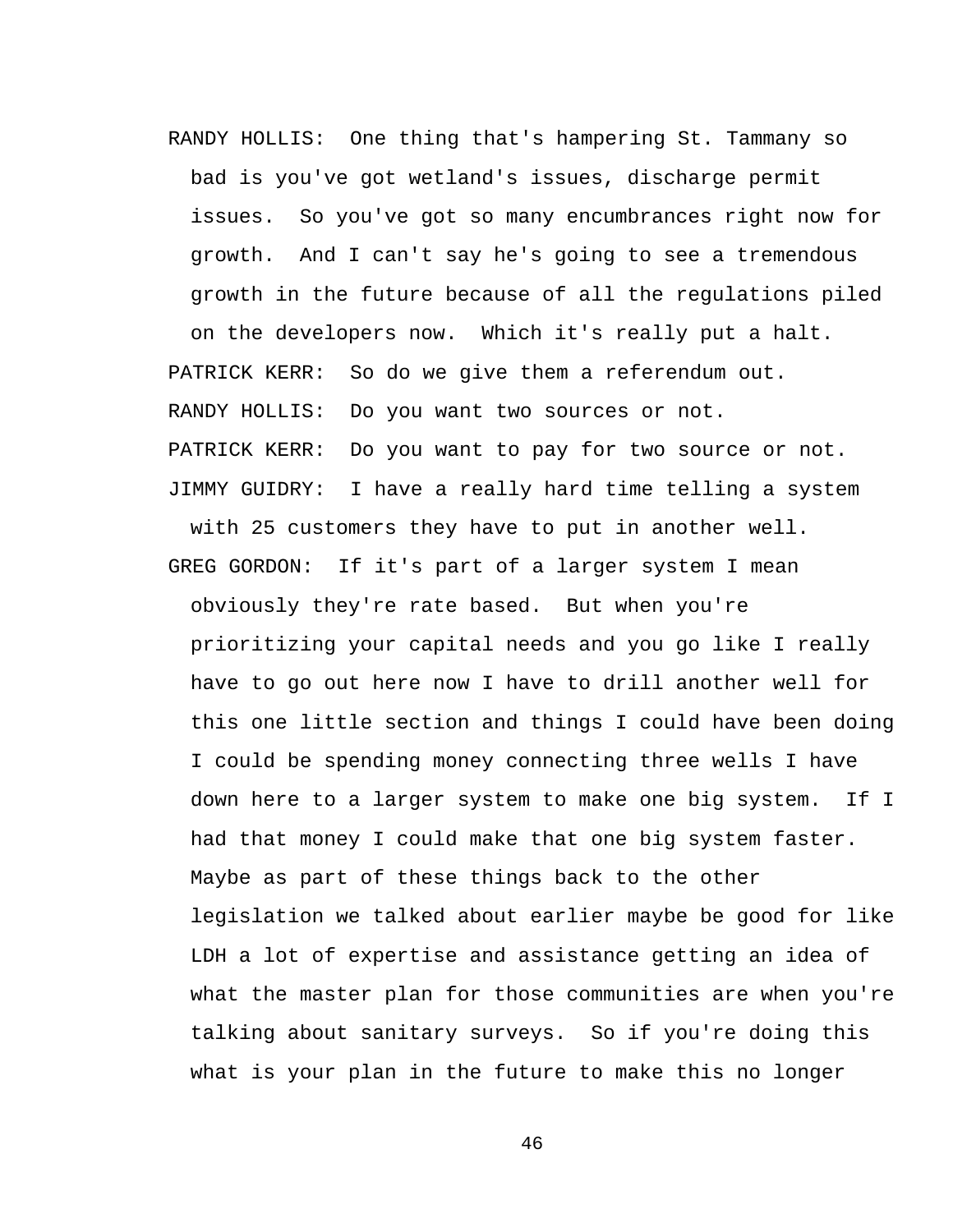secondary source. Is there something from a sanitary survey that we have down. Does this make sense for us to keep this on the books. Does this really make sense, is it really helping this water system in general to get to 95 percent where they should be or are we going to be focusing on these little things we're going to be spinning our wheels on in terms of money and design and all that kind of stuff.

- PATRICK KERR: Should we be focusing on what actually fails normally which is the pumping equipment and maybe. We do have screen failures and we have contamination issues. They're very, very rare. But could you get the 90 percent solution by requiring an ability to replace submersible pump within 24 hours or not.
- AMANDA LAUGHLIN: It's hard. We've had some single source failures and then well drillers out there and can't fix it. We have people without water for an extended amount of time. It's not like we don't see it. I see both sides.
- GREG GORDON: We had that situation a subdivision Savannah Trace at Thanksgiving the well gave out and people had sandy water all throughout the holidays and we basically just had to bust our butts and have an emergency contract. Luckily we had a water system not too far away and we got a main all the way down there and LDH worked with us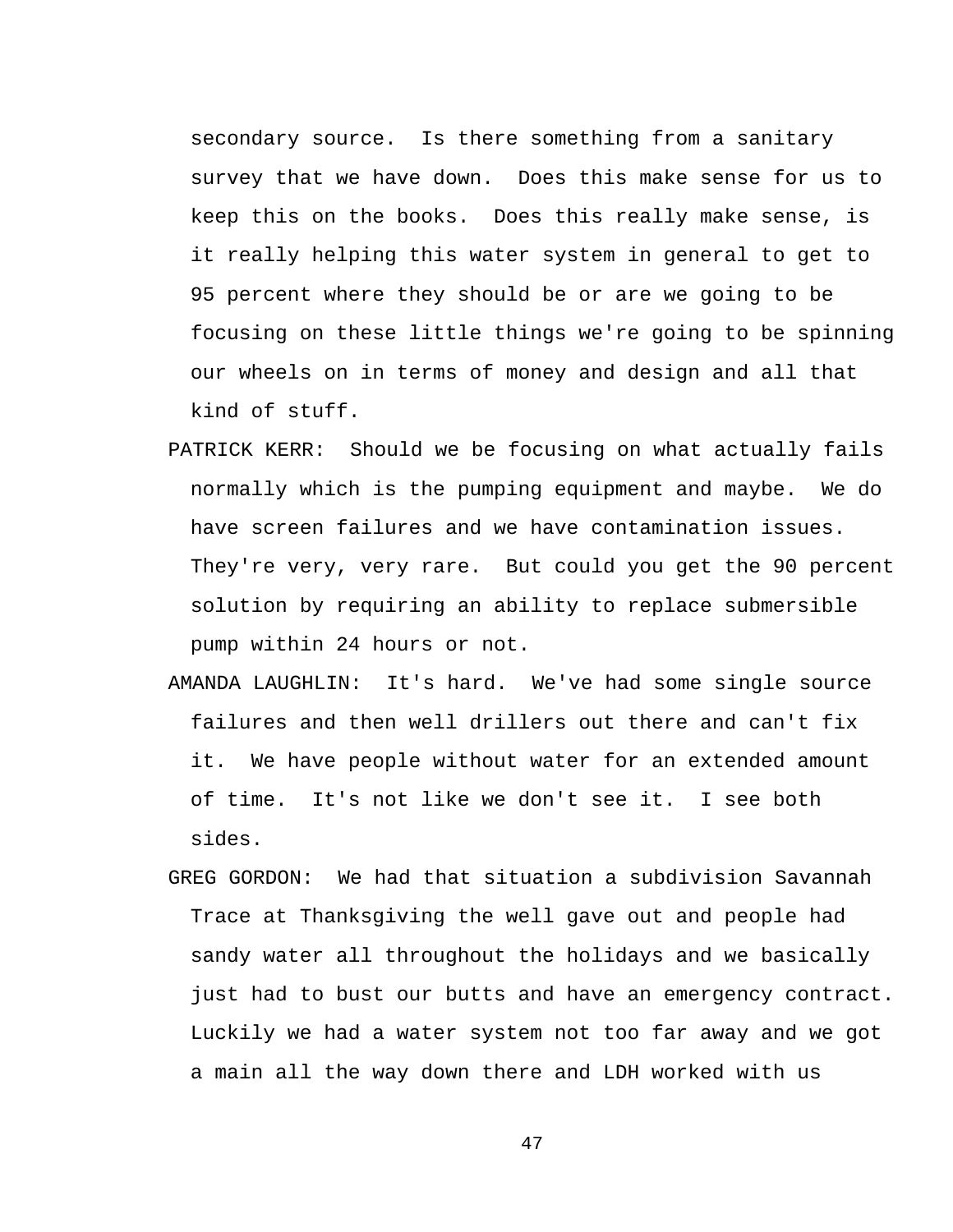really well. It's not a good situation.

AMANDA LAUGHLIN: It took you how long?

GREG GORDON: I would have to go back and look. Only a couple weeks. Two or three weeks.

AMANDA LAUGHLIN: Twenty-four hours is never how it works out. It's always at Christmas.

PATRICK KERR: Maybe it shouldn't be, maybe this is one we

shouldn't force existing systems to do.

- JIMMY GUIDRY: It makes sense to have it as a requirement especially for systems that can afford it. It doesn't make sense for a system that's never going to be able to afford it. Some of these wells cost a fortune to dig. But when you're without water we get the grief because we don't have another source. We have to find another source. They put us in a bad place when they don't have water.
- PATRICK KERR: We did something on the fluoridation act that was passed years ago that basically said, it killed the intent, I apologize, said that we had to come up with funding to do it. I wonder if we couldn't build something in that puts SRF on the hook to help with something like that if they meet all the other requirements. Or make known to the systems an SRF loan is available for such improvements.

JIMMY GUIDRY: Let's say you had planned where you're going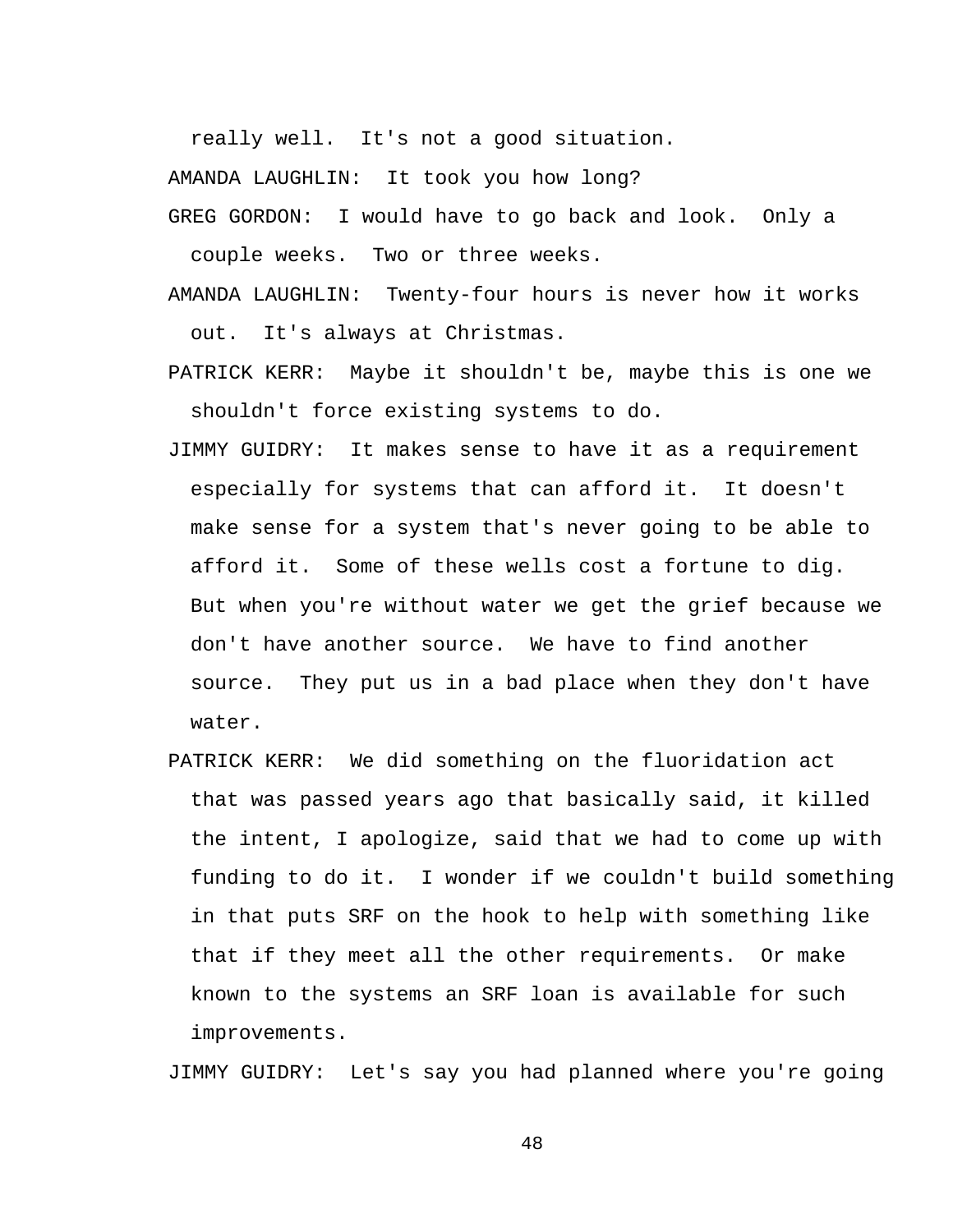to put it, what it's going to cost, but you don't go through the expense. How long would it take if you're out of water to drill a well. A long time.

GREG GORDON: You really need to have two sources. SPEAKER: Even for a 25 house subdivision it's not hugely expensive, but it still takes time to get it in the ground. You can't wait till you're out of water to start. RANDY HOLLIS: You want to bring this to the people and let them decide if they want it or not financially. Could it be a requirement we put in the CCR. Once a year that says you are served by a single source. Just notification. So they're aware of this once a year and if they have a problem they could go to their water supplier and say you know what I want a second source. But at least they've been notified in the CCR.

JIMMY GUIDRY: I think people need to know that they don't have a backup so they don't complain to us when they don't have water. And I think they need to know what it would cost to have a second well and are they willing. I think it is a personal decision. It's the same thing if you're going to go complain to government you want less government then you best figure out how to take care of yourself. That's where we're at. It would be something on these smaller systems that are refusing to do it we would encourage them to find a second source, doesn't have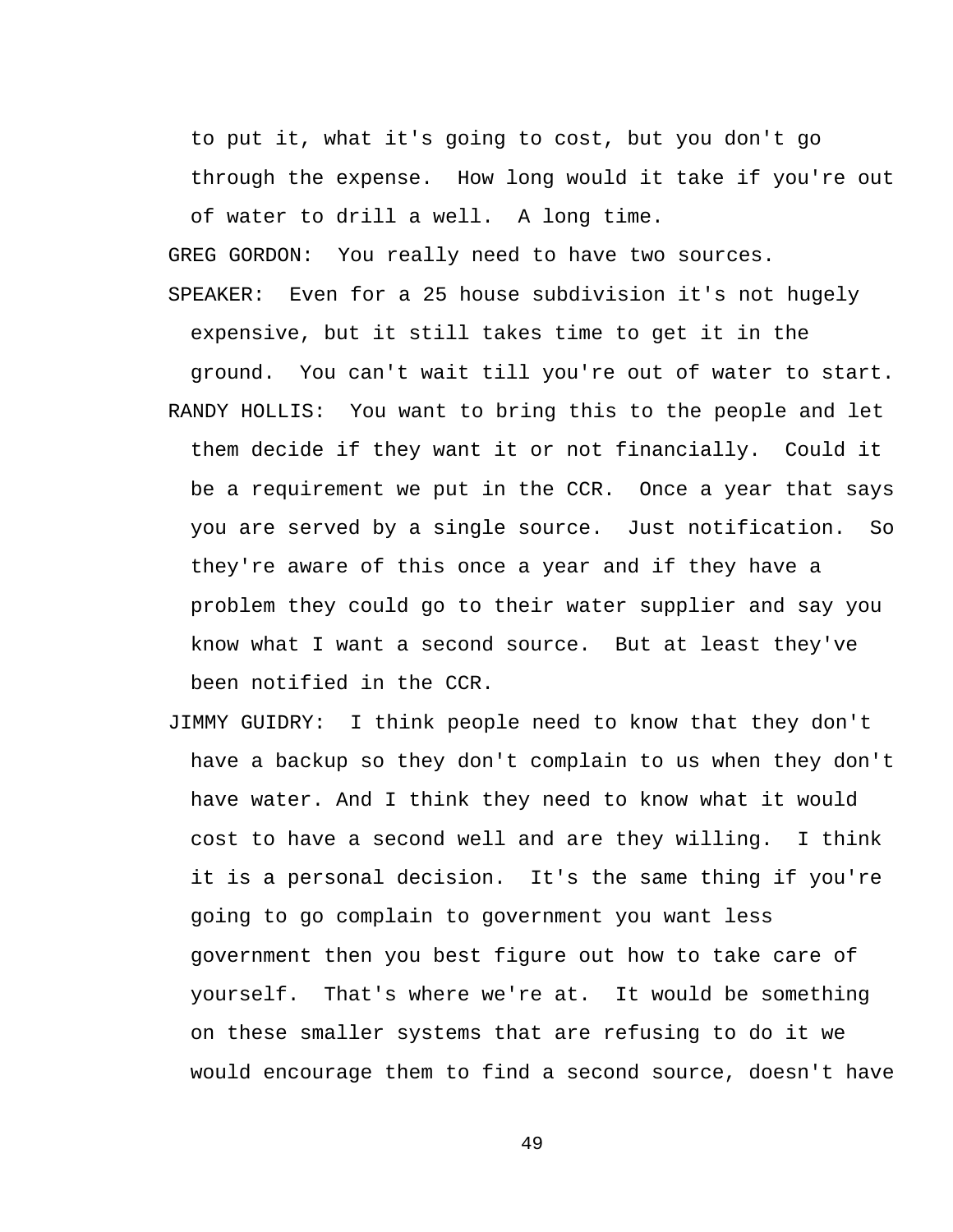to be another well, could be emergency line. Or when that's not an option the people on that system need to know they may go without water for weeks and months and can't flush their toilets. It's not just about available drinking water cause obviously you can get bottled water, but you can't do all the systems.

RANDY HOLLIS: So could you put in the CCR you're served by a single well. The cost of a second source is approximately 400,000 dollars. Based on your current customer count your bill would go up by 25 dollars per month. You've notified them they are only a single source, you've notified them of the estimated cost, and here's the impact on your rate.

JIMMY GUIDRY: What do we do with a new subdivision? RANDY HOLLIS: They have to have two.

JIMMY GUIDRY: Not an issue. So it's really an issue for little systems right now that we would come around and say you have to have it.

- PATRICK KERR: So we don't make a mandatory compliance. This is not retroactive, but we put some language in that requires education.
- AMANDA LAUGHLIN: Or I guess just from our prospective on the survey we would cite it with a caveat if you choose not to add a second well you have to do public notice annually.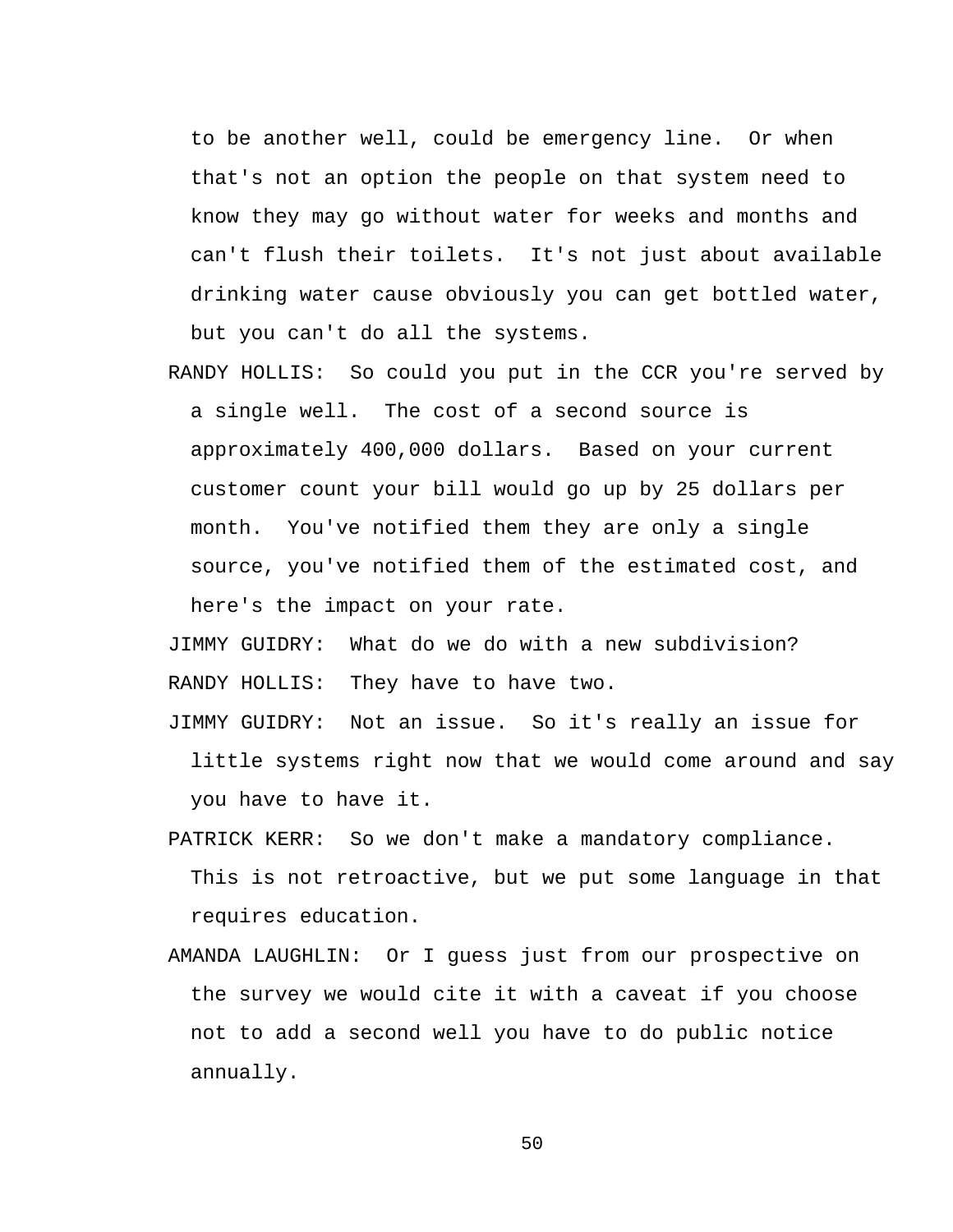ROBERT BROU: I would recommend taking it out of the significant deficiencies, make it as a recommendation and we can discuss it further while we're discussing with the legislature from act 263 we can put a recommendation and maybe get some guidance from the legislation to maybe SRF funding or some other type of mechanism. But put off that discussion. Everybody seems to think it's very important, but it's going to be a hot button item. I think we defer for right now. Make it as a recommendation on your sanitary survey but not a significant deficiency. If we can come up with something more definitive in our

discussions on 263 move forward.

RUSTY REEVES: So what do you do when a system has two wells and the second one breaks and say we can't fix it. You're just going to say you ought to fix it.

ROBERT BROU: They were permitted with two.

RUSTY REEVES: They're going to come back and say you let so and so.

AMANDA LAUGHLIN: That would be significant.

- RUSTY REEVES: That was the whole purpose of the thing that people have quality water all the time or you refund when they didn't have water. Opening the door for this to come back around to us.
- CHRIS RICHARD: This would be whenever you do your sanitary survey so realistically once it's implemented some systems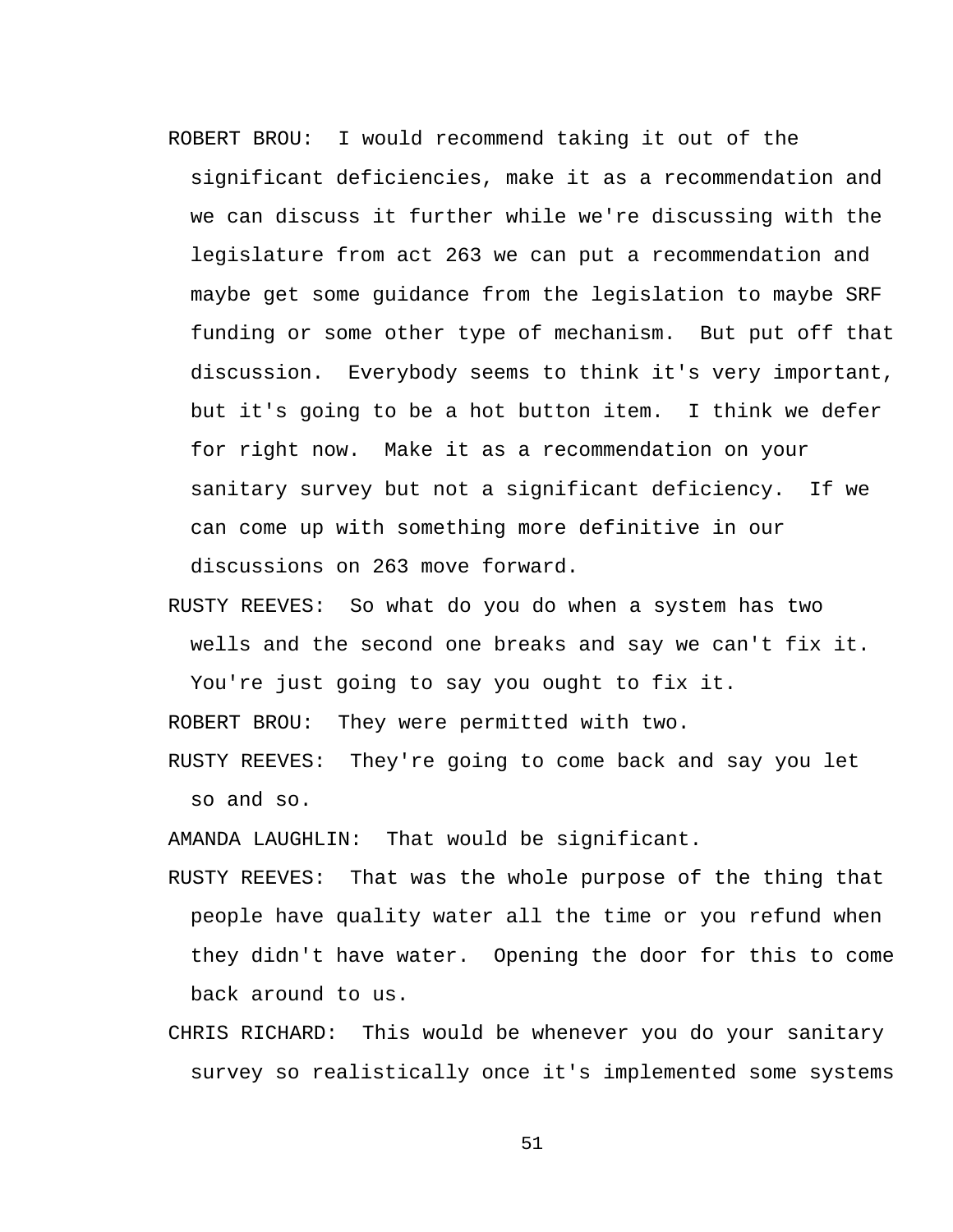we cited the first year, some cited three years down the road. Not everybody's going to be hit at the same time. You're not going say everybody's got to have a new well right now. It depends where your cycle is.

- RUSTY REEVES: And really and truly they've had years to work on second source.
- AMANDA LAUGHLIN: I'm just going to throw this out there from my prospective, from the regulatory side. We spend a tremendous amount of time on these problems, like a lot of time. It's hard to even quantify how much time. So while there may not be that many and it may cost people money in the same situation you're looking at hauling water which is extremely expensive too. You're looking at pretty much an emergency situation which I feel like it's every other day. And some of it is due to single sources. And then we get notified probably once a quarter of somebody I think my well is going down and I only have one. And then we're like how are we going to fix it. I just kind of wanted to say that because I understand all the opinions in the room. But statewide it's an issue. It's an issue. They're only going to continue to fail. The infrastructure's not getting younger. It's getting older. I feel like the failures are it's almost exponential at this point. It's constant.

CHRIS RICHARD: We've seen a lot of the shallow wells get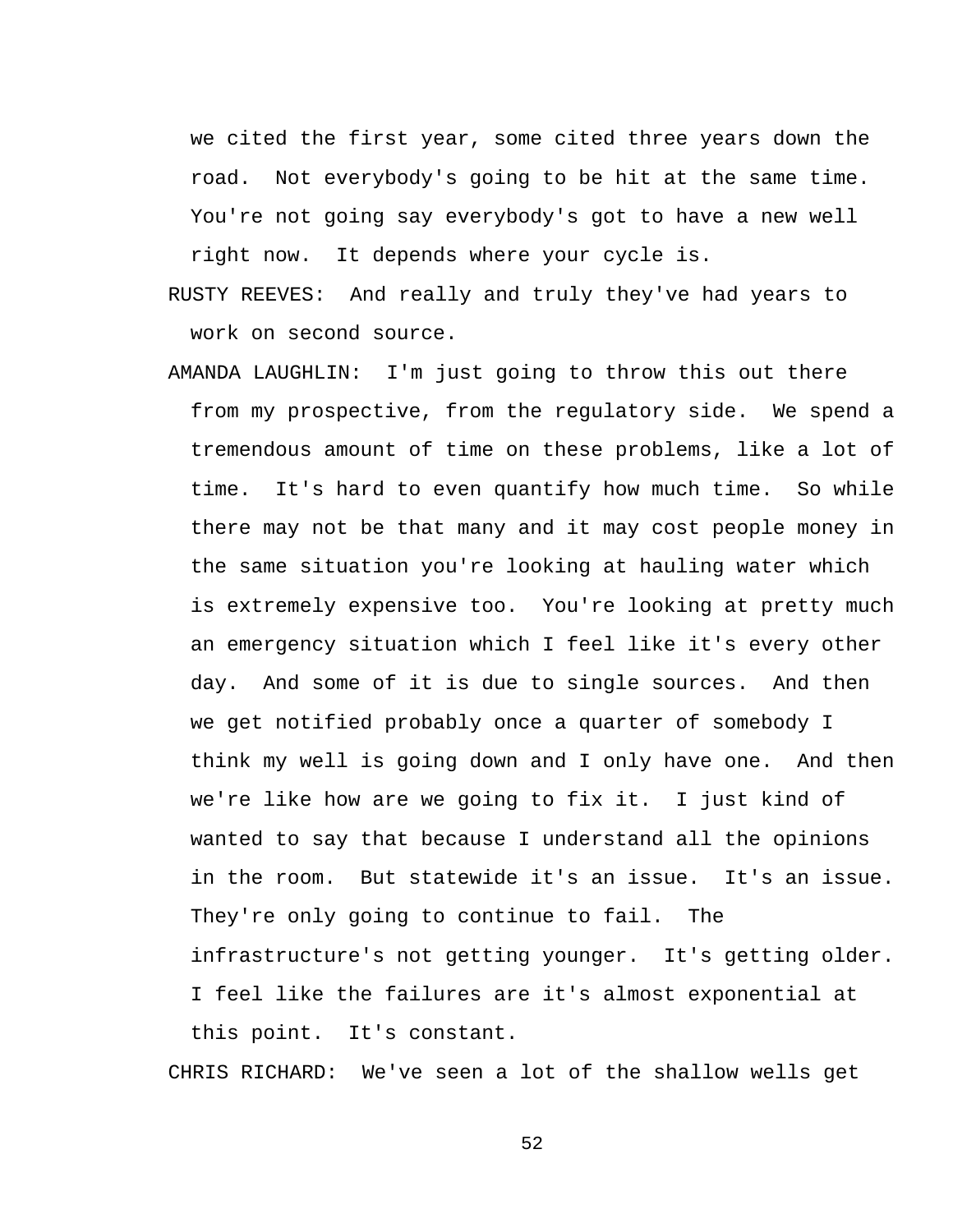blind and it takes a week to get them cleaned. If they have one well they got no water unless you have a week's worth of storage. It's happening a lot more now.

- AMANDA LAUGHLIN: And it is a public health issue when they don't have water they can't flush their toilet. Other issues besides I can't wash my dishes. Just want y'all to consider those things as well.
- GREG GORDON: I agree with you. What you just said we have two wells one for some reason was 250 feet and the screen went out on the other one and that one's been mainly feeding the system. We had to get that other shallow one people started getting sandy water. We're in the process of bidding out a connection to a much larger well so we can take those both offline. It's not a good situation to be in. I'm not against needing a secondary source and having a sanitary survey kind of what Pat said and Robert. But if that can help you get SRF money. Or this situation I discussed earlier LDH coming in and compelling emergency connection so you at least have water. You're here and you're here, they can get to you, they have money, you have to allow them to connect something. Even if it's double backflow prevention and you have a written agreement and they're going to pay you for everything. You need to start doing these things. I'm more than happy to do that because I don't want people to get stuck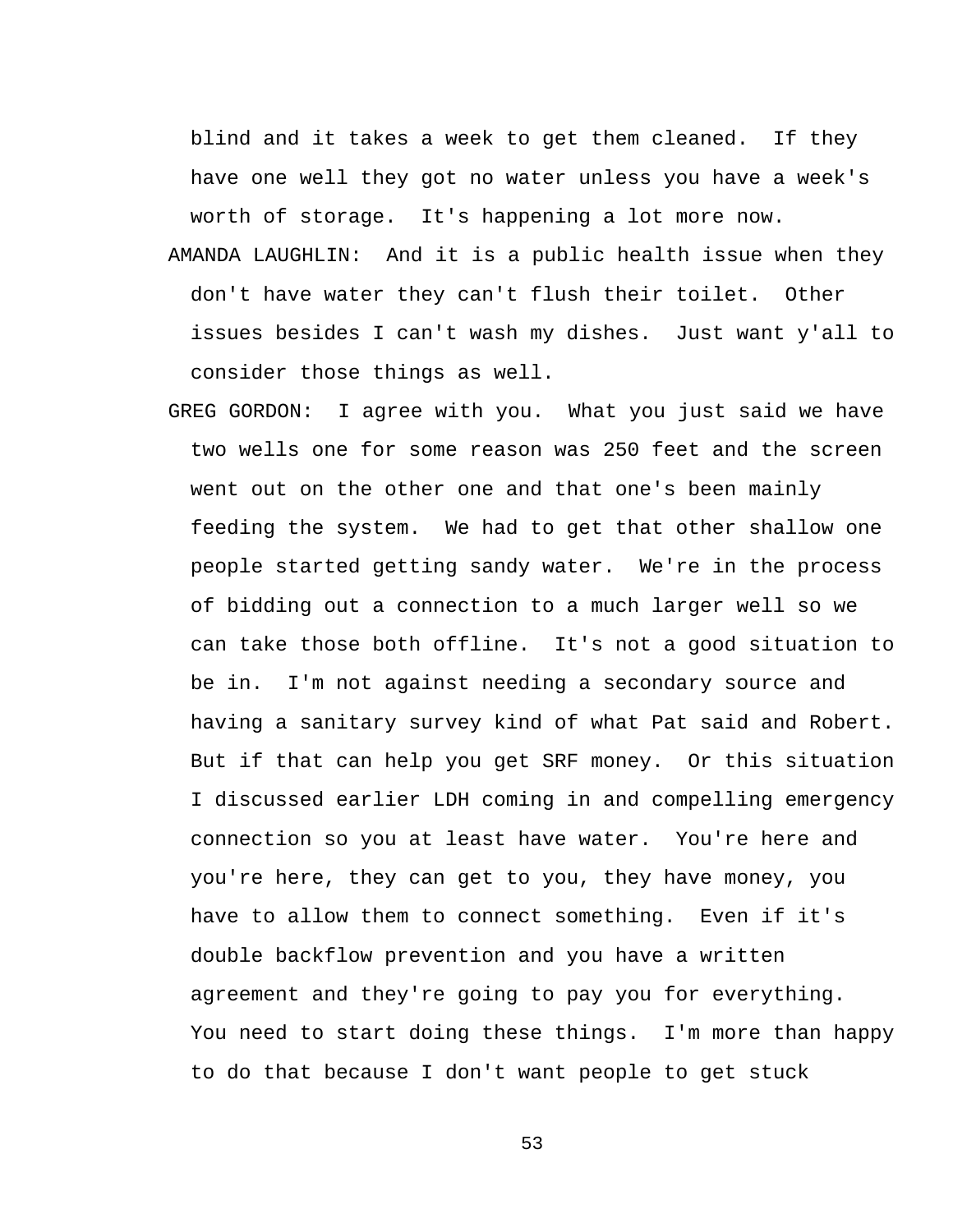without water. It can actually help from a prospective of council's you need to pass a rate, we need to do something, we need to invest in this. Like what Pat said earlier we're an enterprise fund in St. Tammany. They can't touch our money other than that 15 percent overhead. The norm in corporate America. But just to make those things happen so you can say you need to properly budget, you need to get this on your five year capital plan. You need to show us that you're moving forward.

- PATRICK KERR: Can I make a suggestion. I don't think any of us are really passionate as you are, as the department is, why don't you present language Dr. Guidry's kind of taken a little less strict interpretation of this and let us take a look at it.
- AMANDA LAUGHLIN: I just wanted to throw that out there just because we're always in a emergency situation. Some of it does have to do with, well it's always usually around failure infrastructure and here we are saying well the failing infrastructure you have is okay. But I do think that since it is a cost and the flip side of the coin nobody can afford to upgrade their infrastructure. If the public notice was specific enough that said FYI you're on a single source system, you need to be aware that we're not putting in another well at this time, or this is how much it would cost you. And let the people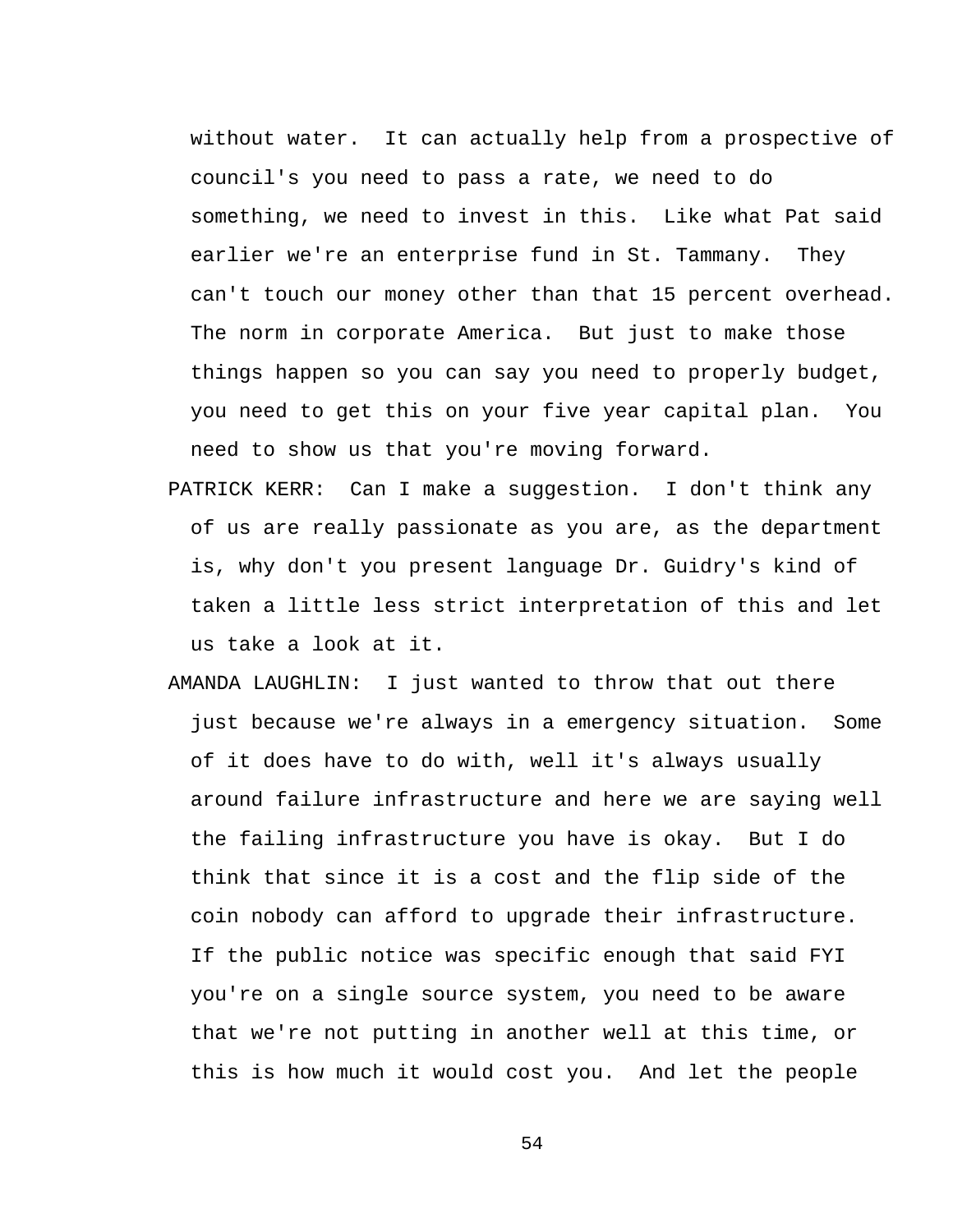decide. Because they are upset. They call us when they don't have water. Just my opinion on it.

- JIMMY GUIDRY: Well what I'll say I think more and more we have to put it back on the people that are paying for it. They have to decide what are they willing to pay for. I'm more about them being told you are at risk if your well goes out and you will be without water. It may take weeks or months to address. A new well would cost you 300,000 dollars which means your rate will be increased significantly. They just need to be made aware because we're all in the same boat when it comes to somebody being without water and all of a sudden it's an emergency they want somebody to come to the rescue. But they helped create the emergency.
- AMANDA LAUGHLIN: Would we cite it as a significant deficiency with the option, like kind of an opt out option if they do a public notice?
- JIMMY GUIDRY: I think they should tell us, yeah. I think they should tell us though what it would cost and they should research what it would cost to put in a second well so they can share with their customers. Otherwise just a notice you're on one well doesn't answer the question why which is we don't have 300,000 dollars to put a second well.

RANDY HOLLIS: I think we would be remised if we don't say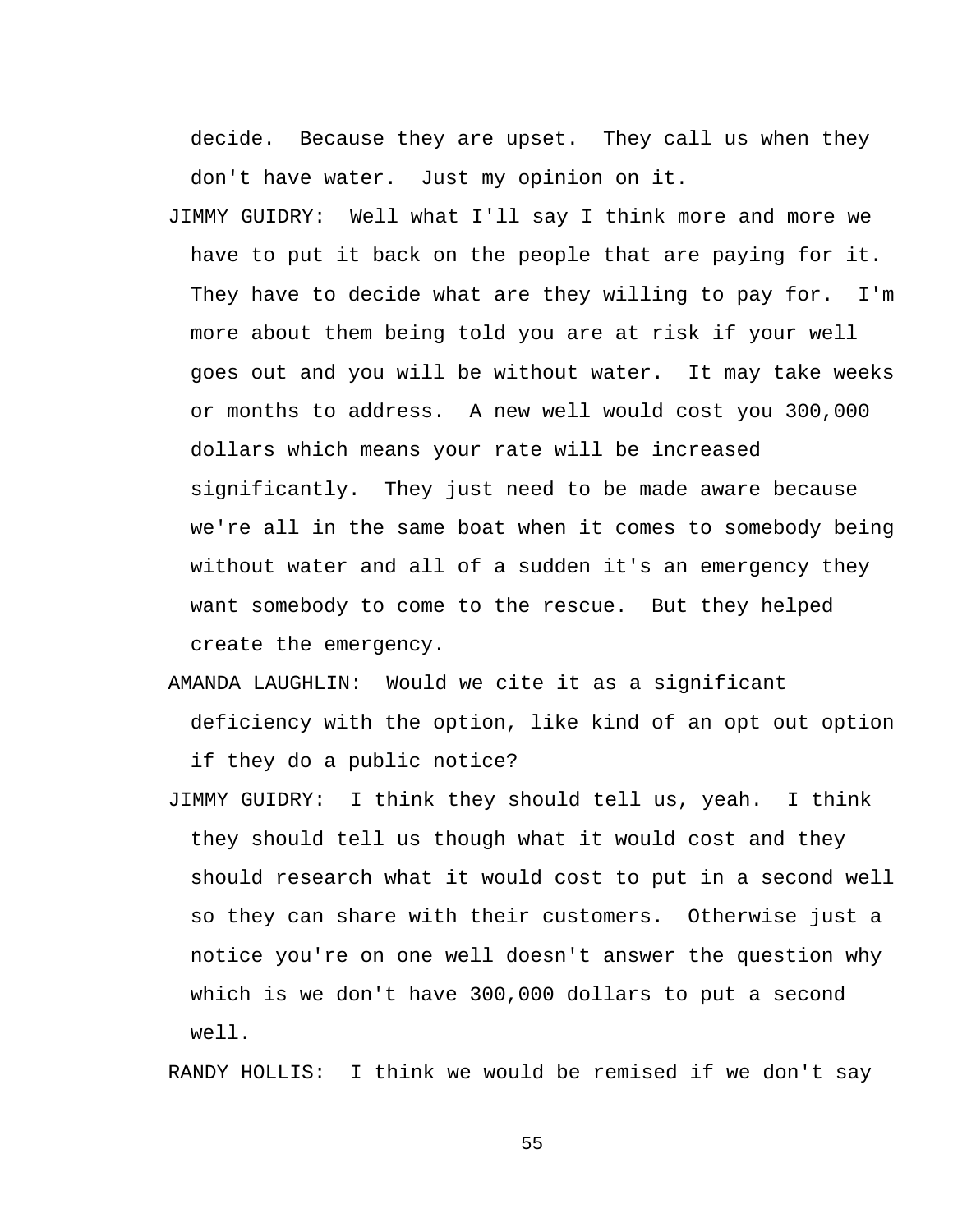it's a significant deficiency. It is. But at least have the option there of notify the customer. Go to public notice.

- RUSTY REEVES: The owner chose not to drill the second well based on the customer opinion.
- AMANDA LAUGHLIN: Right. And that would all be with documentation that would come back to us to address. That's section 169.
- GREG GORDON: I guess the final thing is what happens if that entity, if it's a private entity, can't get the public service commission to do anything with their rates even if they want to do something.
- PATRICK KERR: I don't think that will ever happen. If the department considers it a significant deficiency the commission will find a way.
- JIMMY GUIDRY: I think that's what makes them move usually. Anything else Amanda?
- AMANDA LAUGHLIN: We need to discuss, we already have a significant deficiency related to the minimum pressure at 15 PSI. But the new code is 20. So if you guys are okay with moving that significant deficiency up to 20. It basically will change when people issue boil advisories.

I don't anticipate that it would increase that much. PATRICK KERR: Suggestion, every place you have PSI put a G after it please. It matters. There's a lawsuit going on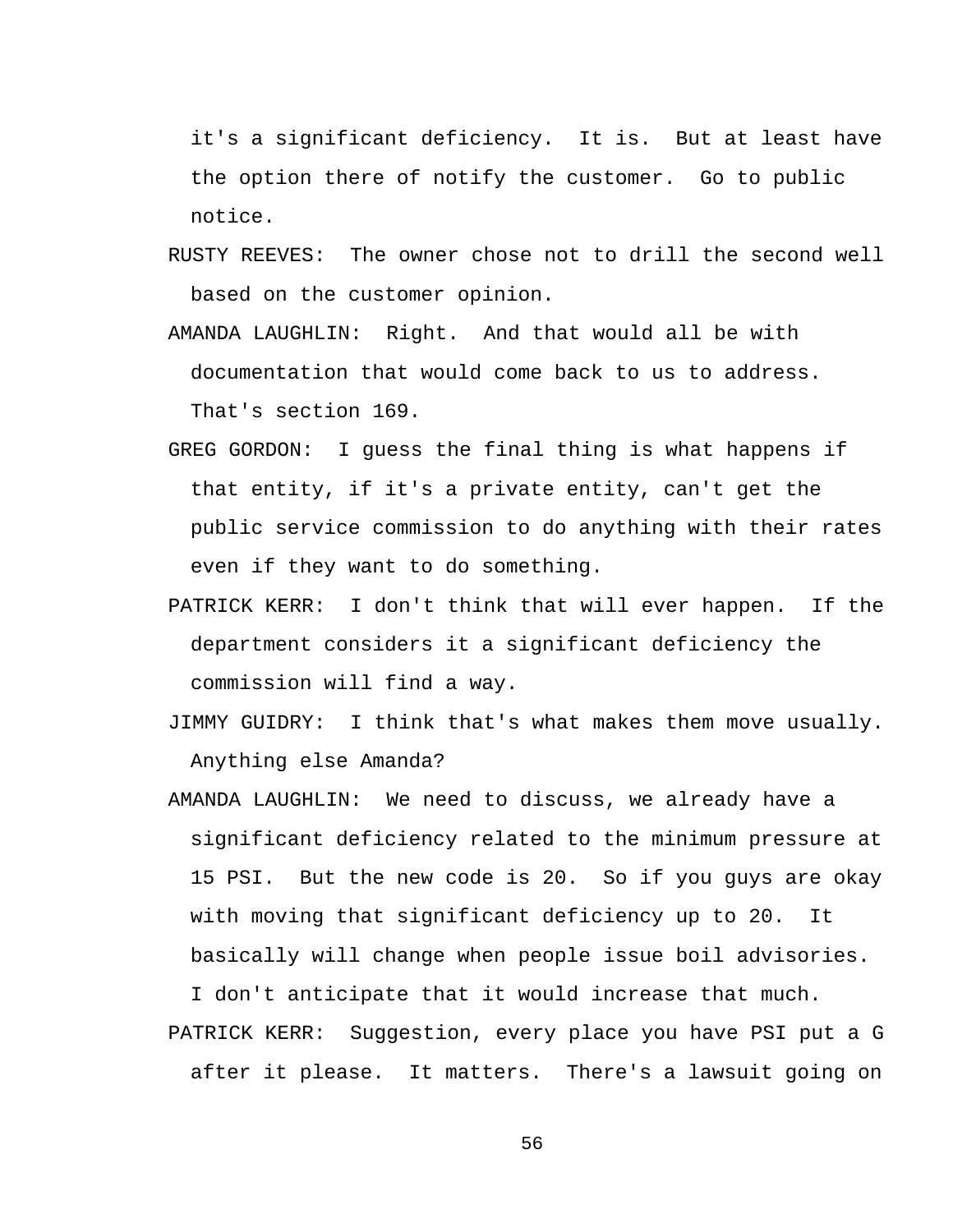in Concordia Parish the plaintiffs are claiming that 15 PSI is atmospheric and so you don't have to have any pressure at the meter. So we need to use gauge pressure. He's an engineer and a lawyer. Can you believe it.

JIMMY GUIDRY: Strange combination.

AMANDA LAUGHLIN: So if you go in the document we can go through some. Page 11 we already discussed 135. And 137 we pretty much already look for in our significant, it's already a significant deficiency about laboratory requirements.

CARYN BENJAMIN: What did we say about PSI, keep with 20? AMANDA LAUGHLIN: Yes. Caryn did you get everything we need before we keep going. 161, 169.

- PATRICK KERR: Could we start at the beginning and go through each section because I think there are some errors.
- RANDY HOLLIS: Start on the first page. Under general requirements you've got A, B, C and D submission of plans for maintenance and replacement of existing facilities. Can we add a sentence in there that states however the interior coating of potable water storage tanks is not considered maintenance and shall be submitted to the state health officer for approval. Mississippi does not require that. We're getting a number of tank companies coming from outside the state that come in and convince owners to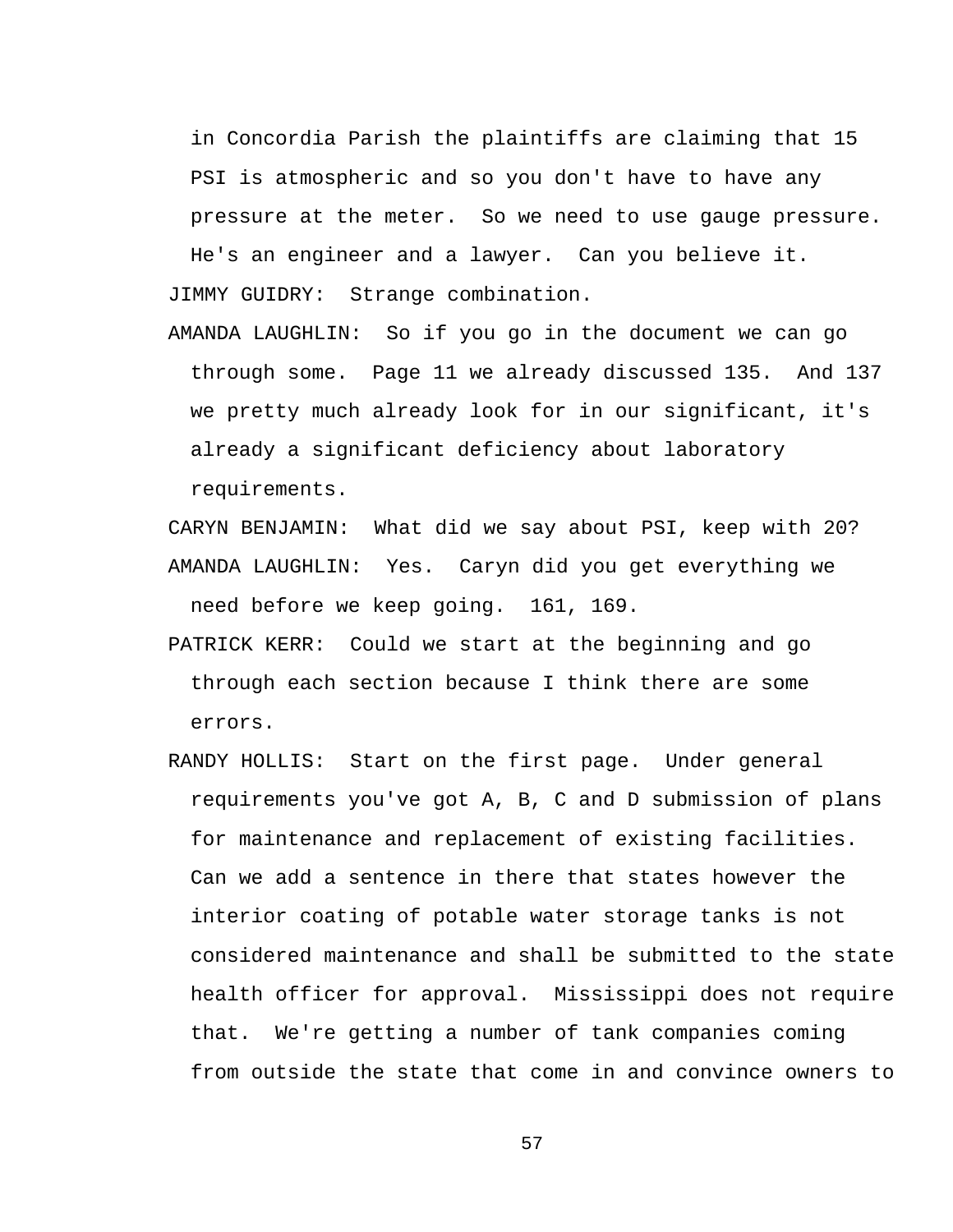paint tanks and they never submit anything. And I can name three of them right now. It will help us give teeth to say you have to submit this to the state. Section 111 D. Just help us out.

- JIMMY GUIDRY: Let me get a sense because I really don't want to go through this entire document again. I would prefer that y'all submit some stuff in writing, we review it, and we present it at another meeting. We voted on it and there might be some minor changes that we can all agree to pretty quickly. But if we're going to go back and do what we did before I'm not interested.
- RANDY HOLLIS: We really don't have that many items. Caryn has done a phenomenal job.
- JIMMY GUIDRY: We could wrap it up today?
- RANDY HOLLIS: Probably take an hour.
- JIMMY GUIDRY: I'm not rehashing everything. But if it's a few things I'm fine.
- PATRICK KERR: I have a few and if we started and went right through the document.
- CHRIS RICHARD: Number 9 under 111 under E9. Can we add where applicable after. If you're just extending a waterline you don't need to.
- RANDY HOLLIS: The next one I have is under 120. Actually 119.

CHRIS RICHARD: If we can on 115 H. LAPELS changed the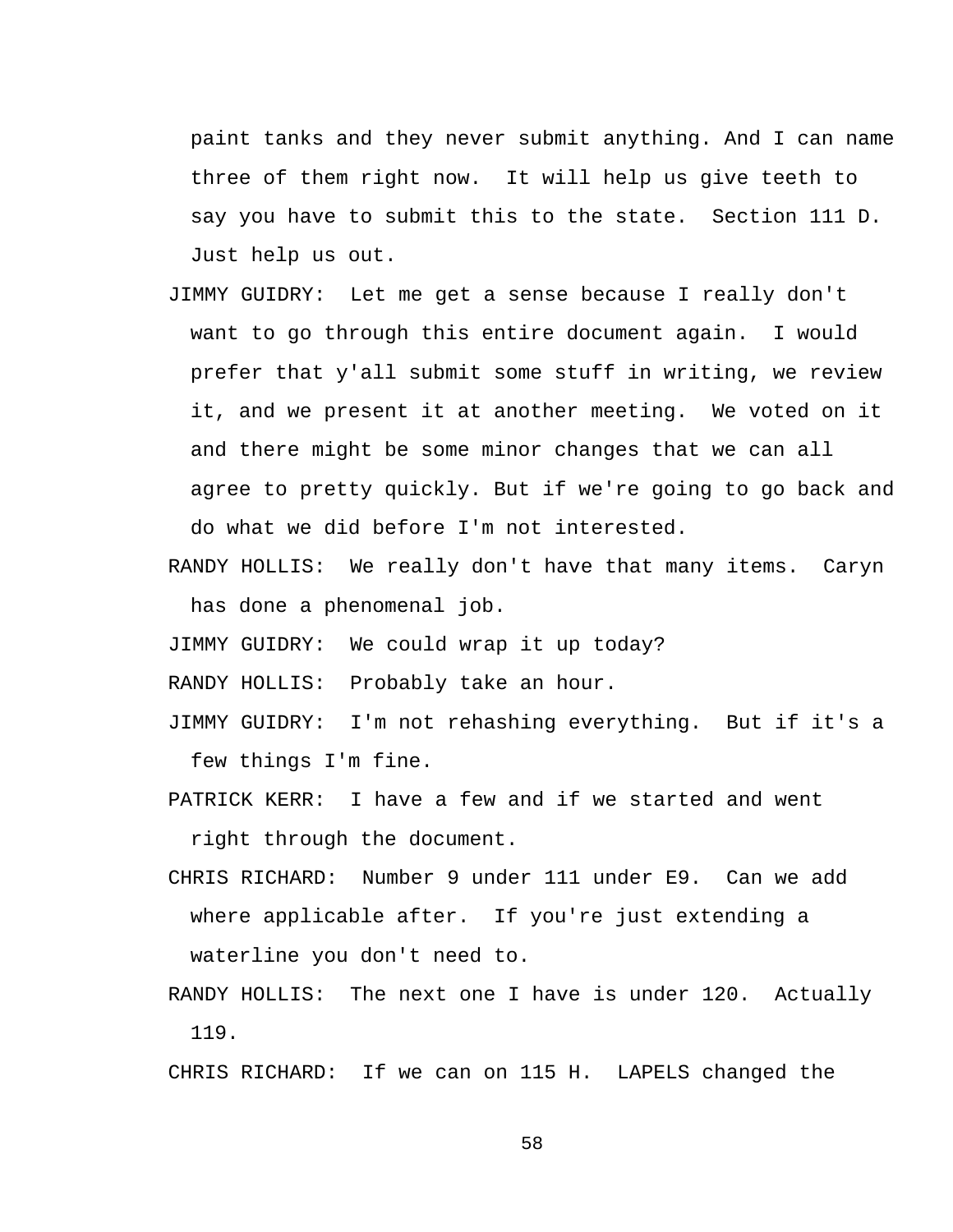rules on what's required to stamp plans and they have a statement now about for permit only. And you run into issues now, especially with electronic drawings, where you stamp plans and you have too many not final plans. If you submit something to the fire marshal DOTD and LDH and someone requires a change you have stuff floating around. They have a statement you're required to put your name and license number and says for permit only or for review only, something like that. That requires you to stamp it and I'd like to change that to what we said earlier to be in compliance with LAPEL. I would like the I to be the same. That language be on H. See how it says or registration requirements. If you go to 115 A 1 H? CARYN BENJAMIN: Add or.

RANDY HOLLIS: Number 13 under 119 there is an M needs to be taken out. Next thing I have under section 143. CHRIS RICHARD: On 125 just a question. A it says the system including the water source and treatment facility shall be designed for maximum day demand at the design year. And I think everywhere else we said everything would be designed for the average day and maximum month. CARYN BENJAMIN: I have a whole handout for that.

PATRICK KERR: But this one should be for maximum day. This one you should design the system to meet maximum day requirements. I think.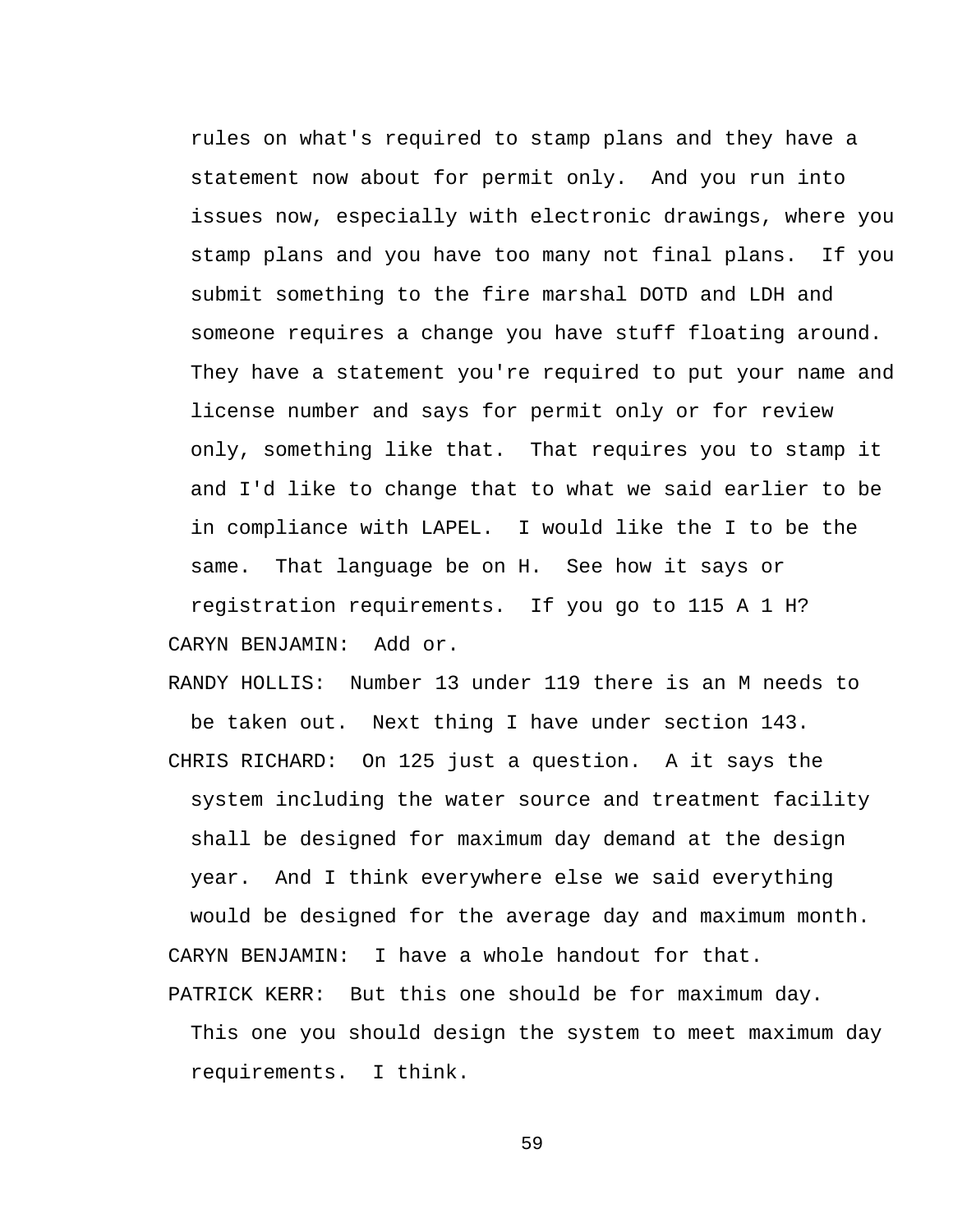- CHRIS RICHARD: But what's the system, the plant,
- everything. And then the components of the plant are designed for the average day maximum month later defined. They conflict.
- PATRICK KERR: If you're building an entire system you got to design it for the max day of your design. So if I'm building a system that I think the build out's going to be 25,000 customers in the year 2020 design I need to design the system for that even if I phase it.
- CHRIS RICHARD: I guess I read this anything you submit the design has to be designed on that basis. If you're designing a component because this covers everything you do. It conflicts with other parts on individual design requirements.
- PATRICK KERR: So put the other language in there. Average day maximum month, right.

DAVID MCCAY: Same language as 135 A?

CARYN BENJAMIN: All the different sections that have design demand listed. So the last one we decided on was this one in part 4 average daily flow maximum month.

PATRICK KERR: I think that's what we should do here.

CARYN BENJAMIN: That's the one you want. That's the one we wanted to define.

RANDY HOLLIS: Go to 129 right below that number 10. Chemical storage feed equipment. What we would like to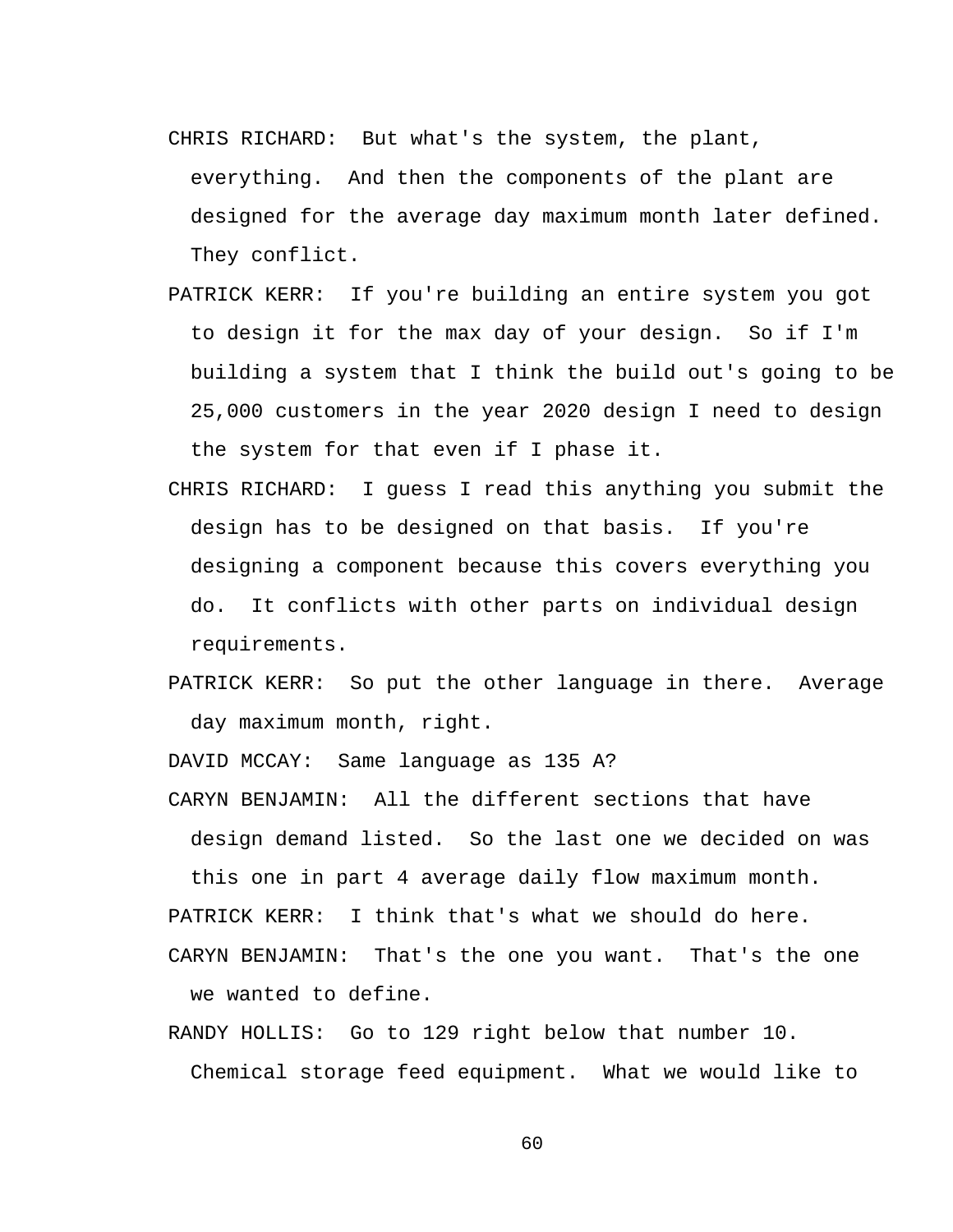put there is if rooms are used. Started out if rooms are used. Cause we put in caveats where we did not have to have them. 143 under facility water supply. Should we look at this the last sentence of that part of A and the required disinfectant contact time has been achieved. That varies between different types of systems, surface verses groundwater, verses under the influence of groundwater. Should that say achieved for surface water plants or groundwater under the influence of surface water plants.

- CARYN BENJAMIN: Or groundwater systems (inaudible). So yeah it does vary.
- PATRICK KERR: But I think the required covers that. A system has four requirements their requirement is CT prior to first service.
- RANDY HOLLIS: Next section 149 under ozone. Ten state standards has this as yellow with an orange band. We're saying orange with a yellow band.
- PATRICK KERR: Can I add one other thing to that table and that's light gray which is the ANSI standard for other liquids. At the very bottom. And diesel fuel in a plant, for example, would be light gray and labeled. So I think if you put under there a fourth one that said other

liquids and then just light gray and label. RANDY HOLLIS: Section 167 first sentence. The last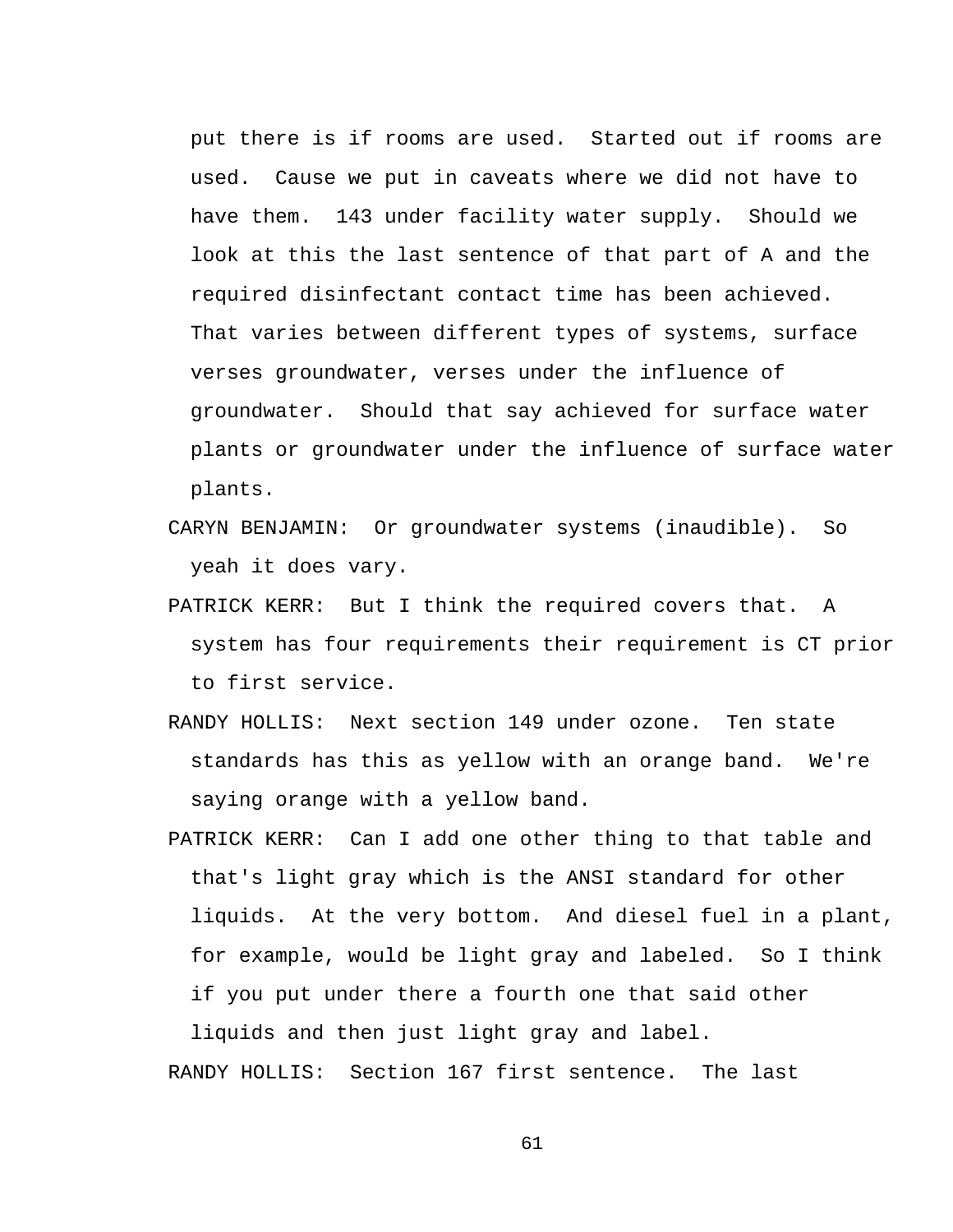sentence why did we add in located on the surface of the earth. I don't think we're going to the universe are we. PATRICK KERR: Can it just say surface water includes colon.

- RANDY HOLLIS: Next section 169 D, A, I. Says shall in no case be less than 50 feet potable water supplies. So what you're asking us to do is for the entire well footprint, the entire area, 50 feet diameter has to be above flood plain. We could build a well on a platform.
- PATRICK KERR: Can we strike the whole thing cause it's covered in a future section.
- RANDY HOLLIS: Strike I in its entirety. We agree the well needs to be above it, just not the whole 50 foot radius. PATRICK KERR: 167 E7II really says what we should be doing as opposed to this one.
- AMANDA LAUGHLIN: It does discuss how it's supposed to be grated and drained to remove water. That's a problem. PATRICK KERR: That's also covered in the well base

language that has to be grated to drain away from the casing. Can't tell you where exactly.

CARYN BENJAMIN: Existing in the code?

- PATRICK KERR: Yeah. It talks about drainage and the concrete pad you have to pour.
- CARYN BENJAMIN: Either we strike it where it exist now and leave it in here as designed.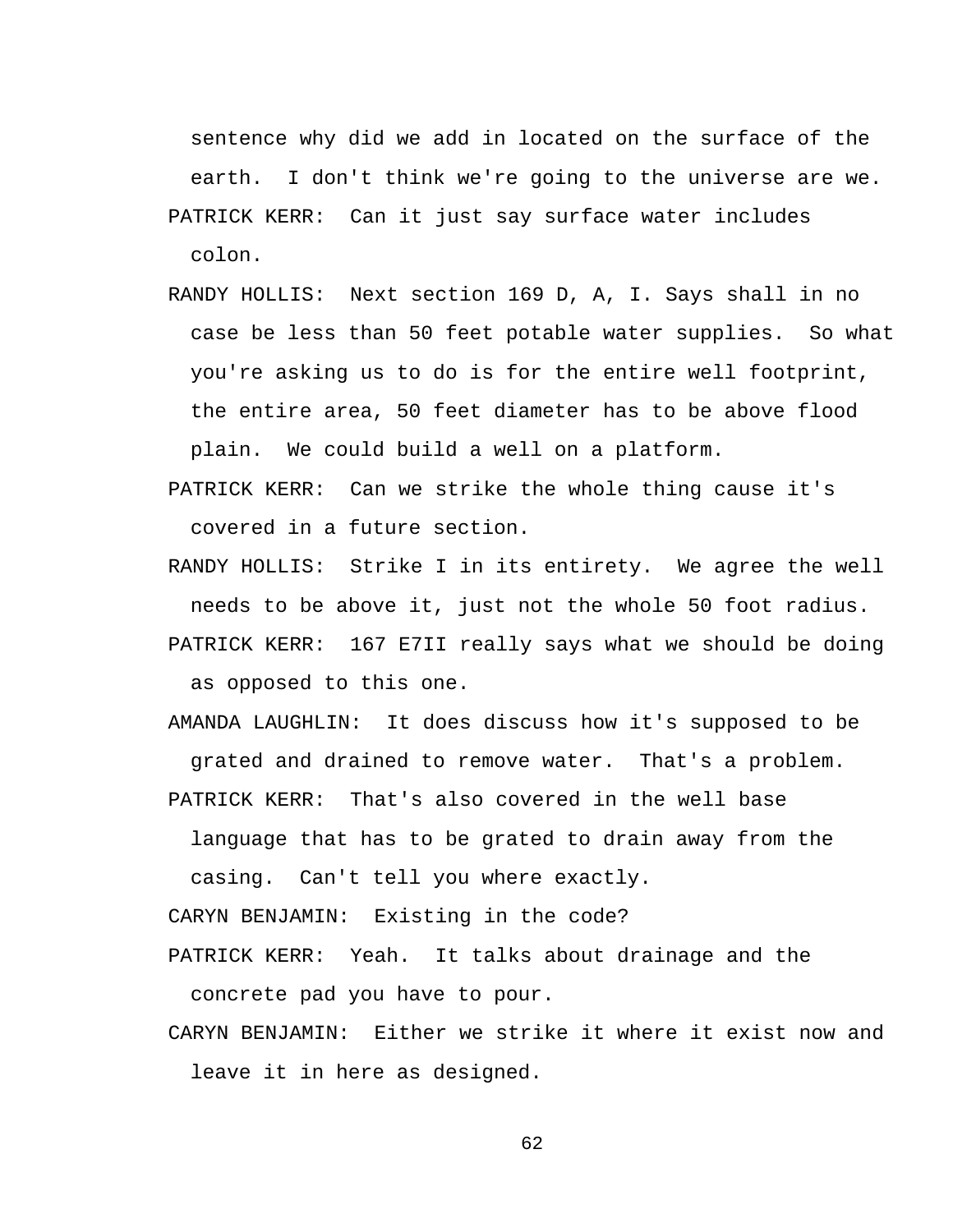- PATRICK KERR: The ground surface in a 50 foot radius is too onerous I believe.
- JIMMY GUIDRY: How about you just take out that sentence, the last sentence.

PATRICK KERR: Sure.

CARYN BENJAMIN: You're talking about the distance from source of contamination.

PATRICK KERR: Shall not be subject to flooding.

- PATRICK KERR: It's saying the whole 50 foot radius has to not flood.
- PATRICK KERR: The ground can flood around the well as long as we build the well head above the inundation level. And the vent and the seal.
- RANDY HOLLIS: You still got that in the first sentence. Shall not be subject to flooding. Ground surface.
- PATRICK KERR: We need to strike the whole I I believe.

It's spelled out other places in the code.

AMANDA LAUGHLIN: I need to know where that is else in the code because I think that is our code.

PATRICK KERR: So 167 E7II talks about.

- RANDY HOLLIS: If you go to the table right after this under foot note number 4.
- AMANDA LAUGHLIN: The table is addressing particular types of contamination. AI is specific to basically standing water.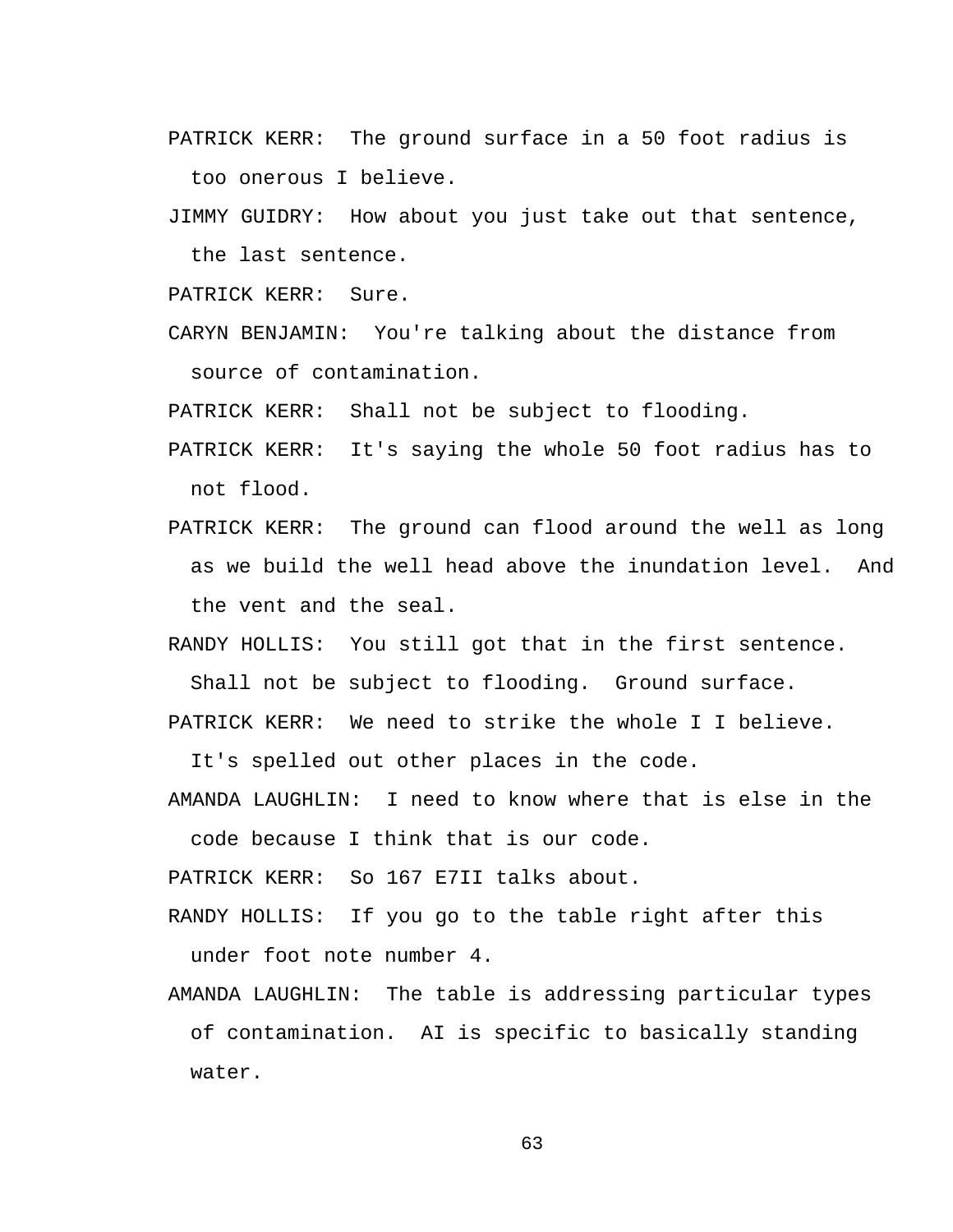RANDY HOLLIS: I understand, but on the table under

footnote 4 it says horizontally measured from the water's edge to the well at the highest water level which may have occurred 10 year period. So that's a 50 foot radius around the well.

AMANDA LAUGHLIN: That's measuring to a drainage canal,

ditch or stream. That doesn't address standing water.

PATRICK KERR: What is your objection to standing water at the well site?

AMANDA LAUGHLIN: Because people have cracks in their well slabs, sink holes. Seen a few of those.

PATRICK KERR: Can we reduce it from 50 to something? AMANDA LAUGHLIN: I don't think in terms of the distance. To me it's like if I'm walking up to a general area of the well site and there's standing water everywhere I would cite that as an issue because it's going to cause an issue. If they have any kind of hole anywhere it could get surface water draining into it. I'm not really concerned about 50 feet as much I am I want it to be grated.

PATRICK KERR: Can we say 35? Would that be reasonable? I think if the well casing is not properly sealed flooding is not the issue. Rain is an issue too. Mice and everything else.

RANDY HOLLIS: I think 10 foot is reasonable if your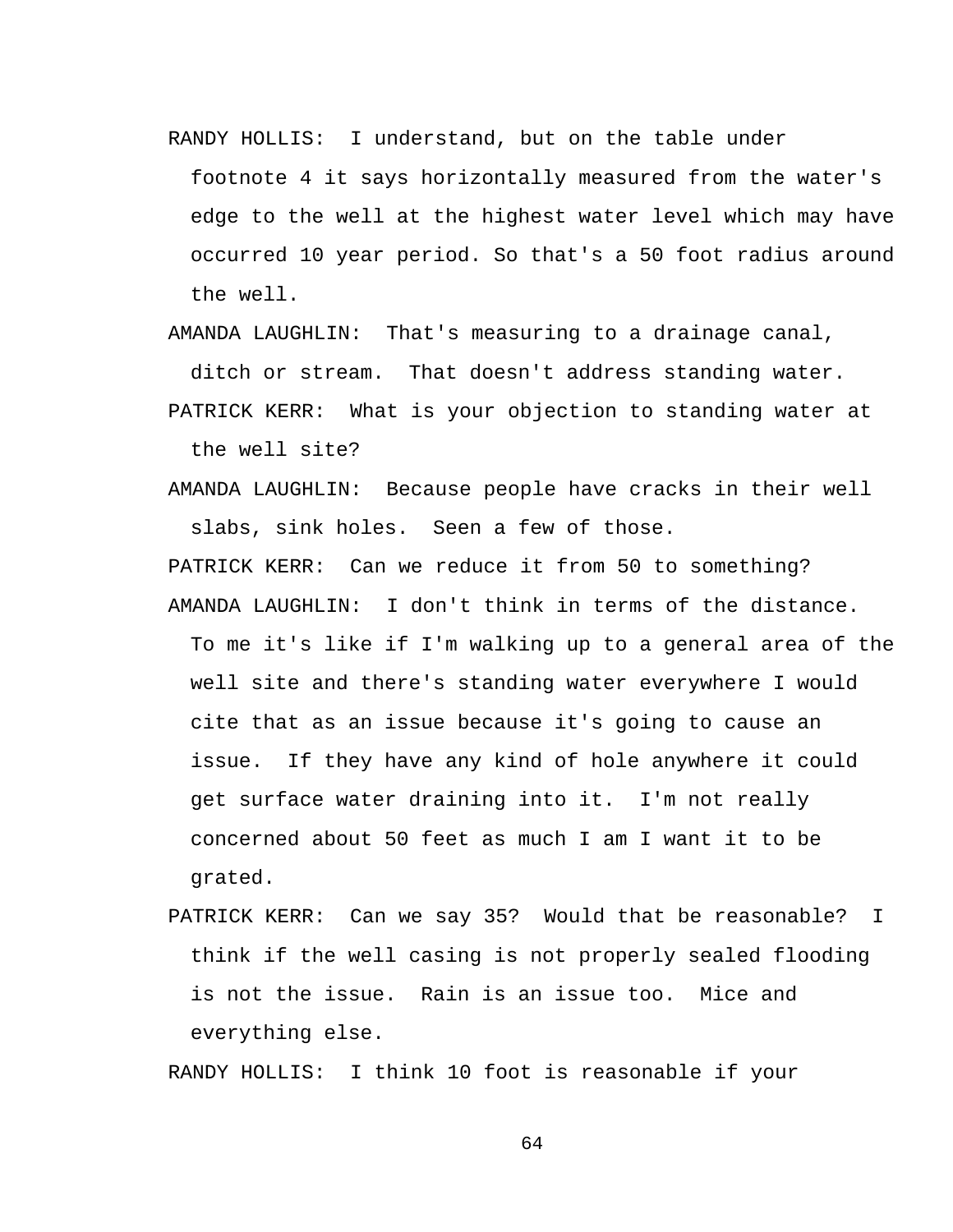electrical panel there and everything give you space with your panel. A radius around the well.

- PATRICK KERR: I'm fine with that. Just 2500 square feet is a lot additional fill.
- AMANDA LAUGHLIN: I'm fine with 10. I just don't want to take it out.
- PATRICK KERR: In G 1C of that same section. Big G. So two things, can we say that if a temporary casing is used it shall be completely withdrawn. If a surface casing is used it shall either be grouted in place or completely withdrawn. We use permanent surface casing, a lot of systems do.

AMANDA LAUGHLIN: I'm fine with that.

PATRICK KERR: So if a temporary casing is used it shall be completely withdrawn. And if you want to keep it you would put if a surface casing is used another sentence it shall be completely grouted or withdrawn. The last sentence of that part 170 sentence 8. The last sentence in this section. Liners may be. Page 31. Two concerns. I think the fix for this in my mind would be liners shall meet ANSI/NSF requirements. When we get into a situation where we need to install a liner I don't have 60 days to get it approved and submit plans and everything else. We go into a hole not knowing what the problem is, find something that we need to fix. I think if we just made the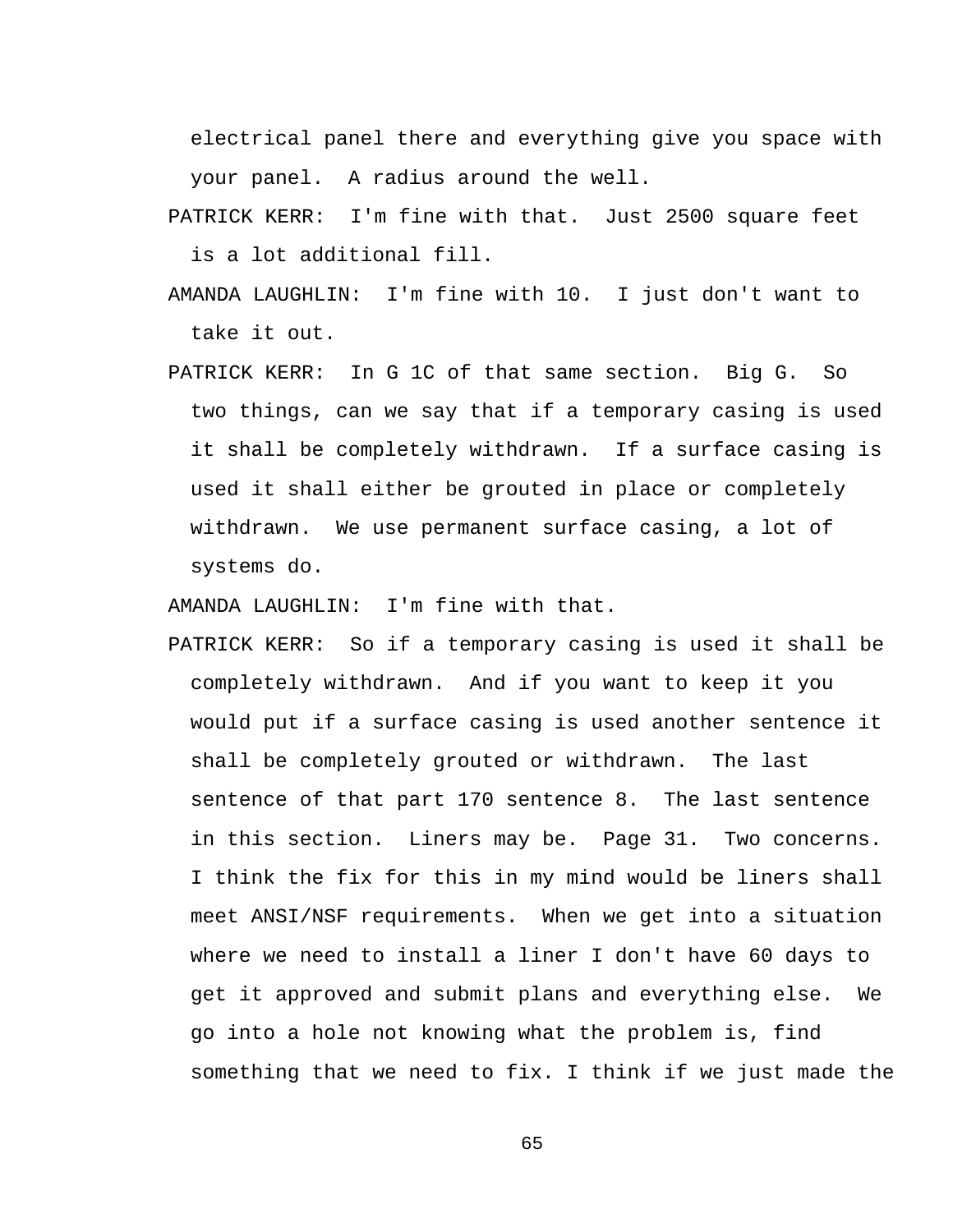liners have to meet the ANSI/NSF requirements the department should be indifferent. Shouldn't be a permit for that. ANSI or NSI. Whichever. Right now it says liners may be acceptable at the discretion of the reviewing authority which means I need to get permission which can be a 60 day process.

CHRIS RICHARD: It's a repair.

PATRICK KERR: Yeah, but it changes hydraulic

characteristics if you put a liner in a well. Would that be okay to the department?

- AMANDA LAUGHLIN: I'm not sure that wouldn't require. For instance, if you put that in there who's reviewing that it is ANSI approved?
- RANDY HOLLIS: What if you put liners shall meet ANSI NSF requirements and notification shall be sent to the state health officer.
- PATRICK KERR: I just want to make sure we don't have to get a permit to put a liner in a well.

RANDY HOLLIS: Requires notification.

CARYN BENJAMIN: Considering it maintenance?

RANDY HOLLIS: Yeah it would be a repair or maintenance.

CHRIS RICHARD: Like you said, it is altering the capacity

of the well. It's going to change it cause you're making it smaller.

PATRICK KERR: Anyway, I don't care. I'd like to have a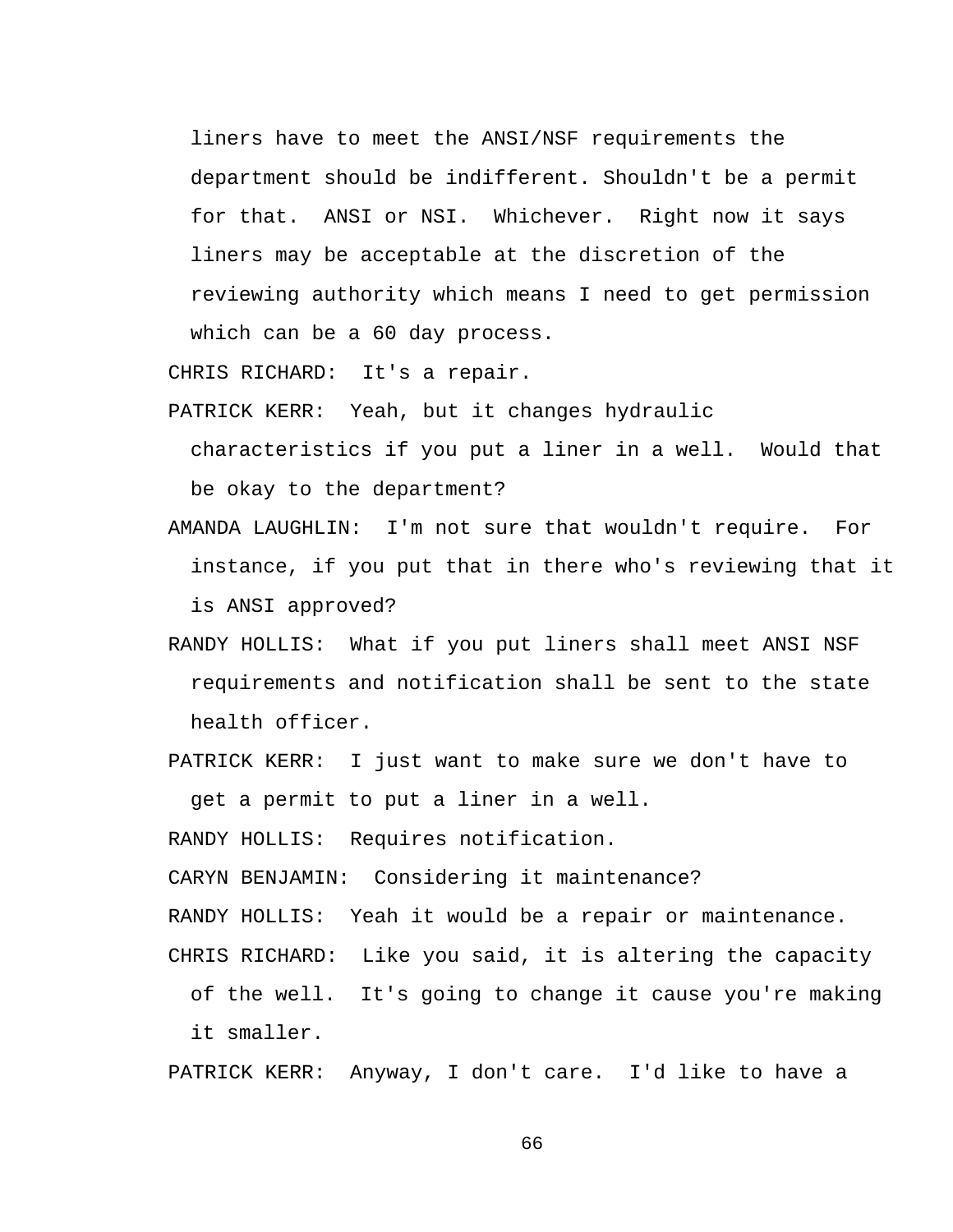way to do it quick.

frustrations are. It's just that not all submittals are created equal. If you can only imagine what we get and what we don't get. It bothers me that we would be taking out something that we might need to look at.

AMANDA LAUGHLIN: I understand what some of y'alls

PATRICK KERR: I withdraw my objection.

JIMMY GUIDRY: Can we expedite?

AMANDA LAUGHLIN: Yes, the staff should.

- RANDY HOLLIS: On critical items they have been doing that. We are so grateful and appreciative.
- JIMMY GUIDRY: What bothers me if you make it meet some criteria and you have no over site you don't know what's being put in and somebody doesn't do what they're supposed to. Not everybody knows what they're supposed to do.
- RUSTY REEVES: I understand what Pat is saying, but 95 percent of water systems are at the mercy of the contractor. I don't have to have that approved. He sticks it in there and gets his money at the end of the week and he drives off. Has not been reviewed by nobody, not even the system's engineer.

JIMMY GUIDRY: Hour's almost up.

RANDY HOLLIS: Section 177 filtration design. It's going to be item number C6D. Section 177 go down you have A 1,2,3,4 go to the next page. Go to 6. Types of media.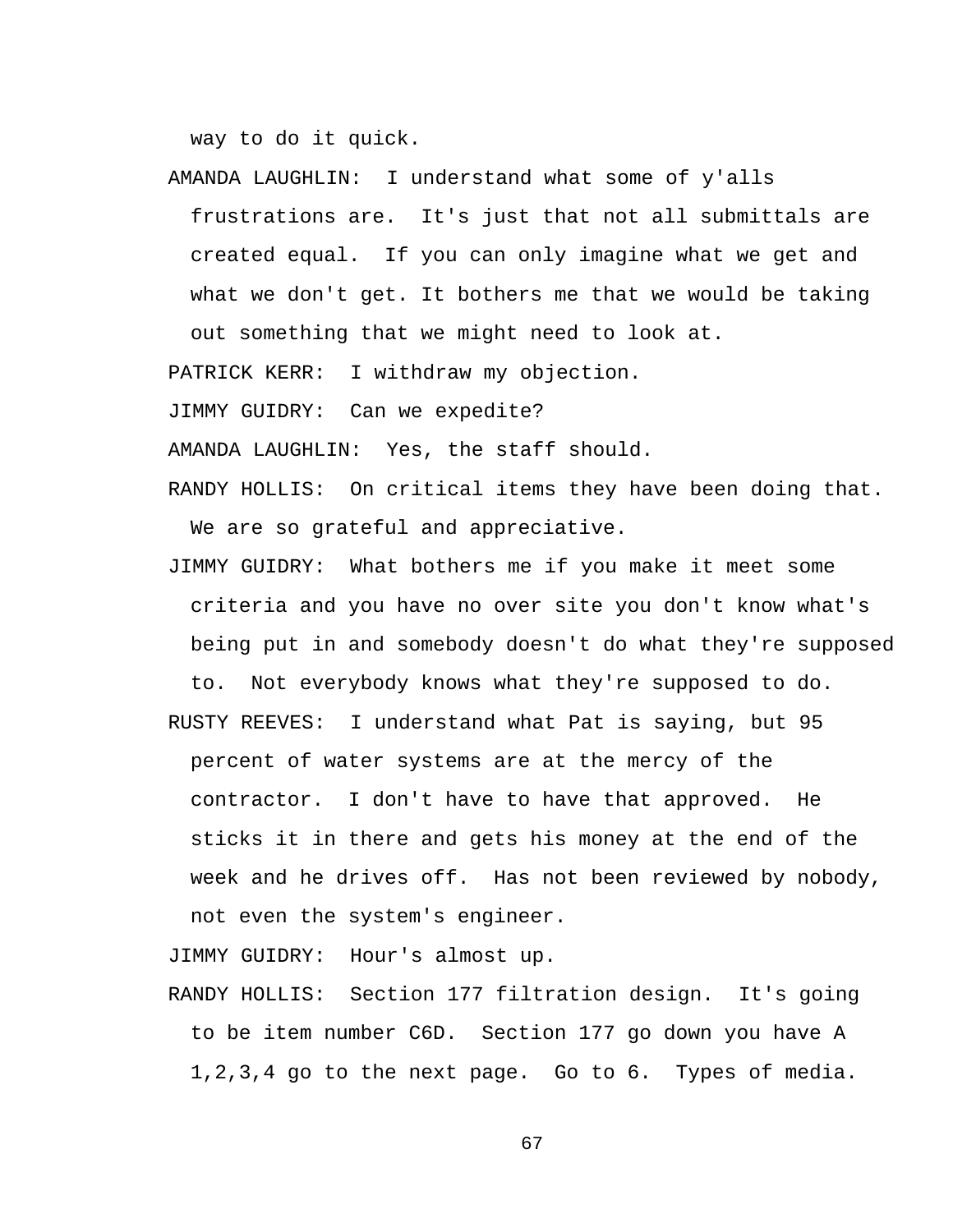There's number one. So go down to number two which is next one sand. Now 10 state standards had in this other media so I really would like to add 5 to match 10 state standards says other media will be considered based on experimental data and operating experience and shall be submitted to the state health officer. What if ceramic media comes in from the fracking industry, it's approved, it's NSF and it's much better than anything we've been using. We can't use it. I really want to have a provision to allow us to submit something that's other than those four types. A little V right before torpedo sand.

PATRICK KERR: Right after the highlighted portion.

- RANDY HOLLIS: Right out of 10 state standards. I think that would work.
- PATRICK KERR: Y'all doubled the 10 state standard requirement, or somebody did, from a 16th or 10th of a pound per square foot to 8th. It's in 6B in this same section.
- RANDY HOLLIS: There are some typos. Instead of piping it's pipping. Which is in the next section we need to go to. 179 disinfection. Go down to G chloraminations. Item number 6 piping material. The pipes carrying anhydrous ammonia shall be black iron. Stainless steel has worked well for us. I hate to tie ourselves to only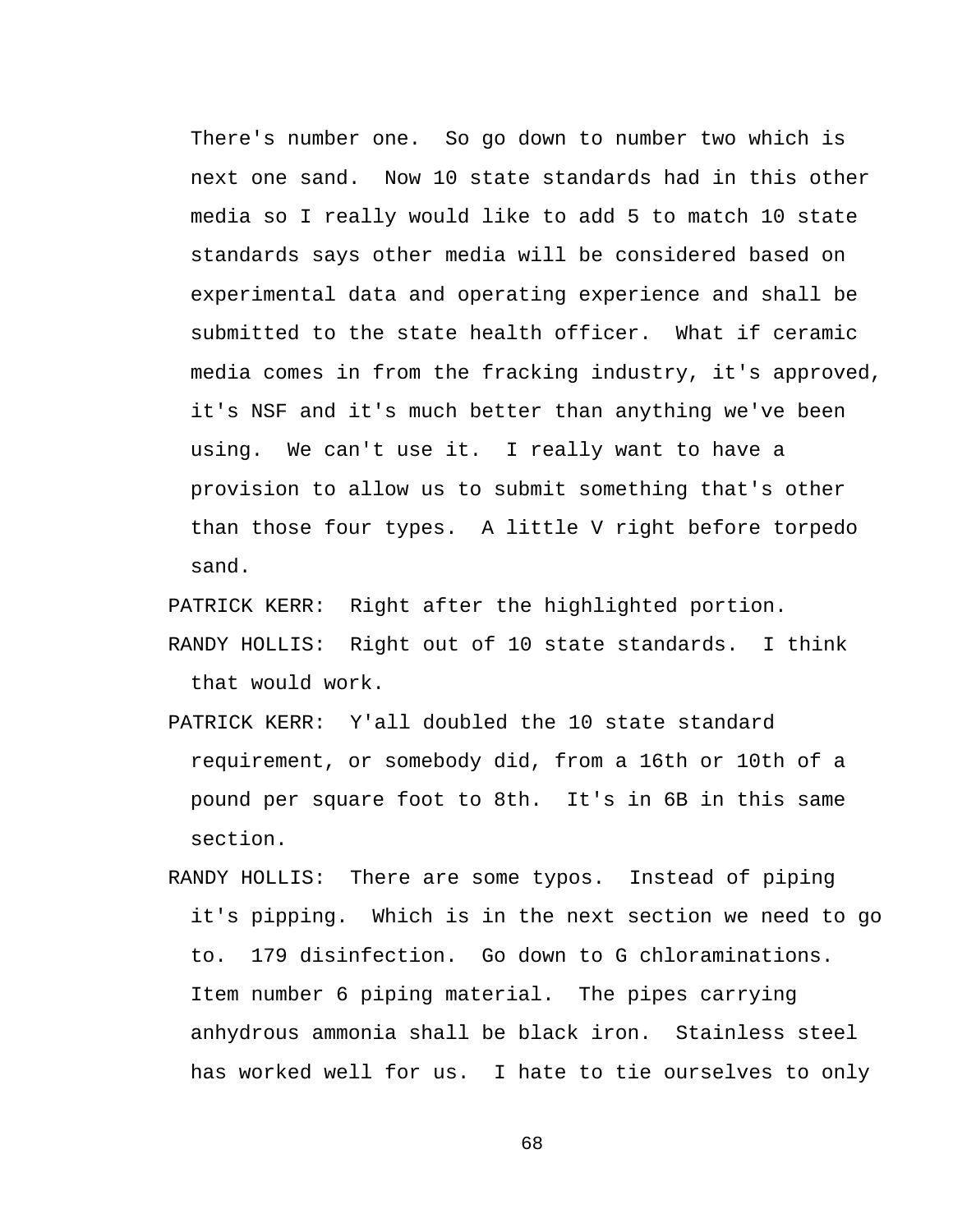black iron. Black iron or stainless steel. And then under aqua ammonia we use schedule 80 PVC for aqueous ammonia. I would like to add that. Or schedule 80 PVC.

PATRICK KERR: Let me ask a question. Aren't aqueous ammonia and aqua ammonia the same thing and shouldn't we use one or the other. Cause it makes it look like there's a difference. Aqueous ammonia and aqua ammonia are a mixture of ammonia and water at some level. Could we go through this whole thing and strike aqueous and put aqua? CARYN BENJAMIN: You want aqueous instead of aqua. PATRICK KERR: If we use aqua it will shorten the code. RANDY HOLLIS: Next section. I think under the same section chlorination. Keep going back to number 3, 4. Instrumentation, safety. All the way back to under chlorine dioxide. Our favorite topic here. You have generators, we're good there. Under C. C it's a little confusing the sentence that was put into the last sentence. The RMAP shall identify actions to be taken by properly trained certified operators in the event that chlorine dioxide or chlorite residuals meet specified maximum levels. To me it should say meet or exceed specified maximum levels so it will make more sense. That's as though you're trying to achieve a goal. I'm trying to put if you meet or exceed.

PATRICK KERR: Just exceed ought to be there probably.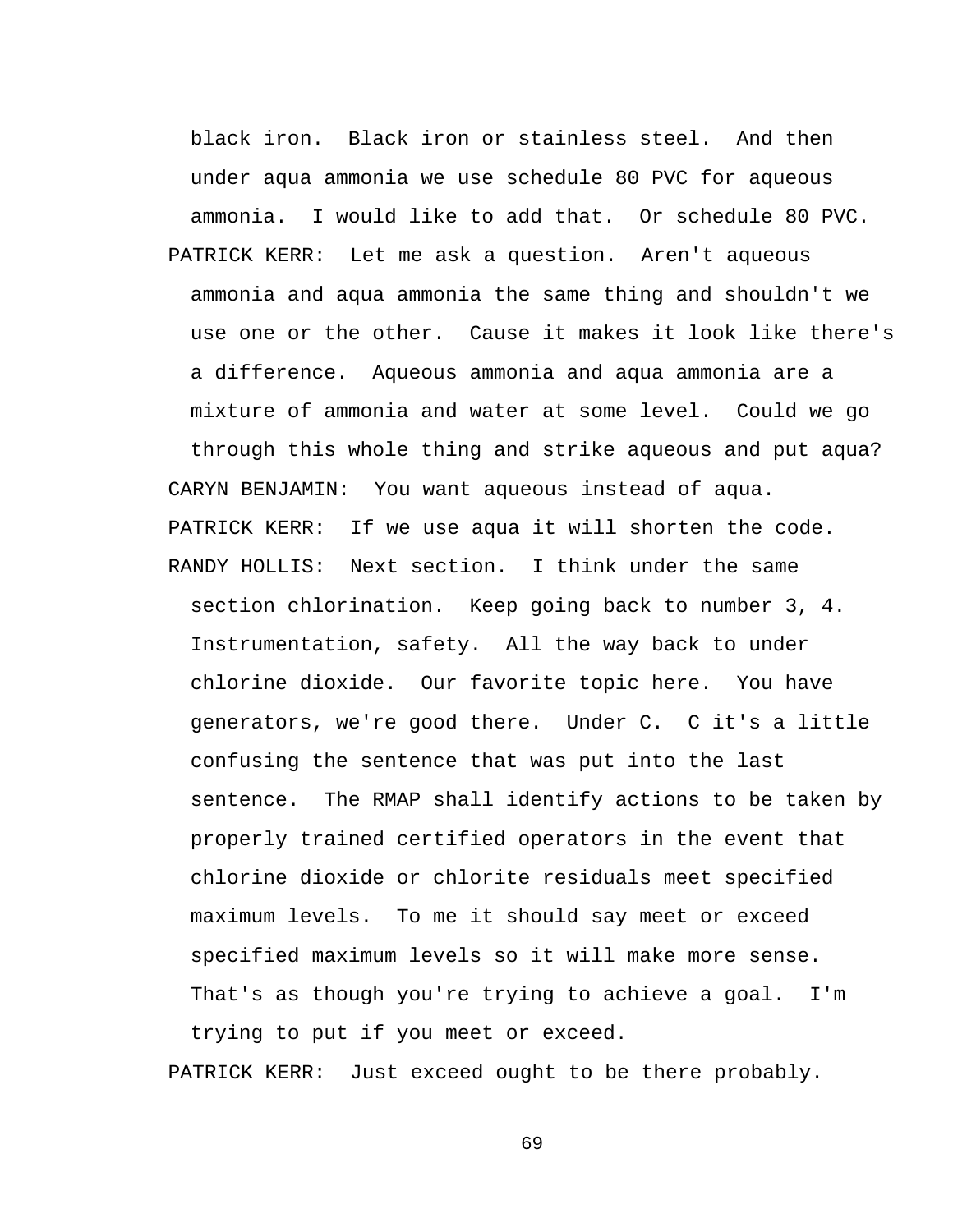RANDY HOLLIS: That's fine.

- CHRIS RICHARD: 185 under 4. Item 4 under pressure aeration. Pressure aeration. Shall be used for oxidation purposes only. I would like to add we're using that for the biological filtration as well so it wouldn't be allowed.
- AMANDA LAUGHLIN: It's actually used in biological filtration.
- RANDY HOLLIS: Chris where would spray aeration for triella methane for VOC reduction fall in this. If you're using spray aeration to reduce your triella methanes would it fall under this one?
- CHRIS RICHARD: I don't think so. Under 3 spray aeration. Under a pressurized system we're adding air to the water. Like in a biological filter.
- RANDY HOLLIS: I'm sorry. I thought that was under spray aeration.
- CHRIS RICHARD: No. It's under 4.

RANDY HOLLIS: Got you. Never mind.

PATRICK KERR: I got something in 190. Go to 191 and go up one sentence. So two right above that. So it says that we have to maintain a residual unless we can demonstrate that bacterial growth is not possible. And then the phosphate is being fed from a covered shipping container. I don't know why it matters what container it's coming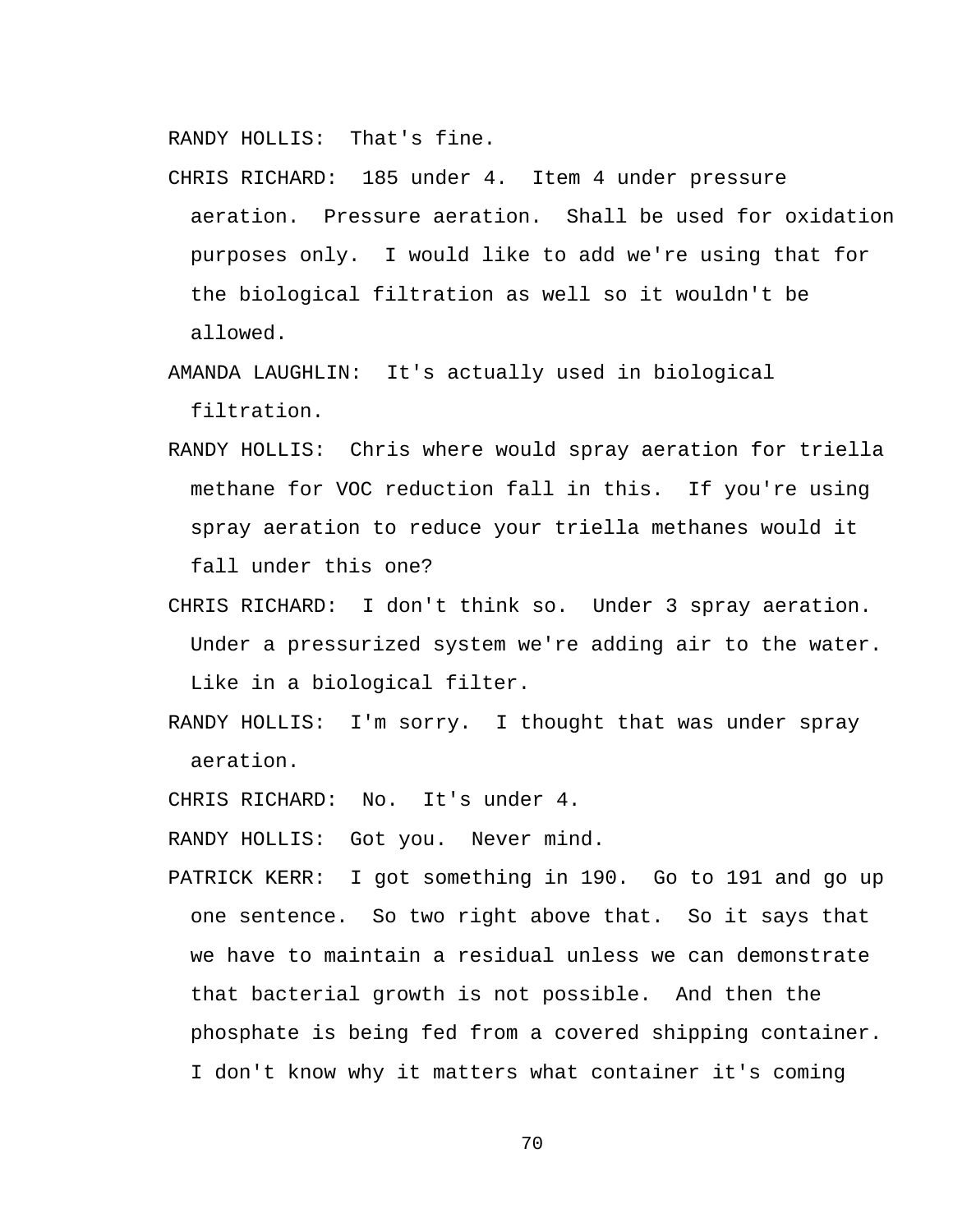from if it doesn't support bacterial growth. I would like to strike and the phosphate is being fed from a covered shipping container. Many of us transfer it to bulk storage containers and feed from them. I think the rest of it is fine. Thank you. Three right below what we just changed. I don't think it's necessary in the code. You have to maintain chlorine residuals whether we have phosphates or not. So just take the whole sentence out. AMANDA LAUGHLIN: I agree. I was just thinking the same thing.

DIRK BARRIOS: Under 179 talking about chlorine dioxide. Under 179 disinfection the chlorine dioxide on 56. Again, just reading it. I read it earlier. It just seems to address the systems that use chorine and sodium chlorite. It doesn't use any other type of system. Remember we had talked about that there are other systems chlorine dioxide out there. Unless I missed it when I read it. Basically we don't have to worry about it. Or it's not going to be allowed.

CARYN BENJAMIN: I thought that was in here. DIRK BARRIOS: It may be and I just missed it.

AMANDA LAUGHLIN: Number 2 is that what you're talking about?

RANDY HOLLIS: Dirk, explain again what your problem is? DIRK BARRIOS: We use a different system for our chlorine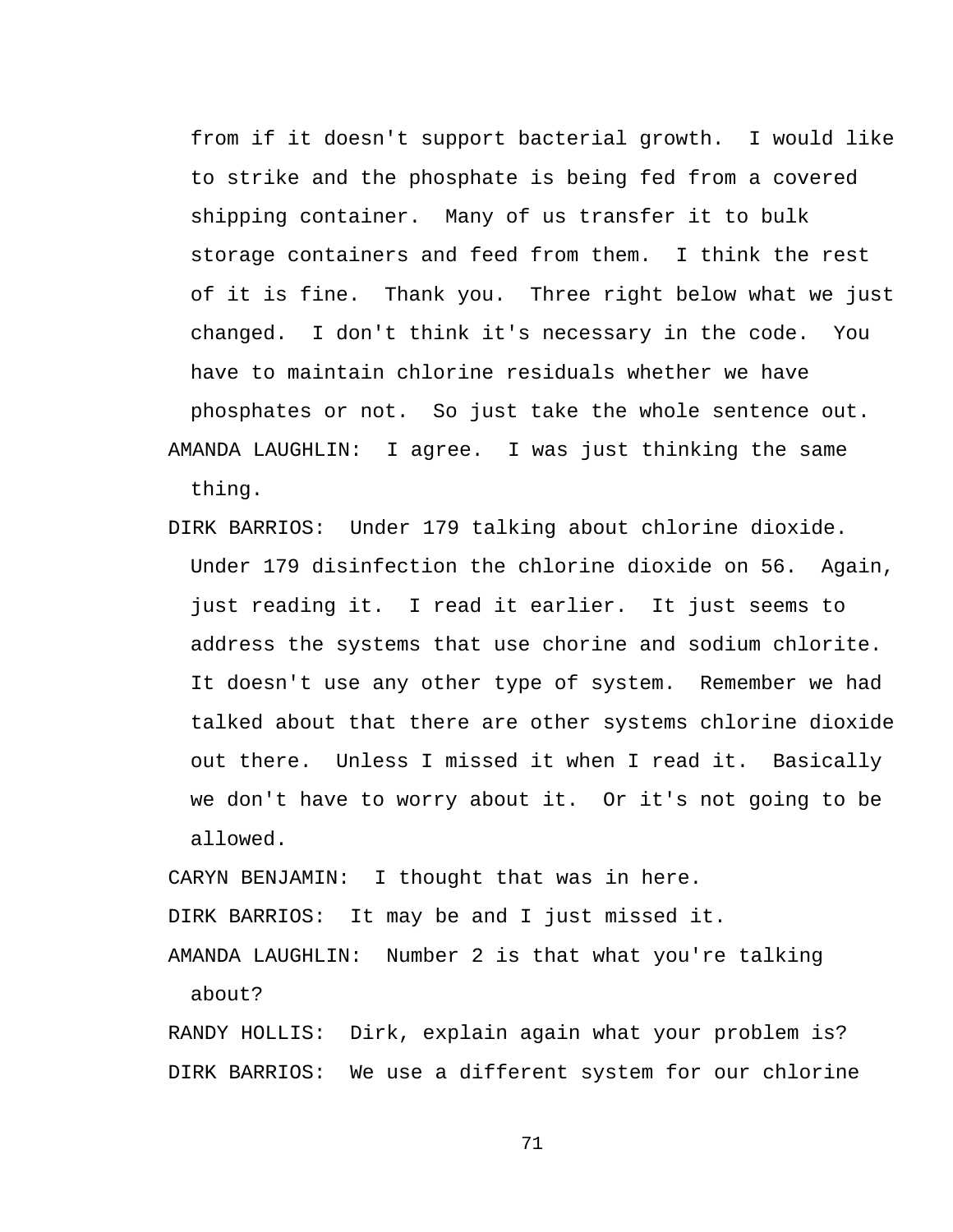dioxide. We use an acid, sulfuric acid (inaudible) as our two chemicals. In here if you read it it talks about chlorine.

SPEAKER: Under feed and storage facilities I think that last line covers everything.

DIRK BARRIOS: Just wanted to be sure.

AMANDA LAUGHLIN: It's in there.

- ROBERT BROU: You have some of this section does not apply because you don't have the excess free chlorine, you don't have some of the other issues that are in here. But you still need to meet most of these.
- AMANDA LAUGHLIN: You still have to meet all of one. And then two you have to meet feed storage facilities of 179 I5 and I6.
- PATRICK KERR: I got something in 202. Number 6 they're called safety data feeds now.

AMANDA LAUGHLIN: Take off material.

- PATRICK KERR: Then 203 J4. Can we say that liquid storage tanks holding chemicals that are affected by sunlight would be covered.
- ROBERT BROU: I think the intent was for more for sunlight though because that's why they're talking about it could either be curved or have manways that are bolted down to prevent contaminants, rainwater, whatever.

PATRICK KERR: I'm talking about the tanks. That's for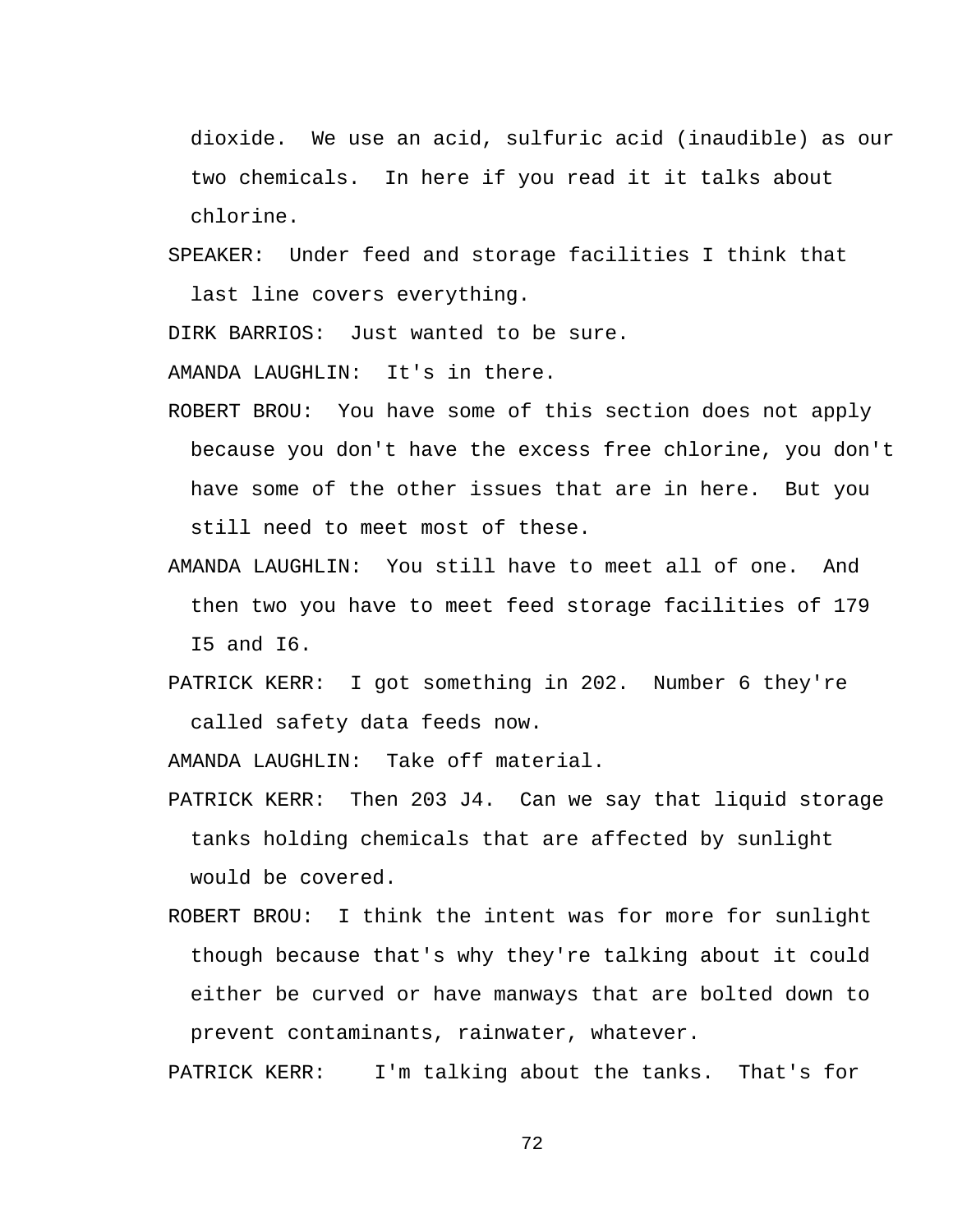manway openings. I just don't think all liquid storage tanks need to be covered if it's not holding a

photosensitive chemical or it's not an opaque tank.

AMANDA LAUGHLIN: But if it's open to the atmosphere it's not going to degrade?

PATRICK KERR: I'm thinking of a cover.

- AMANDA LAUGHLIN: I'm thinking of a tank that has a lid on it.
- RANDY HOLLIS: For example, an alum tank at your surface water plant doesn't need to be covered. Does it? This would require you to cover it.
- ROBERT BROU: That's not how I'm interpreting it. I'm saying you not having an open cylinder that water's just pouring into and anything's pouring into.

PATRICK KERR: We've been going at this for years about

putting covers over tanks. I apologize. I got you. AMANDA LAUGHLIN: I'm thinking lid on a tank.

RANDY HOLLIS: Go down to K right below that. Go on down to number one, end of number 1 under K. Oh, you corrected it.

CARYN BENJAMIN: There were still some that were not accurate. I'm still fixing those.

RANDY HOLLIS: Section 207 under operator safety items 1, 2, 3, 4 compressed air. Oh, y'all combined some of these together.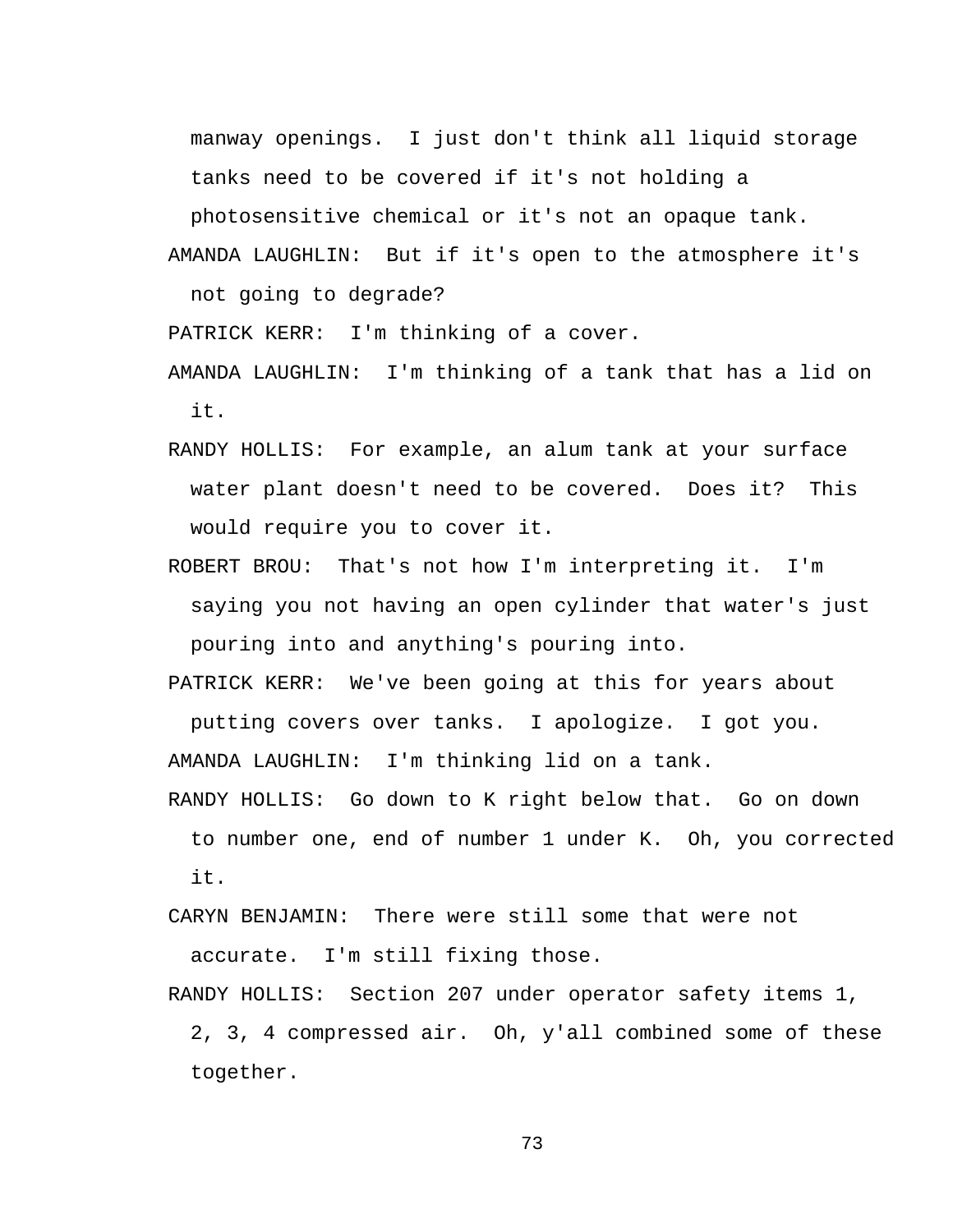- PATRICK KERR: So number 4 could be a cartridge respirator, could be a positive air pressure regulator. Neither of which use compressed air.
- RANDY HOLLIS: Here's what we would like to do. For changing cylinders or working on chlorine you don't have to have full compressed air unit. We use pappers which are the cartridge units. This doesn't address cartridges at all because they don't have a 30 minute capacity. They're used for escape respirators. We'd like to add a 5 in there.
- PATRICK KERR: Could we just say that if compressed air is used will have a 30 minute capacity and leave it at that?
- RANDY HOLLIS: That would work. I just don't want to limit where we have to use compressed air because so many of us use cartridges and the pappers. That's fine. I just didn't want to limit us.
- PATRICK KERR: I have some stuff in 209. So could we say in A, and we'll do this for several other chemicals too, but chlorine gas if housed in a room, and this is going to take a lot of repagination Caryn, but when you drop down to L, let me just explain where I'm going with this. If you drop down to A through K is all about chlorine that's stored or feed through a room and L is about chlorine that's not fed or stored in a room and then it has a subset of requirements. What I would like this to say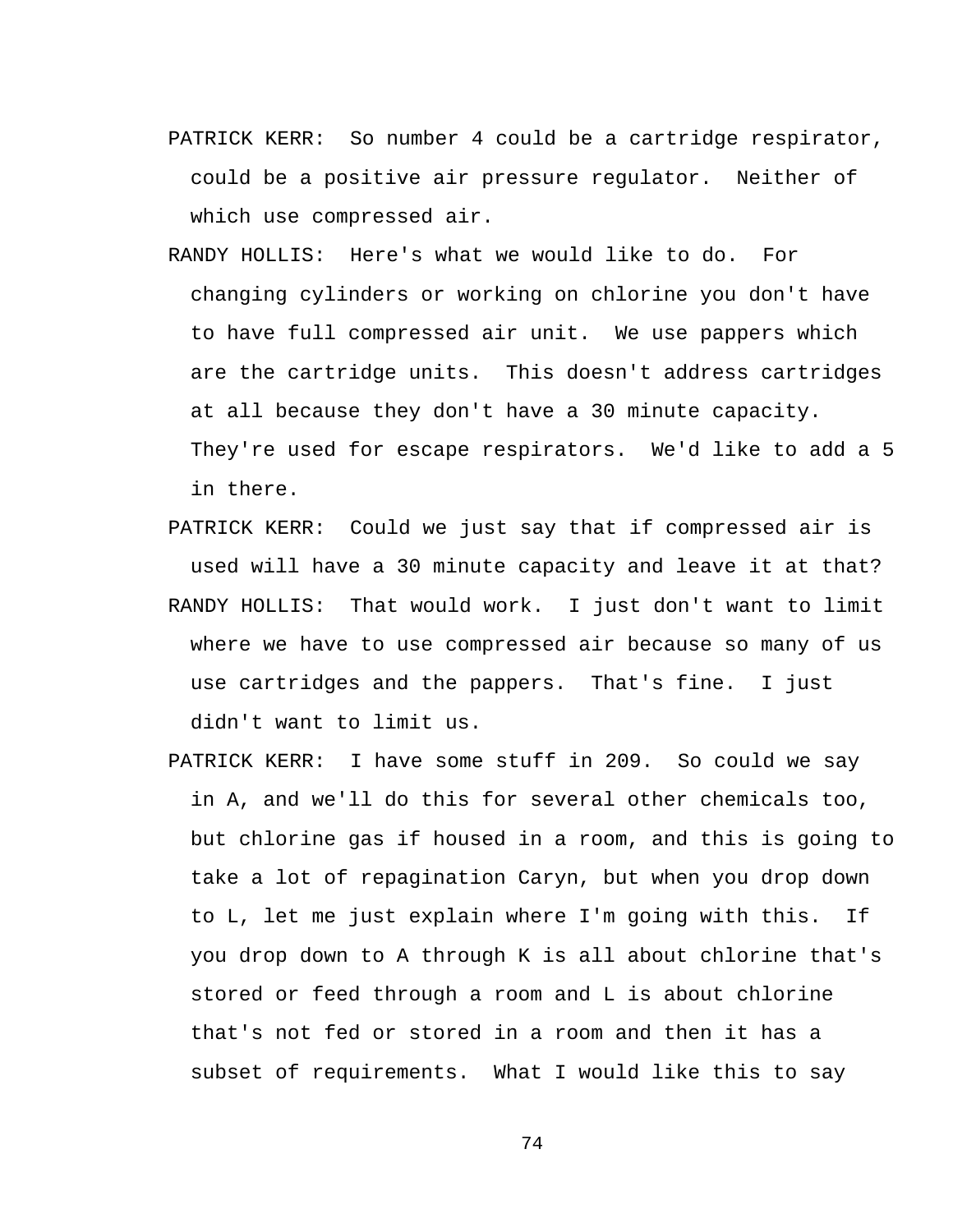overall is that chlorine gas can be stored and fed either from a room with all these requirements or other than from a room and these are the requirements. So it's not an exception, it's not a waiver, it's just one of the two ways you can store and feed chlorine. And I would like to do the same thing for anhydrous ammonia and aqueous. So basically it will say chlorine gas. 209 A will say chlorine gas if housed in a room and then it will have one all the way down through K as a subset of that. CARYN BENJAMIN: Should it be should or a shall? PATRICK KERR: Shall. And then it's chlorinator should be housed in a separate room and then 1 through K applies. All that applies to that. And then B is through K. So it will say chlorine gas housed in a room shall meet the requirements of chlorinators. One will be chlorinators housed in a room separate. Two will be chlorinator rooms should be heated. Three will be chlorine gas feed storage rooms should be located and we just go through a whole list of things. And then B drop down to K. That's the last of it. Before L it will be B and it will say chlorine not stored in or fed from a room shall satisfy the following criteria and then goes through the whole list. I'm not changing the criteria I'm just taking out the exception. I would like to do the same thing for anhydrous and aqua. I would like to do one other little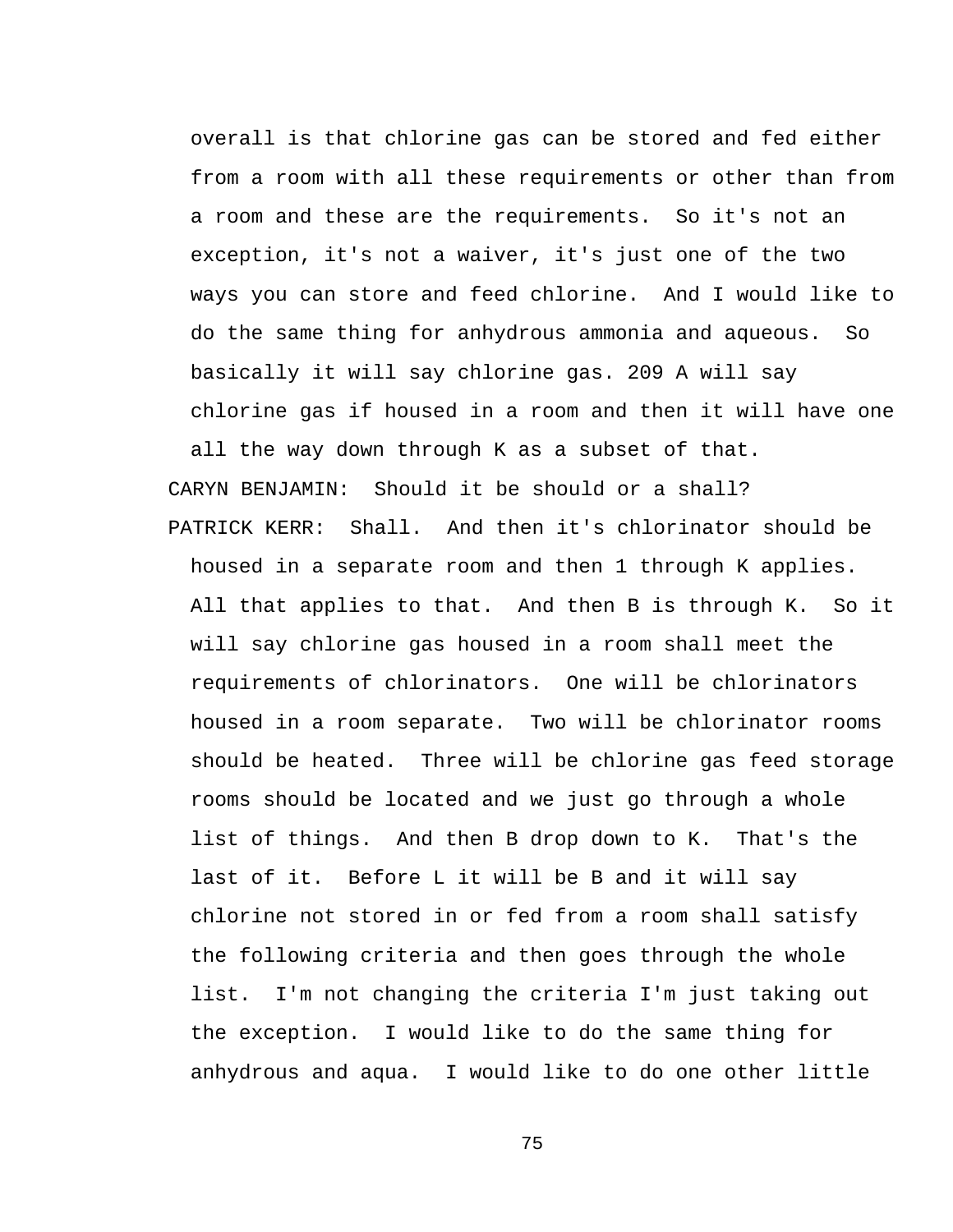tweak.

ROBERT BROU: Does number 4 need to be repeated in both A and B?

JIMMY GUIDRY: Go back to number one where you were. Under B how did you get to 4, 5 and 6 cause we just did 1. PATRICK KERR: We're going to have to renumber this. JIMMY GUIDRY: You want to get it right today, let's do it. ROBERT BROU: Four, five and six apply to both A and B. So

you do need to change that to C.

PATRICK KERR: Then the shatter resistant inspection window in the room would y'all humor me and put something in there that says something like unless secondary containment is provided for the chlorine. It's really just a personal thing. We're putting secondary containment on all of our chlorine and I don't think a shatter resistant window is required anymore and I'd love to see more systems do it but. It's the original 3A chlorine gas feed and storage shall be enclosed. Can we make that inspection window just add to the end of that unless secondary containment is provided for the stored chlorine.

- CARYN BENJAMIN: What kind of secondary containment would that be?
- PATRICK KERR: Like they're using in Morgan City. Not a scrubber.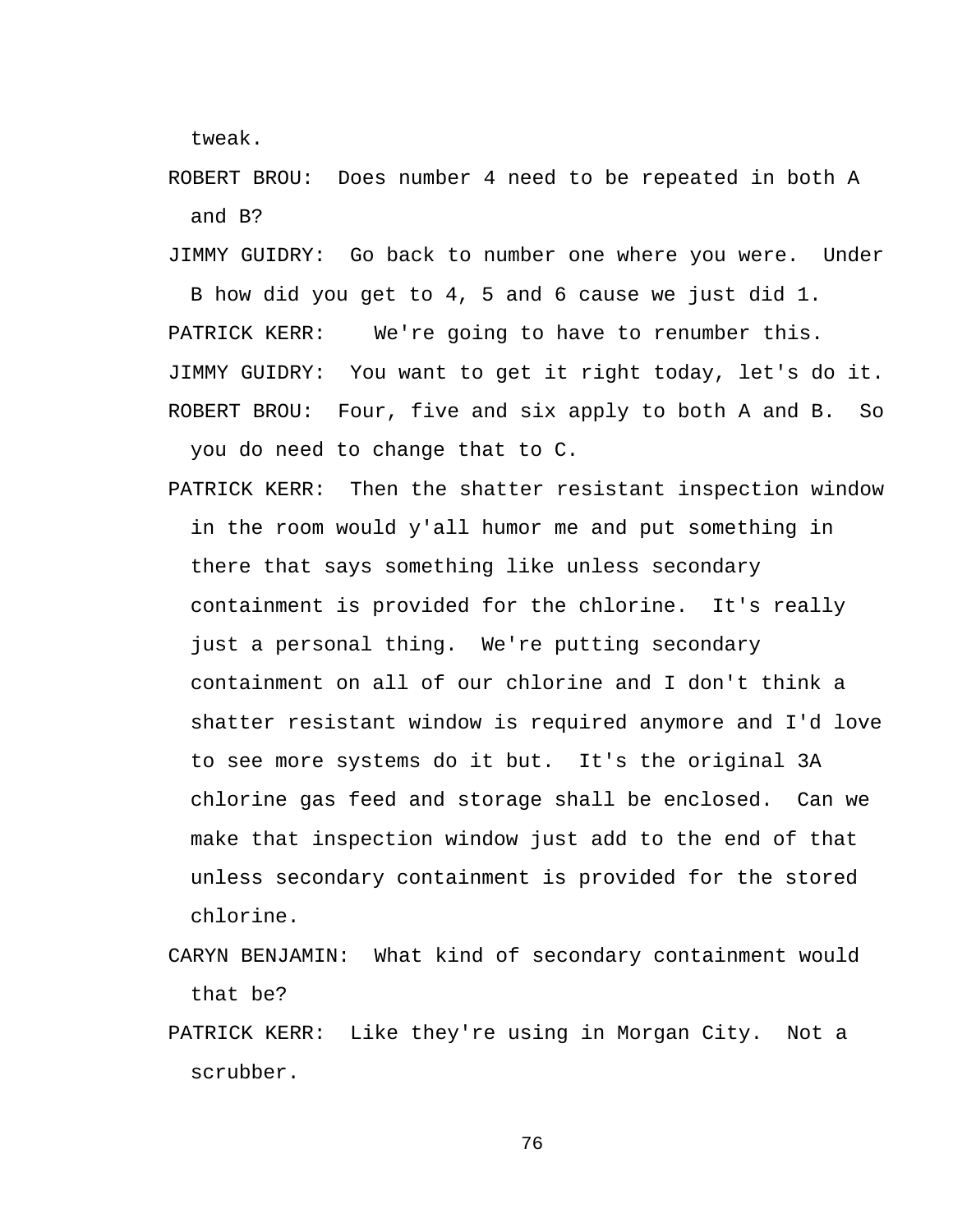- RANDY HOLLIS: Go to the bottom of page 76. D sodium hypochlorite. You guys that do a lot of operations go down number 2 sodium hypochlorite feeders. B to avoid air locking small installation suction lines shall. That's a requirement, shall. If you have a positive head on your pumps, LMI pumps and your tank is elevated the degas in pump heads will cause you fits by returning a lot of product back to the tank and you don't know what you're really feeding. I would just as soon say degassing pump heads if needed or as required. But to require it on every installation tank.
- PATRICK KERR: Should we just make it a should, whatever. RANDY HOLLIS: Yeah, we need a foot valve. But the degassing heads is what really causes more issues than good.
- PATRICK KERR: So down a few paragraphs to aqua ammonia or ammonium hydroxide. So it's an E2. So my saying about the rooms and no room goes in here, but also E2C I don't know there's anything wrong with carrying a pressure above atmosphere on top of aqueous ammonia to keep it in solution and keep degradation from occurring so I would like to delete that. You may vent at the atmosphere and you got to deal with the solution changing, but we keep several inches of water pressure on it so the ammonia doesn't evolve and I would like to be able to do that. C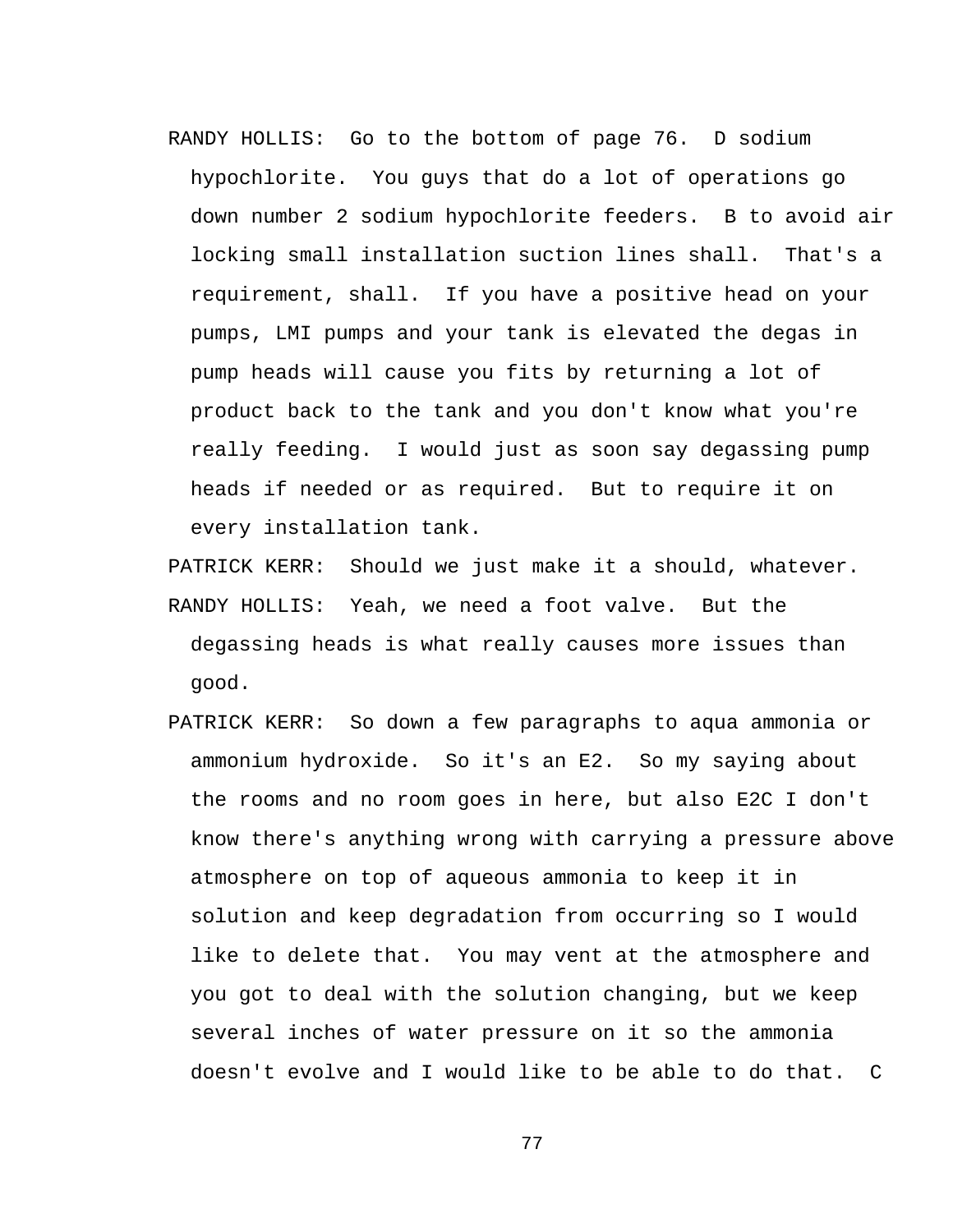bulk storage tank shall be designed cause ammonia vapor pressure over aqua ammonia to exceed atmospheric. We actually do carry a couple inches of pressure on top of it just for the water column. I don't see any reason why you would not want to have.

RANDY HOLLIS: You could change it to should instead of a shall.

PATRICK KERR: If that's okay with the department.

- RANDY HOLLIS: There's a conflict in here. The first thing says that you shall have a trap. For bulk storage that trap creates a blanket on top of it whether you like it or not it does create a pressure. So this is written with a built in conflict. If you just change that to should you can have two or three inches of water column on top of it. There's a natural conflict built into it the way it's written.
- PATRICK KERR: I'm fine with it either way. The other nice thing about carrying a water trap is that until it's saturated you don't have any off gas in the atmosphere of the ammonia so you don't get a whiff of it when you walk by.
- RANDY HOLLIS: A requires liquid trap, which is water, so it requires that to a high point outside. So when you look at C it will hold atmospheric pressure.

PATRICK KERR: Then just delete the whole thing. And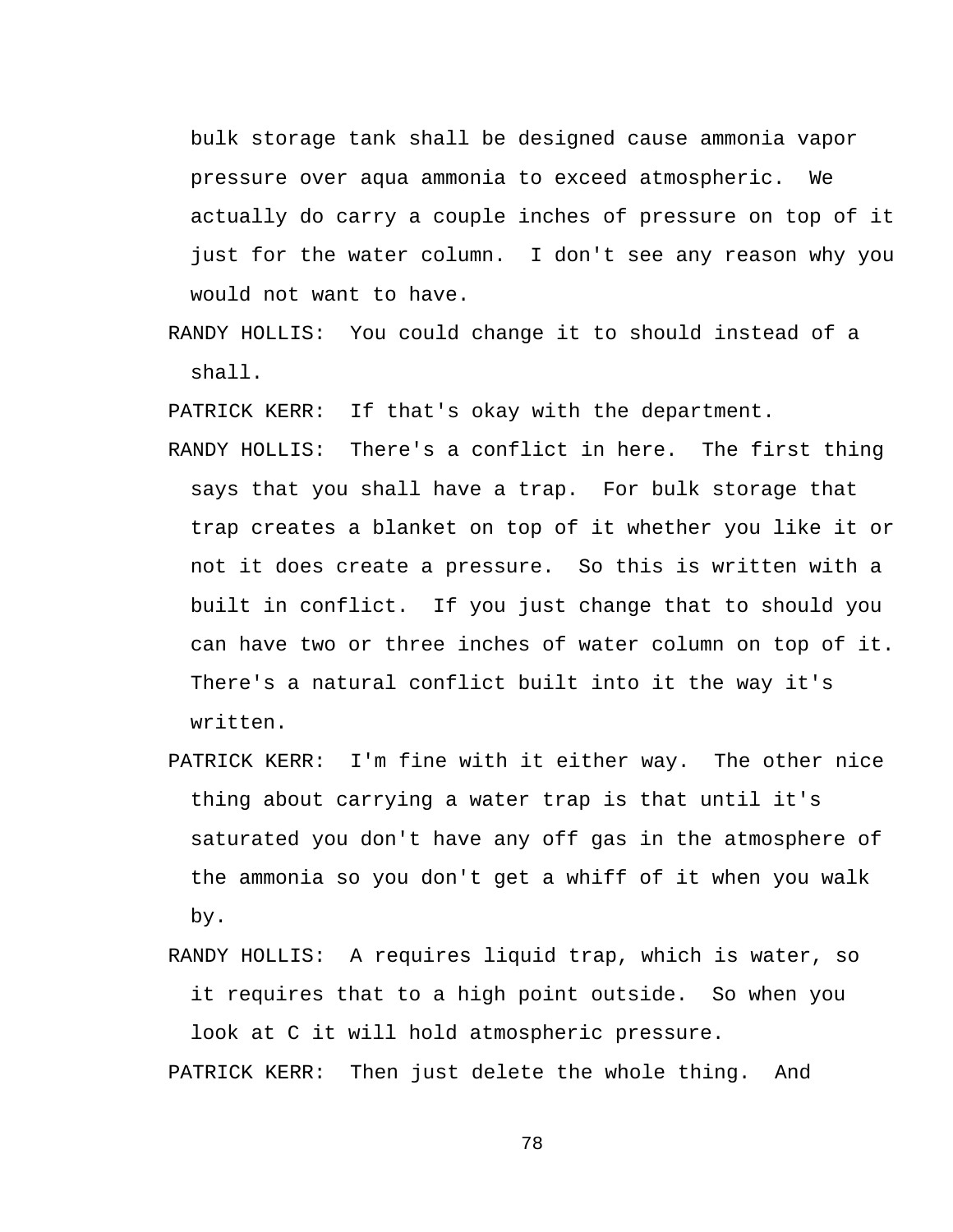you're going to be able to do that room no room stuff Caryn.

CARYN BENJAMIN: That one and one other one.

- PATRICK KERR: Anhydrous will be the same thing. We need to do the same thing with anhydrous. Section 213 A5. Can we just label the pumps and not all the valves. Does that bother anybody? Thanks.
- RUSTY REEVES: A lot of these small systems that label is going to come in handy. The pumps and the valves. No diagrams from 40 years ago. Just helps. When we get called out there the other day operator couldn't tell us nothing nor anybody there. And basically what we found was he was pumping straight distribution unchlorinated water and nothing to the storage tank. Somebody opened one valve and he closed the other valve.

PATRICK KERR: I withdraw.

RANDY HOLLIS: Section 223 on the next one. Talks about valves each pump shall have, so that's a mandatory, talks about the different types of pump. And then under B, 2B surge relief valves or slow acting check valves shall be designed to minimize hydraulic transients. It's mandatory that I'm going to have a surge relief valve or slow acting check valve. In many cases we don't need those. So that's a mandatory requirement that's putting a lot of money into a job that may not be required at all.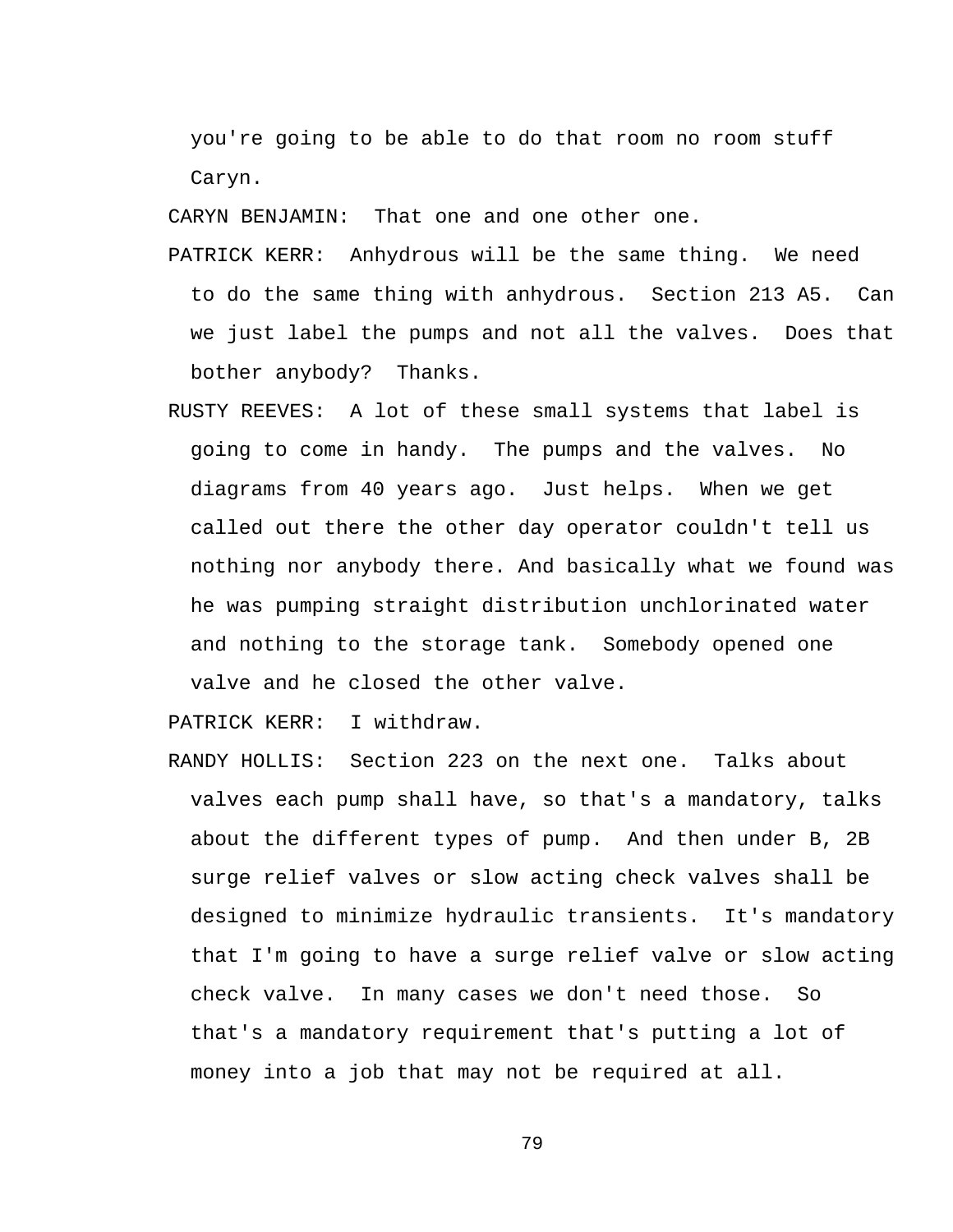PATRICK KERR: Can we make it a should?

RANDY HOLLIS: It would be good to make it a should, but now you're making everything in that paragraph a should.

- CHRIS RICHARD: So just say if surge relief valves are slow acting they shall be designed to minimize transients. Just like above if a foot valve is used.
- RANDY HOLLIS: Surge relief valve or slow acting valves should be incorporated if necessary to minimum hydraulic transients.
- PATRICK KERR: Or as Chris just said surge relief valves or slow acting check valves if used shall be designed to minimize hydraulic transients. Use the same language as the one above it.
- RANDY HOLLIS: Okay. That's fine. Just didn't want it mandatory. And then right below that B you have pipping again. Section 225. In going through this steel structures number B shall be in accordance with the most current. Steel structures shall be constructed in accordance with. Shall be constructed in accordance with. If you go to H under that same section, H number 2 I think this doesn't belong in here. That's not a design part.

So where loss of chlorine residual below .5.

AMANDA LAUGHLIN: That's in our disinfection rule.

RANDY HOLLIS: I would delete 2. Only two more. Section

241 hydrants.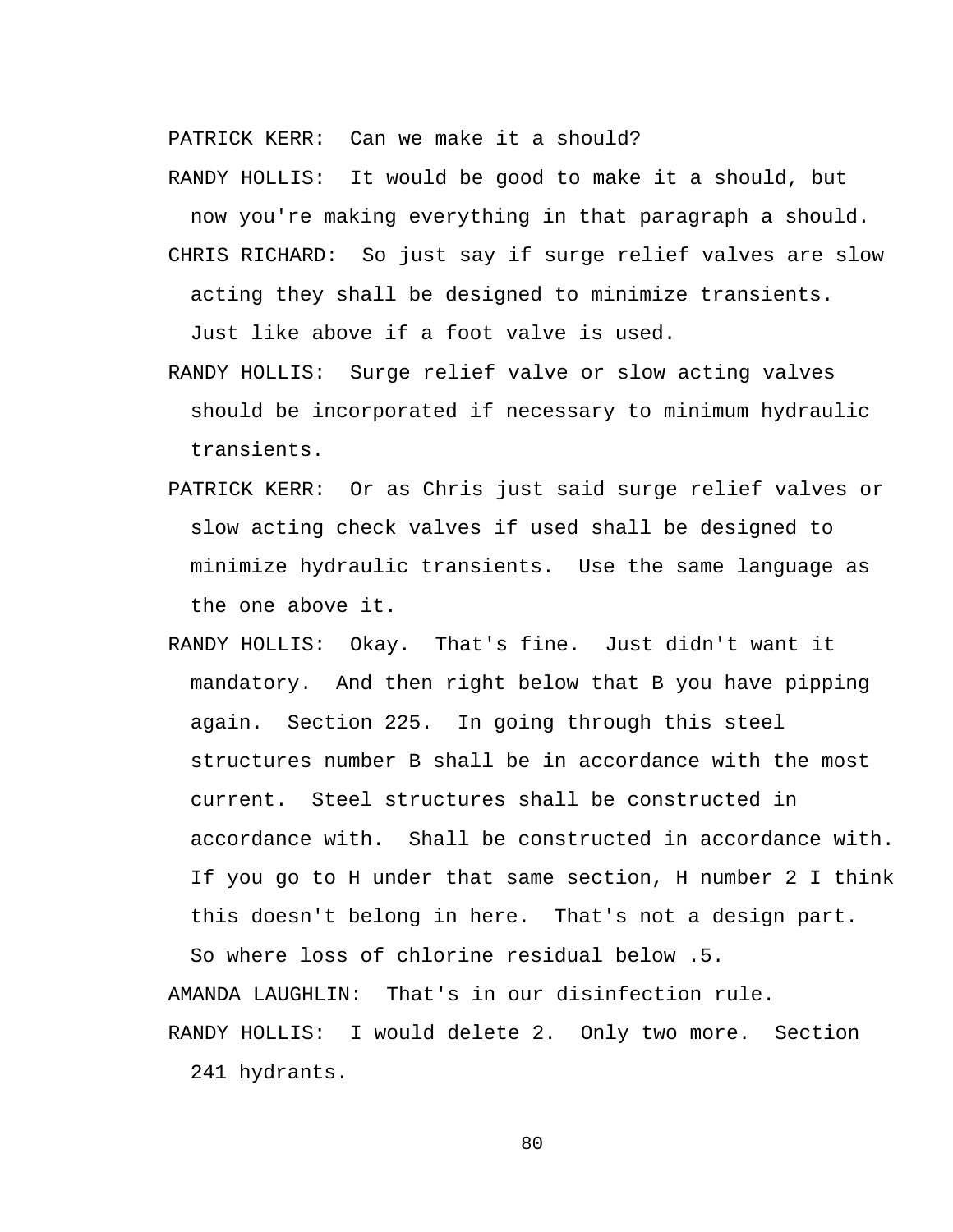- PATRICK KERR: I got one at 226 right above 227. The last sentence ends inappropriately. Properly disposed of it would be fine. Whatever. This is a recommendation so I don't know we need to cite the other section. Could we just say be properly disposed of. Probably just dechlorinate it and dispose of it.
- RANDY HOLLIS: Okay 235 materials B1. Under materials which would be number B. So keep going down there. Number one. Are we saying this thing has to meet all of those?

PATRICK KERR: Should be or.

- RANDY HOLLIS: 237 next. Distribution system design 20 PSI. You got the G on there. Good. Go down to hydrants 241. Go down a couple. Hydrants C within 106 feet. How about 6 feet. That will match everything else. 245 on water banks.
- PATRICK KERR: 245 C2. Can we say there will be after cutting into, repairing existing mains something about current AWWA standards. And I know this is a conversation we need to finish, we haven't started. But bac T samples after putting a repair clamp is not necessary. Bac T samples this is really onerous and I really do think in the state we're issuing too many boil water advisories. AWWA has completely rewritten the standard on repairs and bac T sampling and disinfection requirements. So I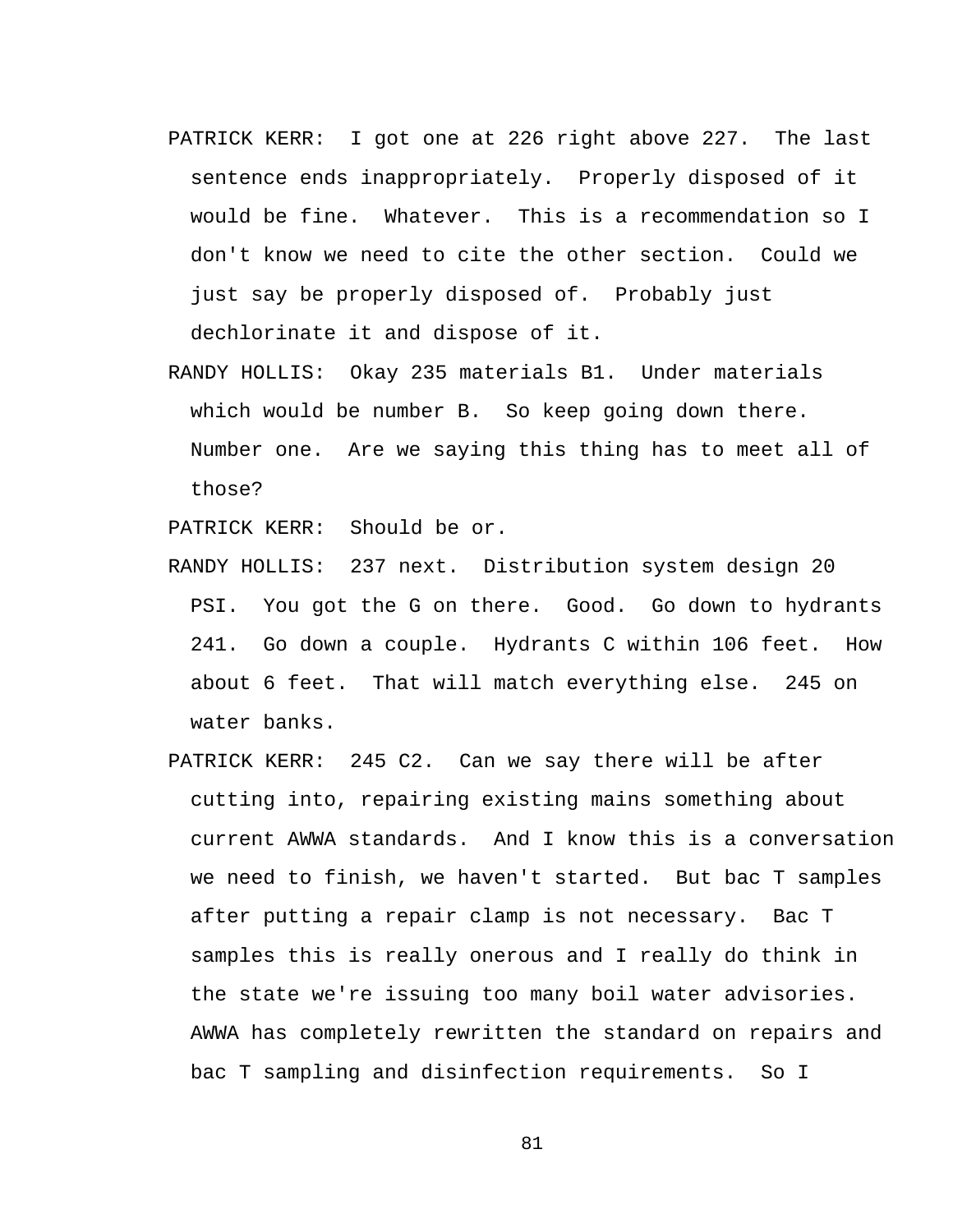understand the health officer wants to continue bac T sampling, but I wonder if we couldn't cite the current AWWA standard and maybe add something about the things

you're passionate about that need to be sampled. AMANDA LAUGHLIN: Doesn't the new standard have certain

types?

PATRICK KERR: It does.

AMANDA LAUGHLIN: Designate all that.

PATRICK KERR: You couldn't just reference the standard? AMANDA LAUGHLIN: What is the standard?

SPEAKER: 651.

PATRICK KERR: I don't think it's 651. It might be. Can we take this offline maybe and get you some language. AMANDA LAUGHLIN: Yeah. Most water systems in the state are going to have to do testing. I realize you guys are different and you have the technology and the knowledge to do that, but a lot of people don't.

PATRICK KERR: But if you dig a hole in the ground and find

a break and put a clamp on it bac T sampling is

unnecessary, boil water advisory is unnecessary.

CHRIS RICHARD: If you maintain your pressure.

PATRICK KERR: Even if you don't. Anyway, I just wonder if we can't.

CARYN BENJAMIN: Unless approved otherwise by the state health officer. System can request.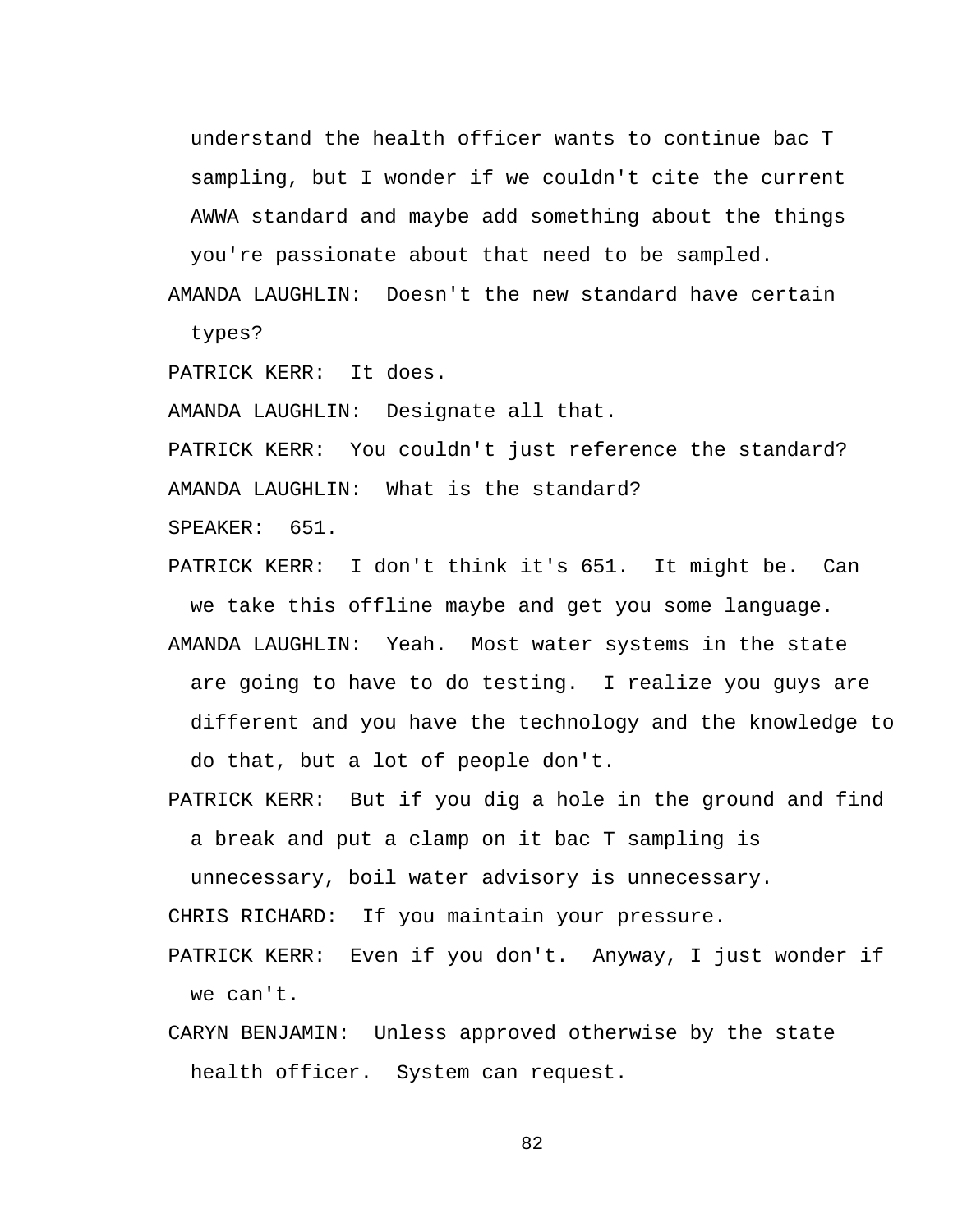CHRIS RICHARD: You submit your procedures.

PATRICK KERR: If you could work something into that that would be great.

AMANDA LAUGHLIN: I realize they changed the standard. But I don't want to necessarily put something in there that someone would read and say I never have to take a bac T sample anymore cause a lot of people would do that.

PATRICK KERR: The standard is very, very specific.

- RANDY HOLLIS: 261. Last one. I promise. Under A control the rate of discharge. Well that's not right. Regulatory agencies will control the rate of discharge and the discharge parameters. If you want to put NPDES, but that implies they're just going to tell you the rate. That's not right. The rate of discharge and discharge parameters.
- PATRICK KERR: I think you should say to NPDES permit requirements.
- RANDY HOLLIS: That's fine. The intent is it's more than just rate of discharge.

CHRIS RICHARD: It's LPDS for Louisiana.

RANDY HOLLIS: That rice farm in Vermillion Parish.

PATRICK KERR: Nonpoint sources don't have the same requirements.

RUSTY REEVES: About 10 miles away. Too salty. For them it was like a million dollar project to go to Vermillion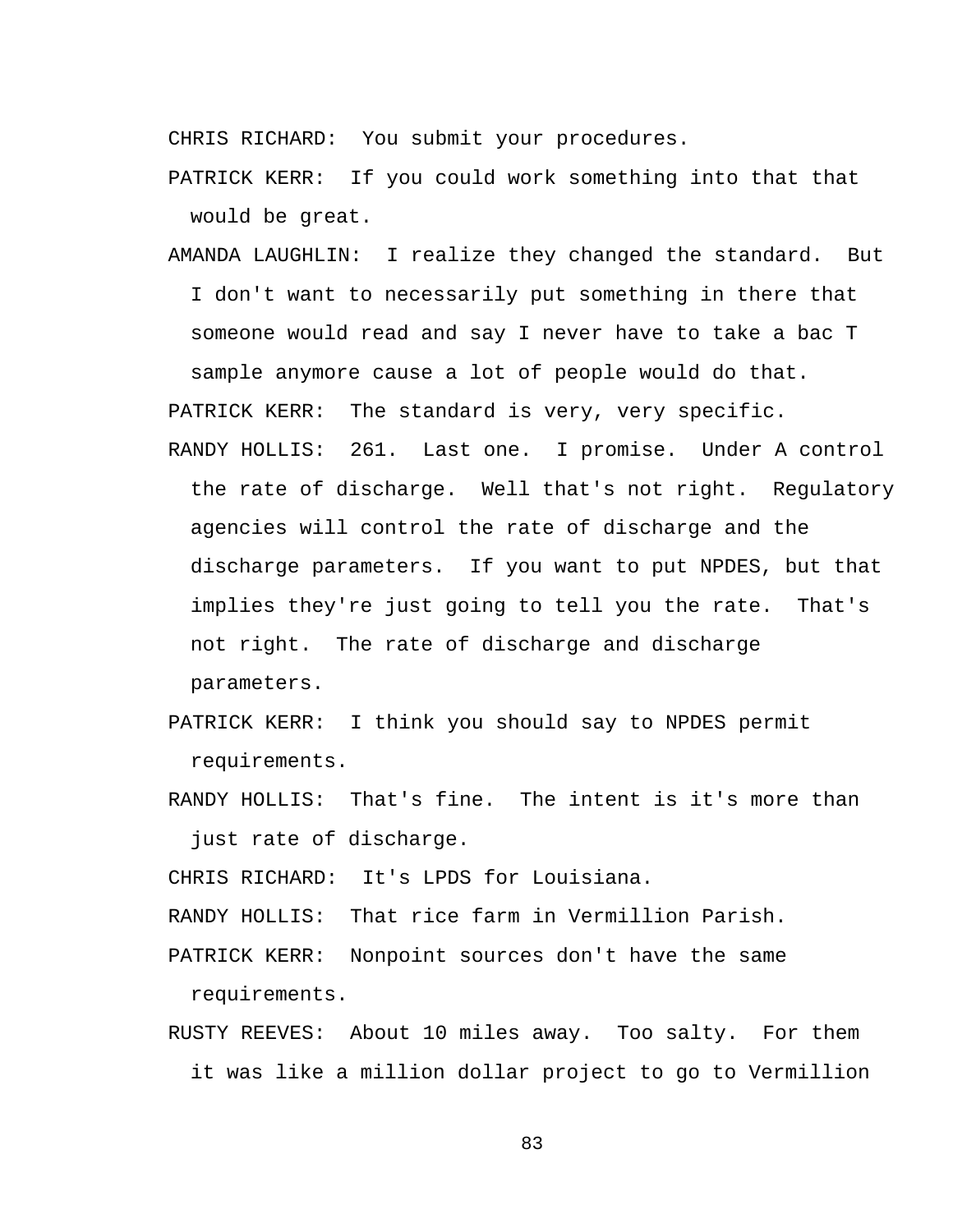River.

- CARYN BENJAMIN: Definitions. Can we do this to make sure everywhere we cite. Where we have design set by the flow that is what you want for each section that has that provision. Or changed to what we settled on with part 4. So looking at part 1 water consumption and the projected average and maximum daily demand. Which is repeated also in design criteria.
- AMANDA LAUGHLIN: The average daily demand during the month of maximum water use.
- CARYN BENJAMIN: We didn't do definitions. I thought this one was needed to be added for sure.
- RANDY HOLLIS: Do we want to try to be consistent throughout the entire document.
- RUSTY REEVES: I don't know you can cause each is a different application.
- AMANDA LAUGHLIN: We definitely need to define what that means, average daily demand during the month maximum water use.
- CHRIS RICHARD: You already have it defined. It's just worded differently.

CARYN BENJAMIN: Those were some of the suggested definitions that were found. If you like one of them. PATRICK KERR: I think where we're using month we ought to use calendar month and not any 30 day period. I can see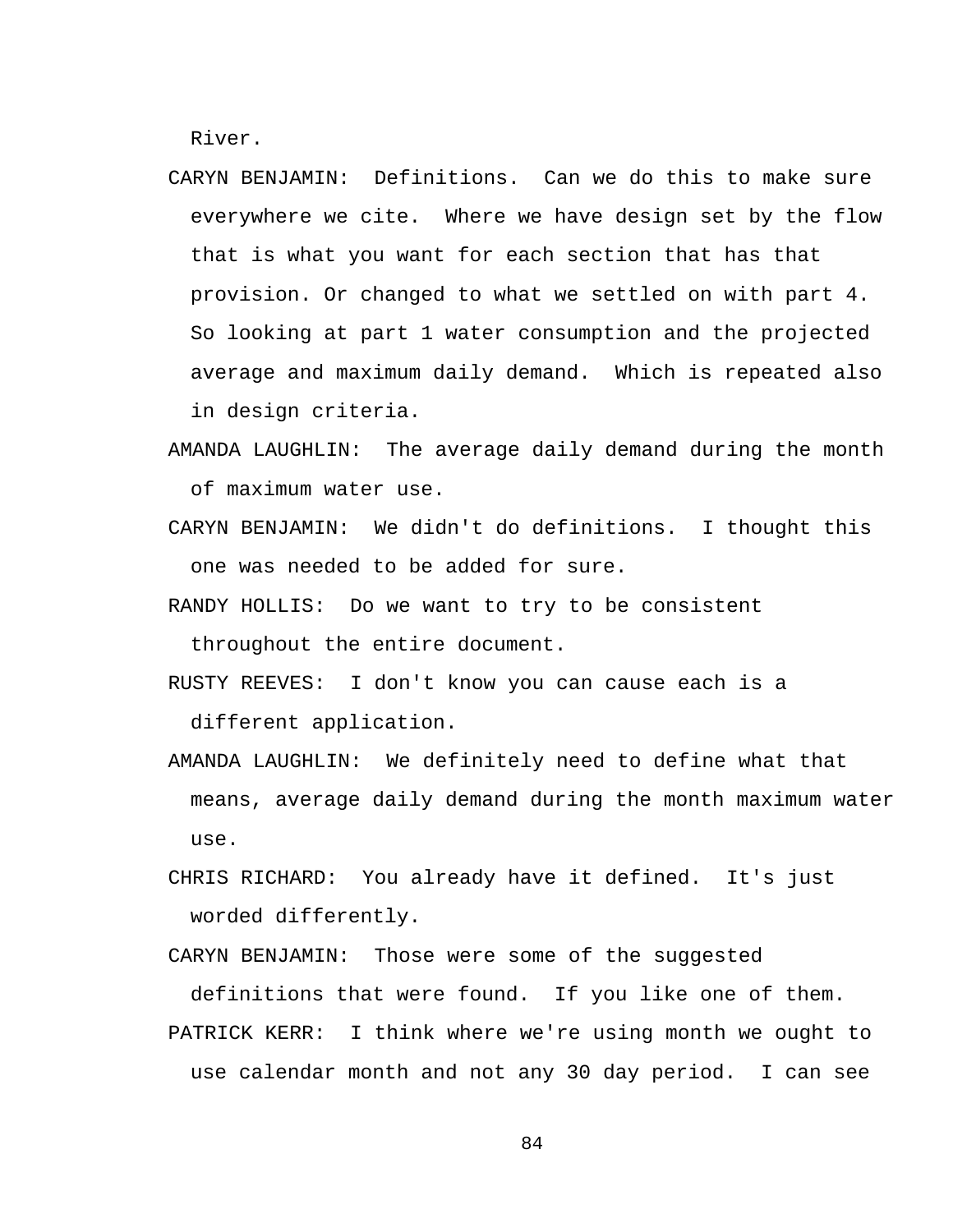myself picking the wrong 30 days.

- CHRIS RICHARD: Where we have average daily demand during the month of maximum water use you could just put maximum monthly average daily flow with the definition you have. PATRICK KERR: Except calendar month.
- CHRIS RICHARD: Wherever we say average daily demand during the month of maximum water use. It's already defined in your definitions as maximum monthly average daily flow except use a calendar month for the 30 days. Maximum monthly average daily flow. Except with calendar month. CARYN BENJAMIN: All the ones that are referenced in here

are good?

- CHRIS RICHARD: I think we changed 125A already previously. JIMMY GUIDRY: The last thing on the agenda, public comments. Anybody in the audience still here? Let's see what we need to do going forward. We did a lot today. Pretty good with making that our final? So with the changes made I want a vote, a first and a second that we will go forward with rule making with this being our final. That means if there's something you really have heartburn you'll have to come do it in public comment period.
- CARYN BENJAMIN: If we have to change the rule after it's already gone through notice of intent we actually have to redo the notice of intent if there's changes required. It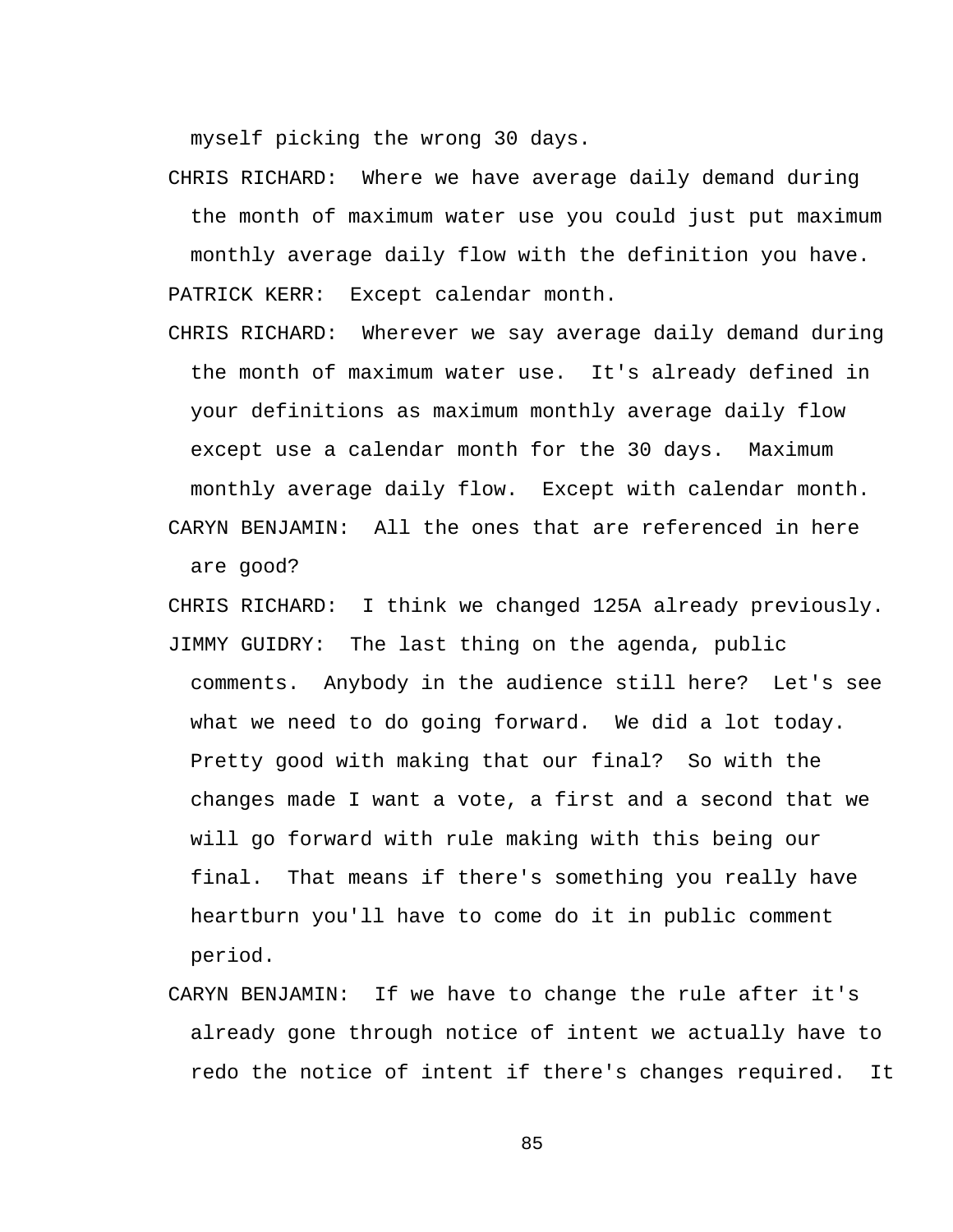lengthens the rule making process. It's better to have it all done prior to the notice of intent.

- JIMMY GUIDRY: Give me a deadline if they see something really have heartburn with.
- CARYN BENJAMIN: Let's try to meet again in August so that whatever is submitted on September 10th is final or good to go.
- PATRICK KERR: And if we see anything after you circulate this let you know before the meeting.
- CARYN BENJAMIN: Yes. I plan to circulate this as soon as I'm finished with it. It's going to include the revision to 105 section that currently cites 10 state standards as the document to use for permitting. It's going to cite these sections. That revision will be added after definitions and prior to 111. So you will see a new section. And also I'm going to have a table with all the referenced standards probably at the end. Those are the changes. I'll point those out in the email for you to look at.
- JIMMY GUIDRY: This is what I'm getting at, if we're going to have another meeting and that meeting is to sign off that's not a long meeting.

CARYN BENJAMIN: It should be quick.

JIMMY GUIDRY: We might add some more agenda items and other issues on the new work we're doing.